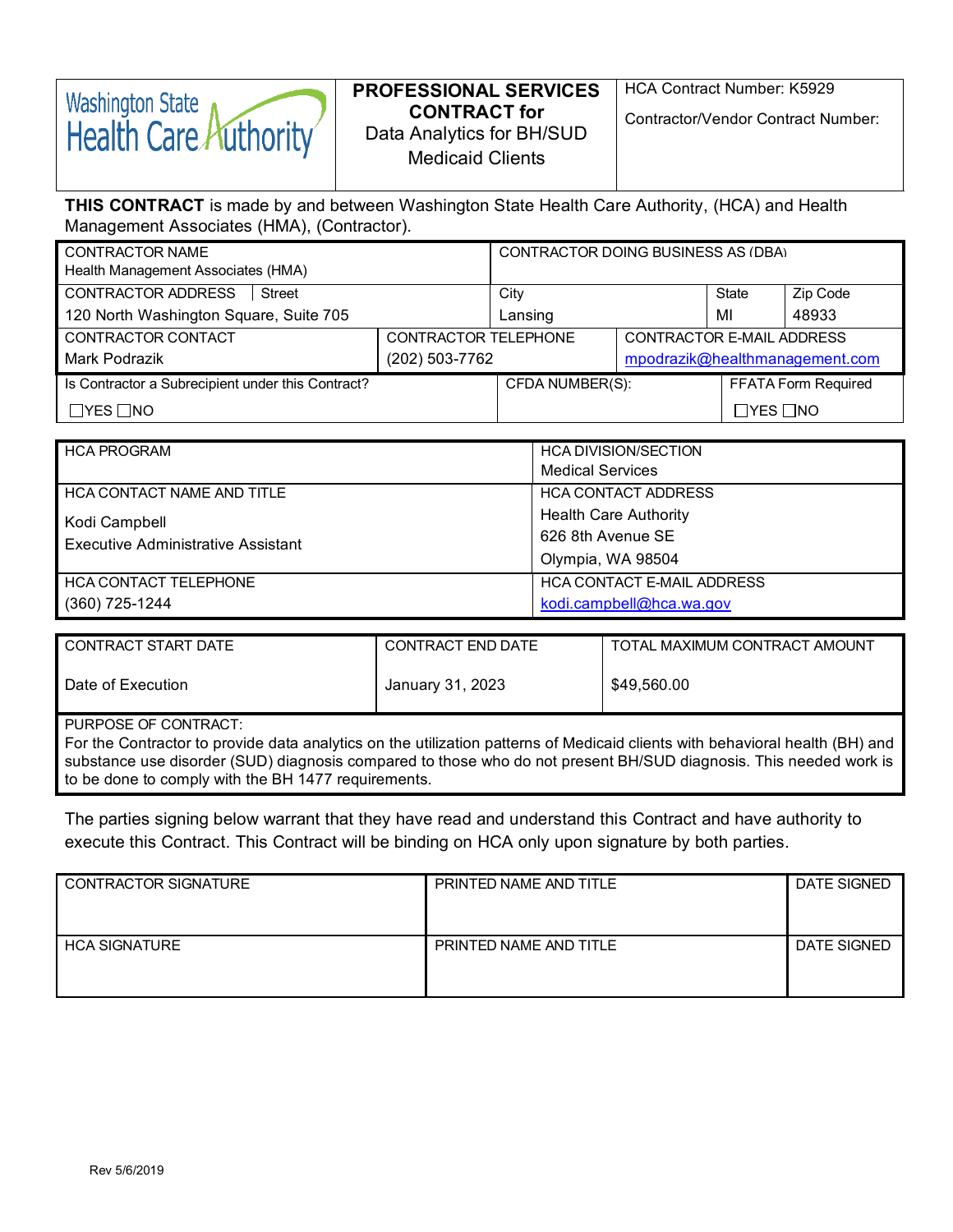## **TABLE OF CONTENTS**

| 2. |     |                                                                                         |  |
|----|-----|-----------------------------------------------------------------------------------------|--|
|    |     |                                                                                         |  |
|    |     |                                                                                         |  |
|    | 3.1 |                                                                                         |  |
|    | 3.2 |                                                                                         |  |
|    | 3.3 |                                                                                         |  |
|    | 3.4 |                                                                                         |  |
|    | 3.5 |                                                                                         |  |
|    | 3.6 |                                                                                         |  |
|    | 3.7 |                                                                                         |  |
|    | 3.8 |                                                                                         |  |
|    | 3.9 |                                                                                         |  |
|    |     |                                                                                         |  |
|    |     |                                                                                         |  |
|    |     |                                                                                         |  |
|    | 4 1 |                                                                                         |  |
|    | 4.2 |                                                                                         |  |
|    | 4.3 |                                                                                         |  |
|    | 4.4 |                                                                                         |  |
|    | 4.5 |                                                                                         |  |
|    | 4.6 |                                                                                         |  |
|    | 4.7 |                                                                                         |  |
|    | 4.8 |                                                                                         |  |
|    | 4.9 |                                                                                         |  |
|    |     |                                                                                         |  |
|    |     |                                                                                         |  |
|    |     |                                                                                         |  |
|    |     |                                                                                         |  |
|    |     |                                                                                         |  |
|    |     |                                                                                         |  |
|    |     |                                                                                         |  |
|    |     |                                                                                         |  |
|    |     |                                                                                         |  |
|    |     |                                                                                         |  |
|    |     | Data Analytics for BH/SUD Medicaid Clients<br><b>Washington State</b><br>$\overline{2}$ |  |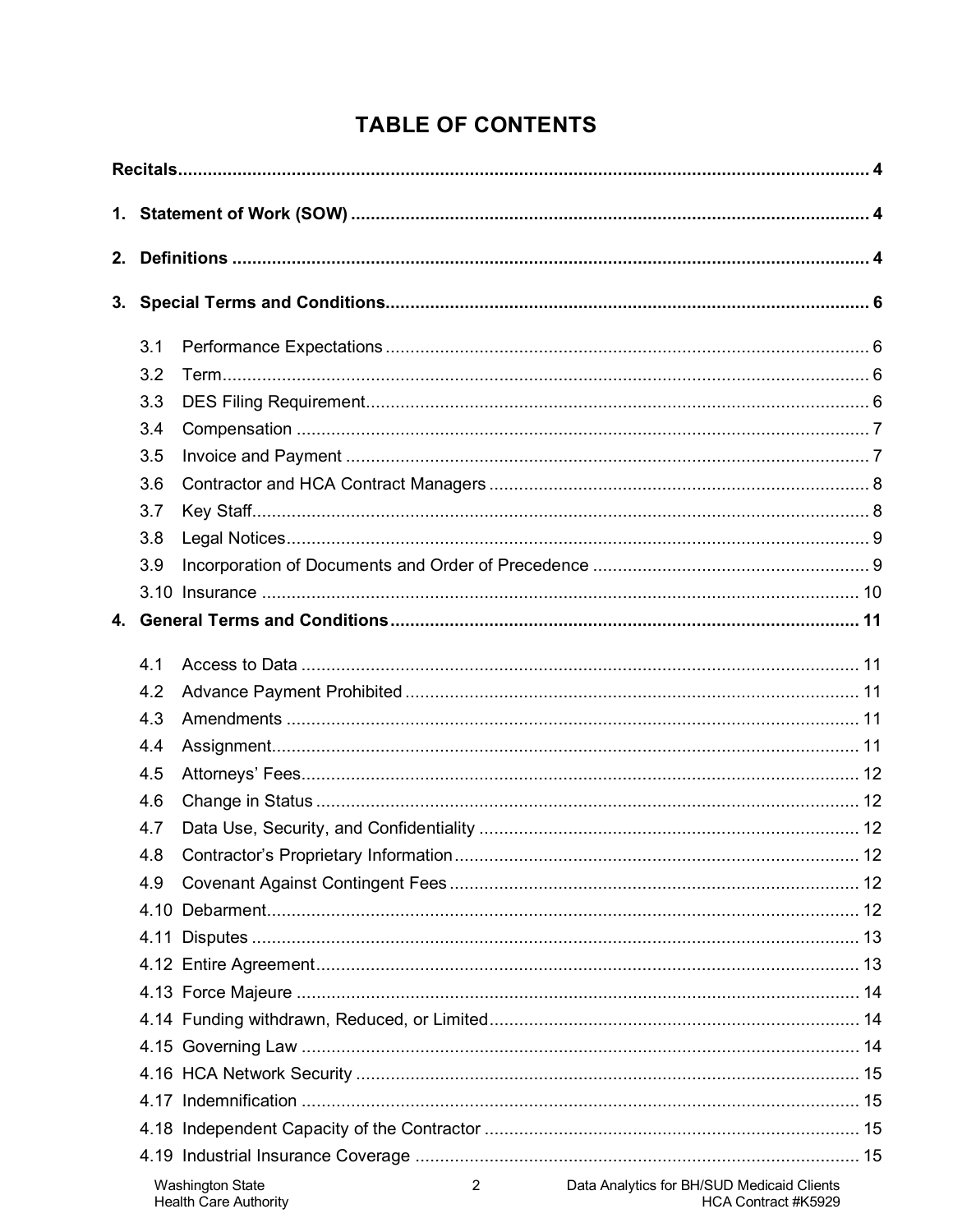#### **Schedules**

|  | Schedule A: Statement of Work (SOW) Data Analytics for BH/SUD Medicaid Clients |  |  |  |  |
|--|--------------------------------------------------------------------------------|--|--|--|--|
|--|--------------------------------------------------------------------------------|--|--|--|--|

Schedule B: Data Use, Security, and Confidentiality

## **Attachments**

Attachment A1: Data Licensing Statement

Attachment 1: Data Security Requirements

Attachment 2: HCA Small Numbers Standard

Attachment 3: User Agreement on Non-Disclosure of Confidential Information

Attachment 4: Certification of Destruction/Disposal of Confidential Information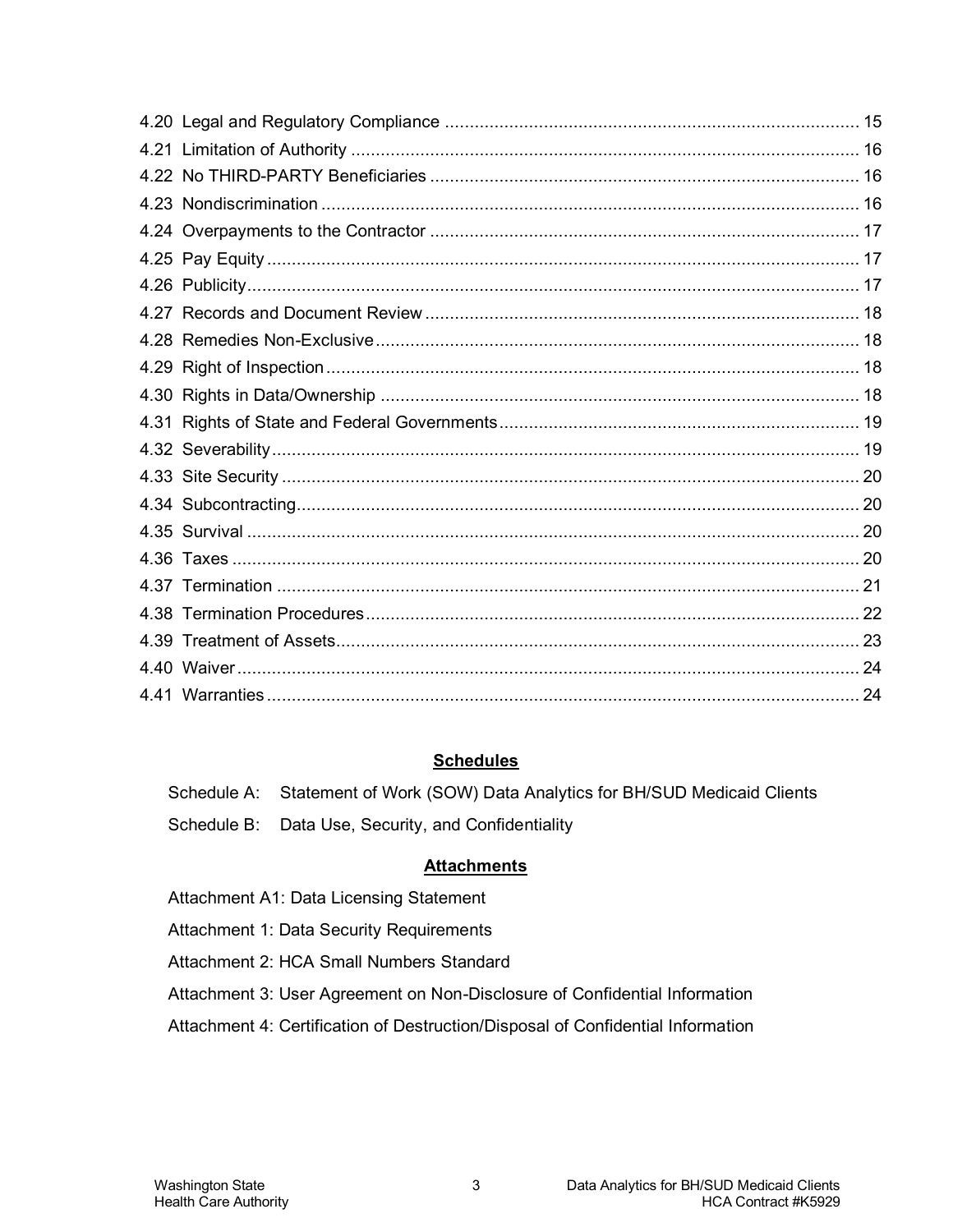## **Contract #K5929 for Data Analytics for BH/SUD Medicaid Clients**

## <span id="page-3-0"></span>**RECITALS**

The Washington State Health Care Authority (HCA) posted a Notice of Intent to award a Sole Source Contract to Health Management Associates (HMA) on the Washington Electronic Business Solution (WEBS) website from April 18, 2022 to May 2, 2022 and also posted the Legal Notice on the HCA website from April 18, 2022 to May 2, 2022.

HCA also filed the proposed Sole Source Contract and required documentation in the Sole Source Contact Database on April 18, 2022, which was ten (10) or more working days prior to the Contract start date. The Department of Enterprise Services (DES) reviewed and approved the filing on **TBD.**

NOW THEREFORE, HCA and Health Management Associates (HMA) enter into this Contract, the terms and conditions of which will govern Contractor's providing to HCA data analytics for BH/SUD Medicaid clients.

IN CONSIDERATION of the mutual promises as set forth in this Contract, the parties agree as follows:

#### <span id="page-3-1"></span>**1. STATEMENT OF WORK (SOW)**

The Contractor will provide the services and staff as described in Schedule A: *Statement of Work*.

## <span id="page-3-2"></span>**2. DEFINITIONS**

**"Authorized Representative"** means a person to whom signature authority has been delegated in writing acting within the limits of his/her authority.

**"Business Days and Hours"** means Monday through Friday, 8:00 a.m. to 5:00 p.m., Pacific Time, except for holidays observed by the state of Washington.

**"Centers for Medicare and Medicaid Services"** or **"CMS"** means the federal office under the Secretary of the United States Department of Health and Human Services, responsible for the Medicare and Medicaid programs.

**"CFR"** means the Code of Federal Regulations. All references in this Contract to CFR chapters or sections include any successor, amended, or replacement regulation. The CFR may be accessed at [http://www.ecfr.gov/cgi-bin/ECFR?page=browse.](http://www.ecfr.gov/cgi-bin/ECFR?page=browse)

**"Contract"** means this Contract document and all schedules, exhibits, attachments, incorporated documents and amendments.

"**Contractor"** means Health Management Associates (HMA), its employees and agents. Contractor includes any firm, provider, organization, individual or other entity performing services under this Contract. It also includes any Subcontractor retained by Contractor as permitted under the terms of this Contract.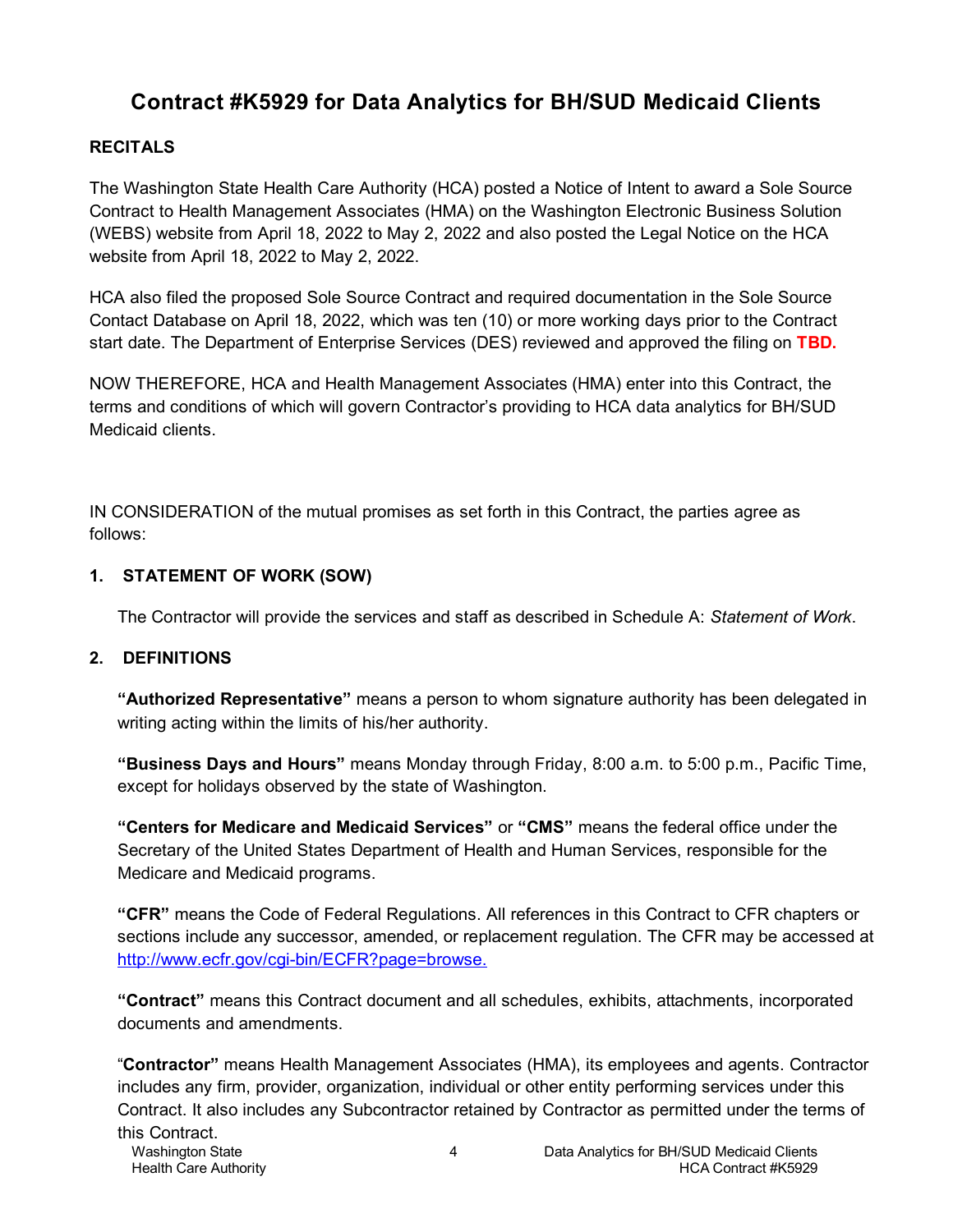**"Data"** means information produced, furnished, acquired, or used by Contractor in meeting requirements under this Contract.

**"Effective Date"** means the first date this Contract is in full force and effect. It may be a specific date agreed to by the parties; or, if not so specified, the date of the last signature of a party to this Contract.

**"HCA Contract Manager"** means the individual identified on the cover page of this Contract who will provide oversight of the Contractor's activities conducted under this Contract.

**"Health Care Authority"** or **"HCA"** means the Washington State Health Care Authority, any division, section, office, unit or other entity of HCA, or any of the officers or other officials lawfully representing HCA.

**"Overpayment"** means any payment or benefit to the Contractor in excess of that to which the Contractor is entitled by law, rule, or this Contract, including amounts in dispute.

**"Proprietary Information"** means information owned by Contractor to which Contractor claims a protectable interest under law. Proprietary Information includes, but is not limited to, information protected by copyright, patent, trademark, or trade secret laws.

**"RCW"** means the Revised Code of Washington. All references in this Contract to RCW chapters or sections include any successor, amended, or replacement statute. Pertinent RCW chapters can be accessed at: [http://apps.leg.wa.gov/rcw/.](http://apps.leg.wa.gov/rcw/)

**"Statement of Work"** or **"SOW"** means a detailed description of the work activities the Contractor is required to perform under the terms and conditions of this Contract, including the deliverables and timeline, and is Schedule A hereto.

**"Subcontractor"** means a person or entity that is not in the employment of the Contractor, who is performing all or part of the business activities under this Contract under a separate contract with Contractor. The term "Subcontractor" means subcontractor(s) of any tier.

**"Subrecipient"** means a non-federal entity that expends federal awards received from a passthrough entity to carry out a federal program, but does not include an individual that is a beneficiary of such a program. A sub-recipient may also be a recipient of other federal awards directly from a federal awarding agency. As in 45 C.F.R. 75.2, or any successor or replacement to such definition, for any federal award from HHS; or 2 C.F.R. 200.93, or any successor or replacement to such definition, for any other federal award. See OMB circular a-133 for additional details.

**"USC"** means the United States Code. All references in this Contract to USC chapters or sections will include any successor, amended, or replacement statute. The USC may be accessed at <http://uscode.house.gov/>

**"WAC"** means the Washington Administrative Code. All references to WAC chapters or sections will include any successor, amended, or replacement regulation. Pertinent WACs may be accessed at: [http://app.leg.wa.gov/wac/.](http://app.leg.wa.gov/wac/)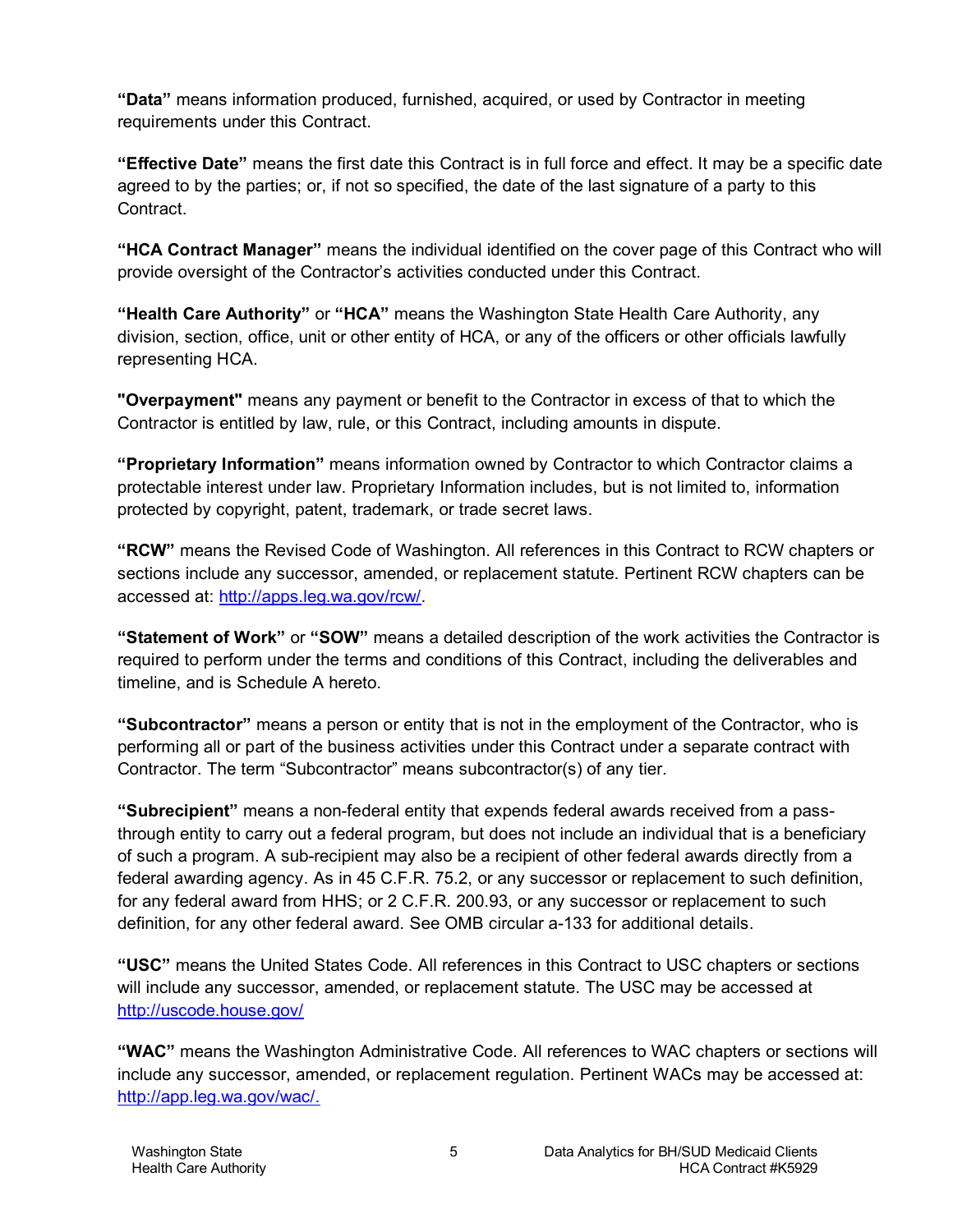### <span id="page-5-0"></span>**3. SPECIAL TERMS AND CONDITIONS**

#### <span id="page-5-1"></span>**3.1 PERFORMANCE EXPECTATIONS**

Expected performance under this Contract includes, but is not limited to, the following:

- 3.1.1 Knowledge of applicable state and federal laws and regulations pertaining to subject of contract;
- 3.1.2 Use of professional judgment;
- 3.1.3 Collaboration with HCA staff in Contractor's conduct of the services;
- 3.1.4 Conformance with HCA directions regarding the delivery of the services;
- 3.1.5 Timely, accurate and informed communications;
- 3.1.6 Regular completion and updating of project plans, reports, documentation and communications;
- 3.1.7 Regular, punctual attendance at all meetings; and
- 3.1.8 Provision of high-quality services.

Prior to payment of invoices, HCA will review and evaluate the performance of Contractor in accordance with Contract and these performance expectations and may withhold payment if expectations are not met or Contractor's performance is unsatisfactory.

## <span id="page-5-2"></span>**3.2 TERM**

- 3.2.1 The initial term of the Contract will commence on date of last signature and continue through January 31, 2023, unless terminated sooner as provided herein.
- 3.2.2 No change in terms and conditions will be permitted during these extensions unless specifically agreed to in writing.
- 3.2.3 Work performed without a contract or amendment signed by the authorized representatives of both parties will be at the sole risk of the Contractor. HCA will not pay any costs incurred before a contract or any subsequent amendment(s) is fully executed.

## <span id="page-5-3"></span>**3.3 DES FILING REQUIREMENT**

The provisions of Chapter 39.26 RCW require HCA to file this sole source Contract and any amendments to this Contract with the Department of Enterprise Services (DES) for approval. No sole source contract or amendment is effective, nor will work commence under it, unless and until it is approved by DES.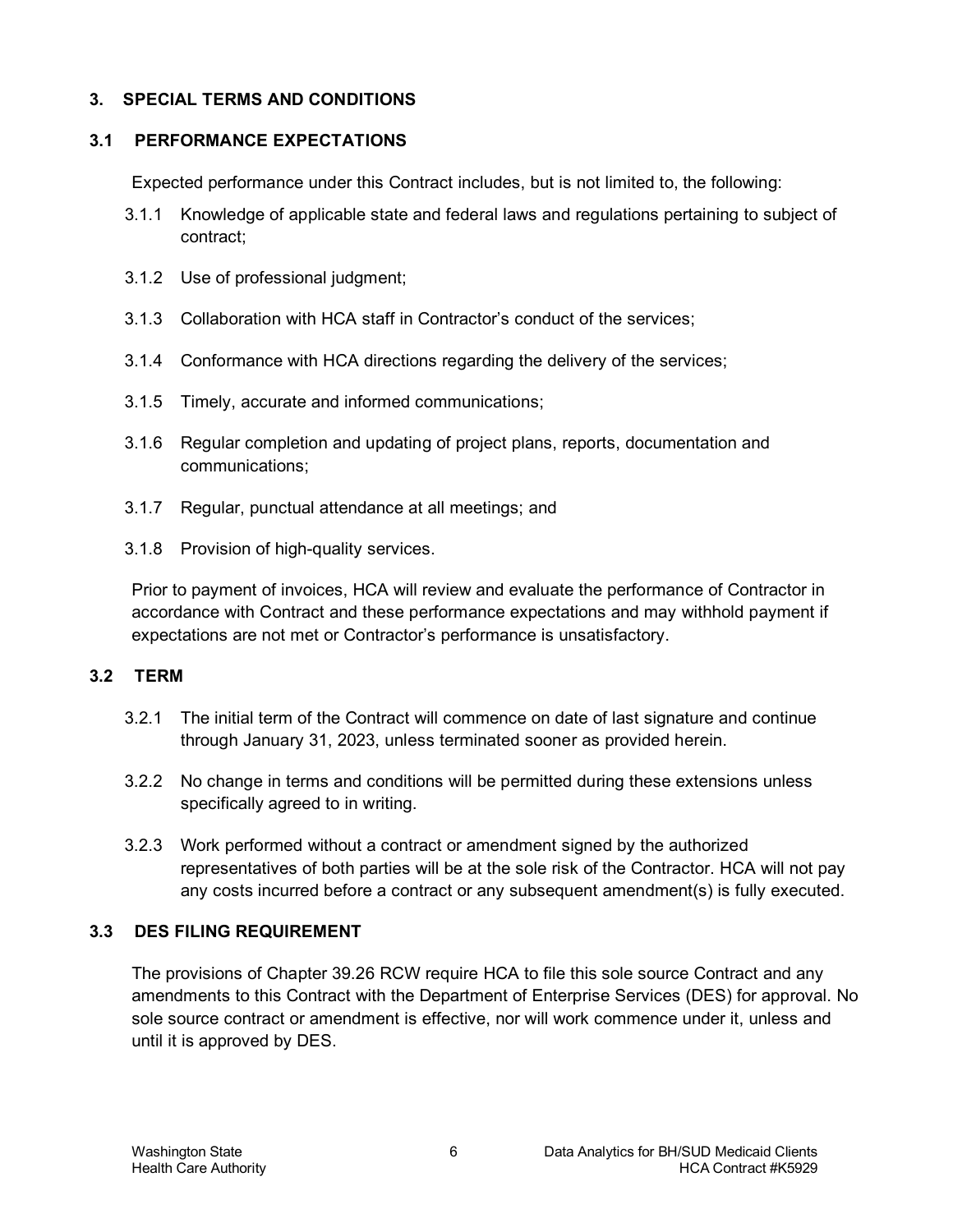### <span id="page-6-0"></span>**3.4 COMPENSATION**

- 3.4.1 The parties have determined the cost of accomplishing the work herein will not exceed **\$49,560.00**, inclusive of all fees, taxes, and expenses. Compensation for satisfactory performance of the work will not exceed this amount unless the parties agree to a higher amount through an amendment.
- 3.4.2 Contractor's compensation for services rendered will be upon completion and receipt of deliverables in accordance with the Schedule A Statement of Work, section 3. **Deliverables**
- 3.4.3 Contractor travel reimbursement, if any, is included in the total compensation. Contractor travel reimbursement is limited to the then-current rules, regulations, and guidelines for State employees published by the Washington State Office of Financial Management in the Washington State Administrative and Accounting Manual [\(http://www.ofm.wa.gov/policy/10.htm\)](http://www.ofm.wa.gov/policy/10.htm); reimbursement will not exceed

#### <span id="page-6-1"></span>**3.5 INVOICE AND PAYMENT**

- 3.5.1 In order to receive payment for services or products provided to a state agency, Contractor must register with the Statewide Payee Desk at [https://ofm.wa.gov/it](https://ofm.wa.gov/it-systems/statewide-vendorpayee-services/receiving-payment-state)[systems/statewide-vendorpayee-services/receiving-payment-state.](https://ofm.wa.gov/it-systems/statewide-vendorpayee-services/receiving-payment-state)
- 3.5.2 Invoices must describe and document to the HCA Contract Manager's satisfaction a description of the work performed, the progress of the project, and fees. All invoices and deliverables will be approved by the HCA Contract Manager prior to payment. Approval will not be unreasonably withheld or delayed.
- 3.5.3 If expenses are invoiced, invoices must provide a detailed breakdown of each type. Expenses of \$50 or more must be accompanied by a receipt.
- 3.5.4 Invoices must be submitted to [HCAAdminAccountsPayable@hca.wa.gov](mailto:HCAAdminAccountsPayable@hca.wa.gov) with the HCA Contract number in the subject line of the email. Invoices must include the following information, as applicable:
	- a. The HCA Contract number;
	- b. Contractor name, address, phone number;
	- c. Description of services;
	- d. Date(s) of delivery;
	- e. Net invoice price for each item;
	- f. Applicable taxes;
	- g. Total invoice price; and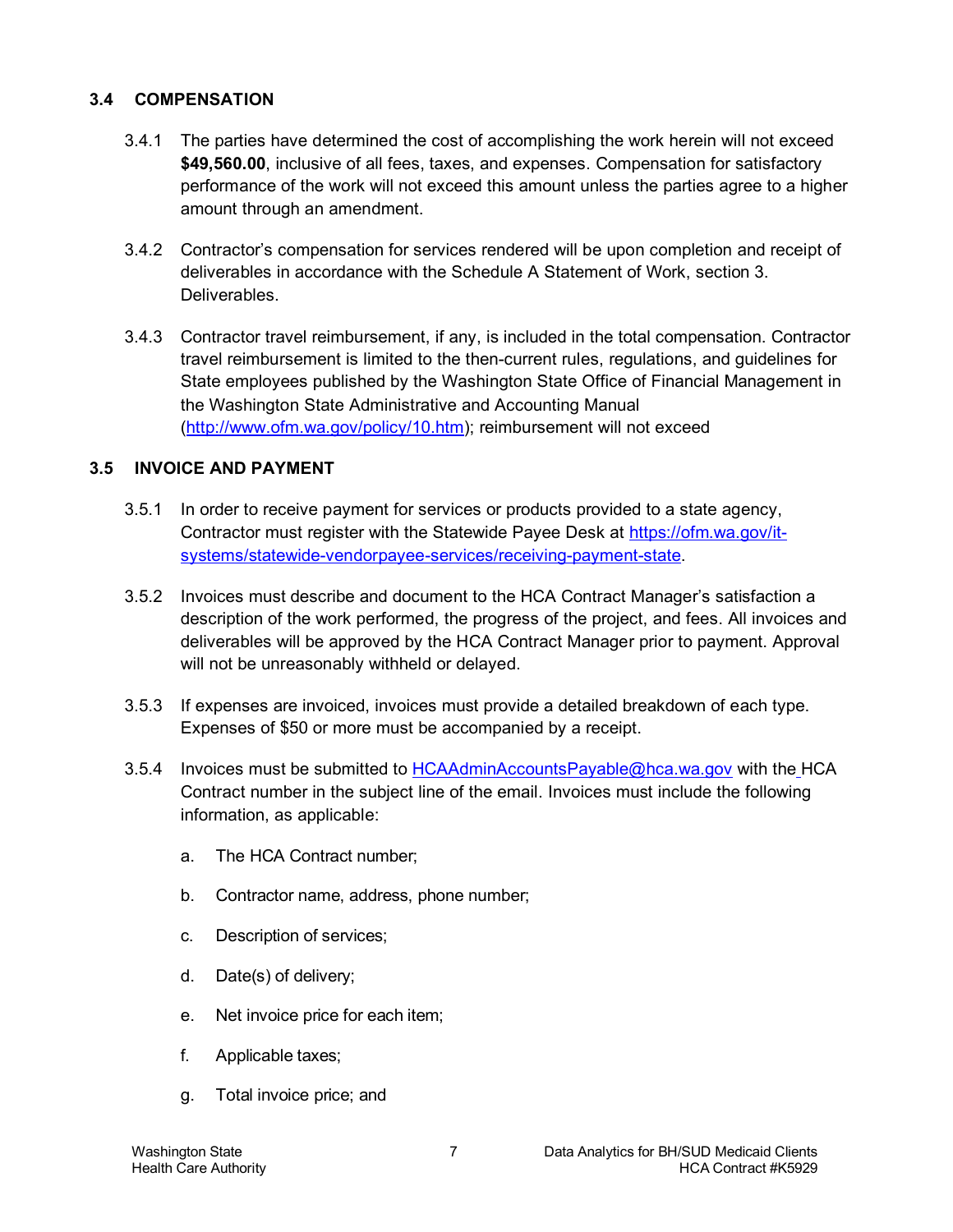h. Any available prompt payment discount.

HCA will return incorrect or incomplete invoices for correction and reissue.

3.5.5 Upon expiration of the Contract, any claims for payment for costs due and payable under this Contract that are incurred prior to the expiration date must be submitted by the Contractor to HCA within sixty (60) calendar days after the Contract expiration date. HCA is under no obligation to pay any claims that are submitted sixty-one (61) or more calendar days after the Contract expiration date ("Belated Claims"). HCA will pay Belated Claims at its sole discretion, and any such potential payment is contingent upon the availability of funds.

## <span id="page-7-0"></span>**3.6 CONTRACTOR AND HCA CONTRACT MANAGERS**

- 3.6.1 Contractor's Contract Manager will have prime responsibility and final authority for the services provided under this Contract and be the principal point of contact for the HCA Contract Manager for all business matters, performance matters, and administrative activities.
- 3.6.2 HCA's Contract Manager is responsible for monitoring the Contractor's performance and will be the contact person for all communications regarding contract performance and deliverables. The HCA Contract Manager has the authority to accept or reject the services provided and must approve Contractor's invoices prior to payment.
- 3.6.3 The contact information provided below may be changed by written notice of the change (email acceptable) to the other party.

| <b>CONTRACTOR</b> |                                                                | <b>Health Care Authority</b>        |                                              |
|-------------------|----------------------------------------------------------------|-------------------------------------|----------------------------------------------|
|                   | <b>Contract Manager Information</b>                            | <b>Contract Manager Information</b> |                                              |
| Name:             | Mark Podrazik                                                  | Name:                               | Kodi Campbell                                |
| Title:            | <b>Managing Director</b>                                       | Title:                              | <b>Executive Administrative</b><br>Assistant |
| Address:          | 120 North Washington Square, Suite<br>705<br>Lansing, MI 48933 | Address:                            | 626 8th Avenue SE<br>Olympia, WA 98504       |
| Phone:            | (202) 503-7762                                                 | Phone:                              | (360) 972-1244                               |
| Email:            | mpodrazik@healthmanagement.com                                 | Email:                              | kodi.campbell@hca.wa.gov                     |

## <span id="page-7-1"></span>**3.7 KEY STAFF**

3.7.1 Except in the case of a legally required leave of absence, sickness, death, termination of employment or unpaid leave of absence, Key Staff must not be changed during the term of the Statement of Work (SOW) from the people who were described in the Response for the first SOW, or those Key Staff initially assigned to subsequent SOWs, without the prior written approval of HCA until completion of their assigned tasks.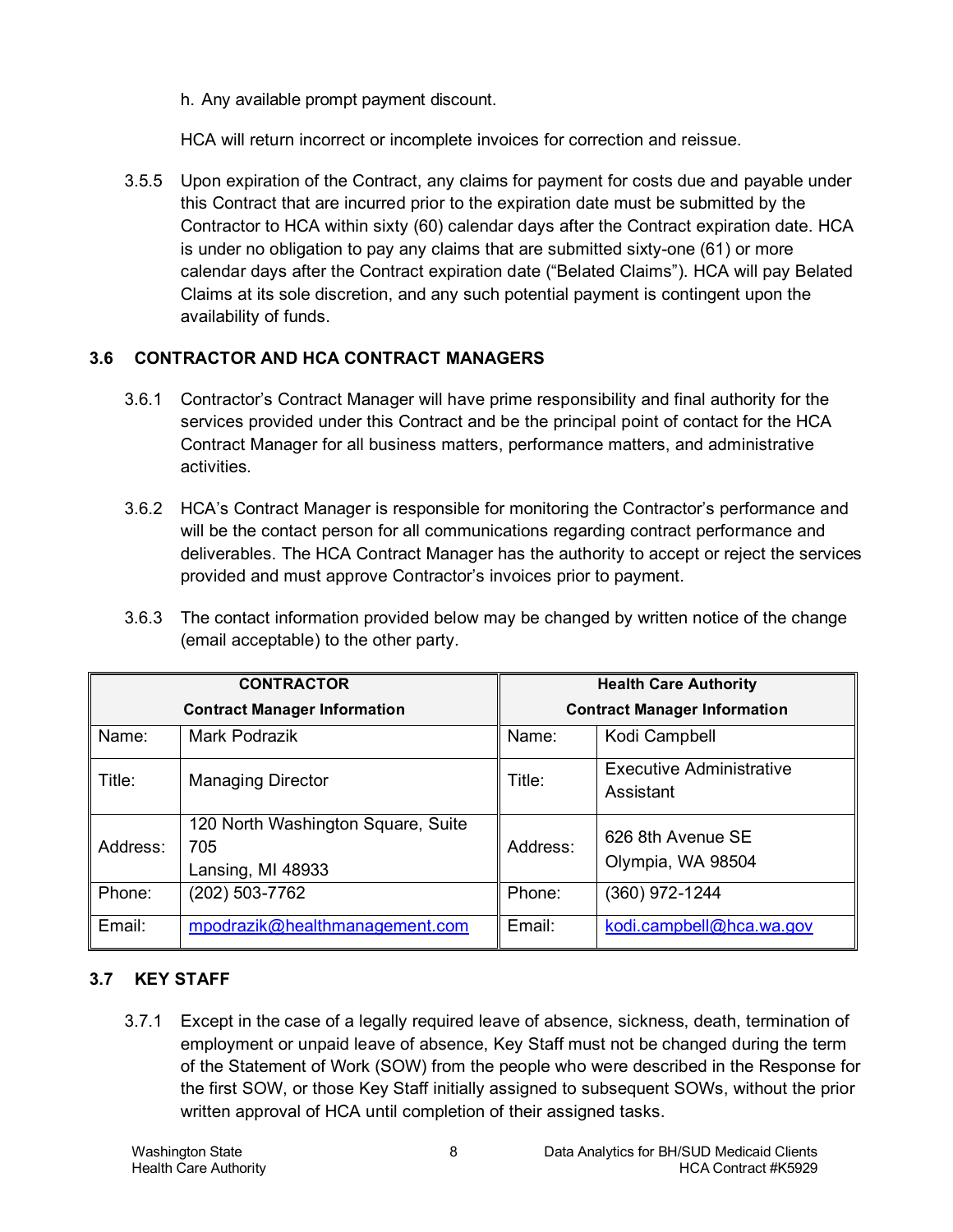3.7.2 During the term of the Statement of Work (SOW), HCA reserves the right to approve or disapprove Contractor's Key Staff assigned to this Contract, to approve or disapprove any proposed changes in Contractor's Key Staff, or to require the removal or reassignment of any Contractor staff found unacceptable by HCA, subject to HCA's compliance with applicable laws and regulations. Contractor must provide a resume to HCA of any replacement Key Staff and all staff proposed by Contractor as replacements for other staff must have comparable or greater skills for performing the activities as performed by the staff being replaced.

### <span id="page-8-0"></span>**3.8 LEGAL NOTICES**

Any notice or demand or other communication required or permitted to be given under this Contract or applicable law is effective only if it is in writing and signed by the applicable party, properly addressed, and delivered in person, via email, or by a recognized courier service, or deposited with the United States Postal Service as first-class mail, postage prepaid certified mail, return receipt requested, to the parties at the addresses provided in this section.

3.8.1 In the case of notice to the Contractor:

**Attention:** Mark Podrazik Health Management Associates 120 North Washington Square, Suite 705 Lansing, MI 48933

3.8.1 In the case of notice to HCA:

**Attention:** Contracts Administrator Health Care Authority Division of Legal Services Post Office Box 42702 Olympia, WA 98504-2702 [contracts@hca.wa.gov](mailto:contracts@hca.wa.gov) 

- 3.8.2 Notices are effective upon receipt or four (4) Business Days after mailing, whichever is earlier.
- 3.8.3 The notice address and information provided above may be changed by written notice of the change given as provided above.

## <span id="page-8-1"></span>**3.9 INCORPORATION OF DOCUMENTS AND ORDER OF PRECEDENCE**

Each of the documents listed below is by this reference incorporated into this Contract. In the event of an inconsistency, the inconsistency will be resolved in the following order of precedence:

- 3.9.1 Applicable Federal and State of Washington statutes and regulations;
- 3.9.2 Recitals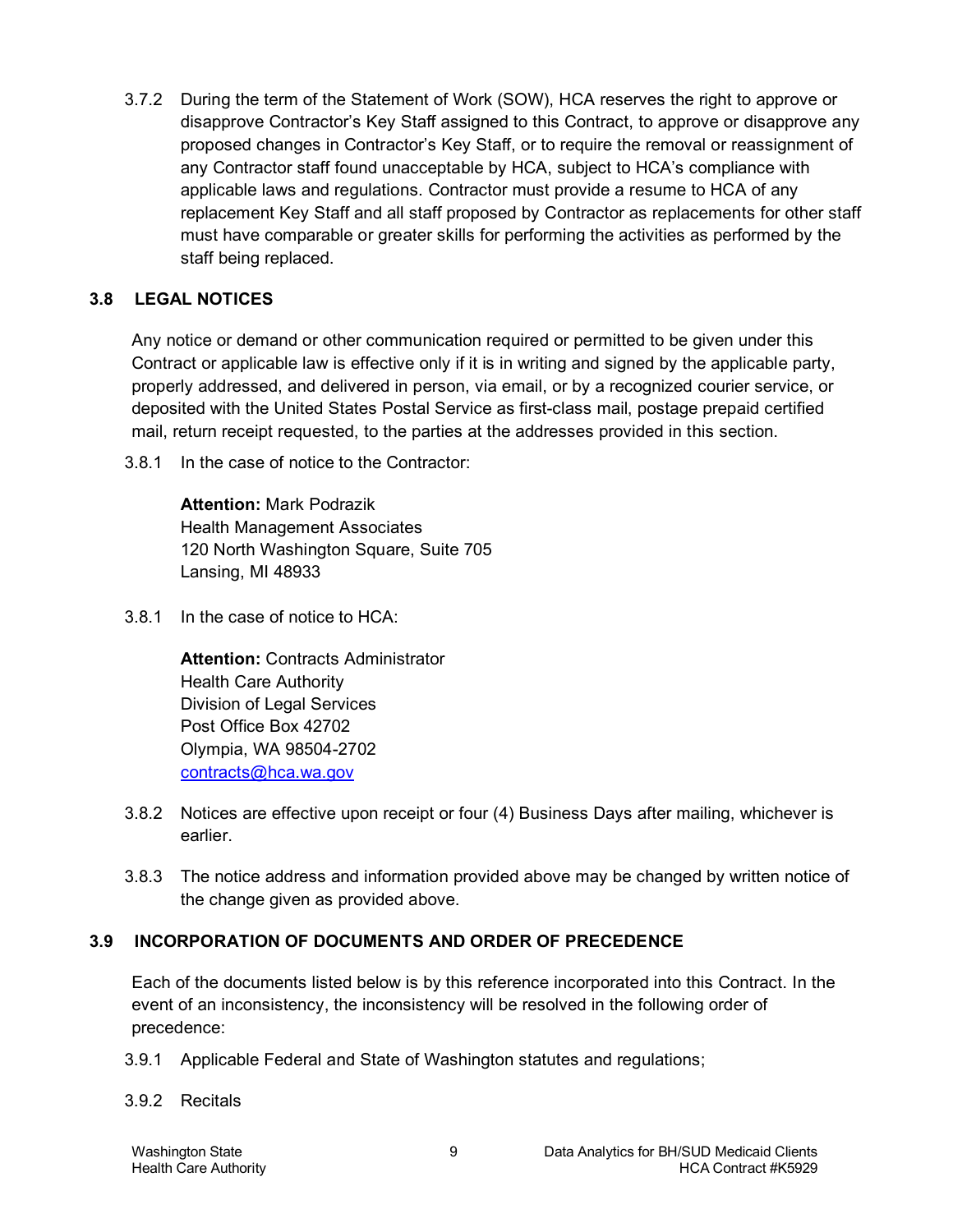- 3.9.3 Special Terms and Conditions;
- 3.9.4 General Terms and Conditions;
- 3.9.5 Schedule A: Statement(s) of Work;
- 3.9.6 Schedule B:
- 3.9.7 Any other provision, term or material incorporated herein by reference or otherwise incorporated.

## <span id="page-9-0"></span>**3.10 INSURANCE**

Contractor must provide insurance coverage as set out in this section. The intent of the required insurance is to protect the State should there be any claims, suits, actions, costs, damages or expenses arising from any negligent or intentional act or omission of Contractor or Subcontractor, or agents of either, while performing under the terms of this Contract. Contractor must provide insurance coverage that is maintained in full force and effect during the term of this Contract, as follows:

- 3.10.1 Commercial General Liability Insurance Policy Provide a Commercial General Liability Insurance Policy, including contractual liability, in adequate quantity to protect against legal liability arising out of contract activity but no less than \$1 million per occurrence/\$2 million general aggregate. Additionally, Contractor is responsible for ensuring that any Subcontractors provide adequate insurance coverage for the activities arising out of subcontracts.
- 3.10.2 Business Automobile Liability. In the event that services delivered pursuant to this Contract involve the use of vehicles, either owned, hired, or non-owned by the Contractor, automobile liability insurance is required covering the risks of bodily injury (including death) and property damage, including coverage for contractual liability. The minimum limit for automobile liability is \$1,000,000 per occurrence, using a Combined Single Limit for bodily injury and property damage.
- 3.10.3 Professional Liability Errors and Omissions Provide a policy with coverage of not less than \$1 million per claim/\$2 million general aggregate.
- 3.10.4 The insurance required must be issued by an insurance company/ies authorized to do business within the state of Washington, and must name HCA and the state of Washington, its agents and employees as additional insureds under any Commercial General and/or Business Automobile Liability policy/ies. All policies must be primary to any other valid and collectable insurance. In the event of cancellation, non-renewal, revocation or other termination of any insurance coverage required by this Contract, Contractor must provide written notice of such to HCA within one (1) Business Day of Contractor's receipt of such notice. Failure to buy and maintain the required insurance may, at HCA's sole option, result in this Contract's termination.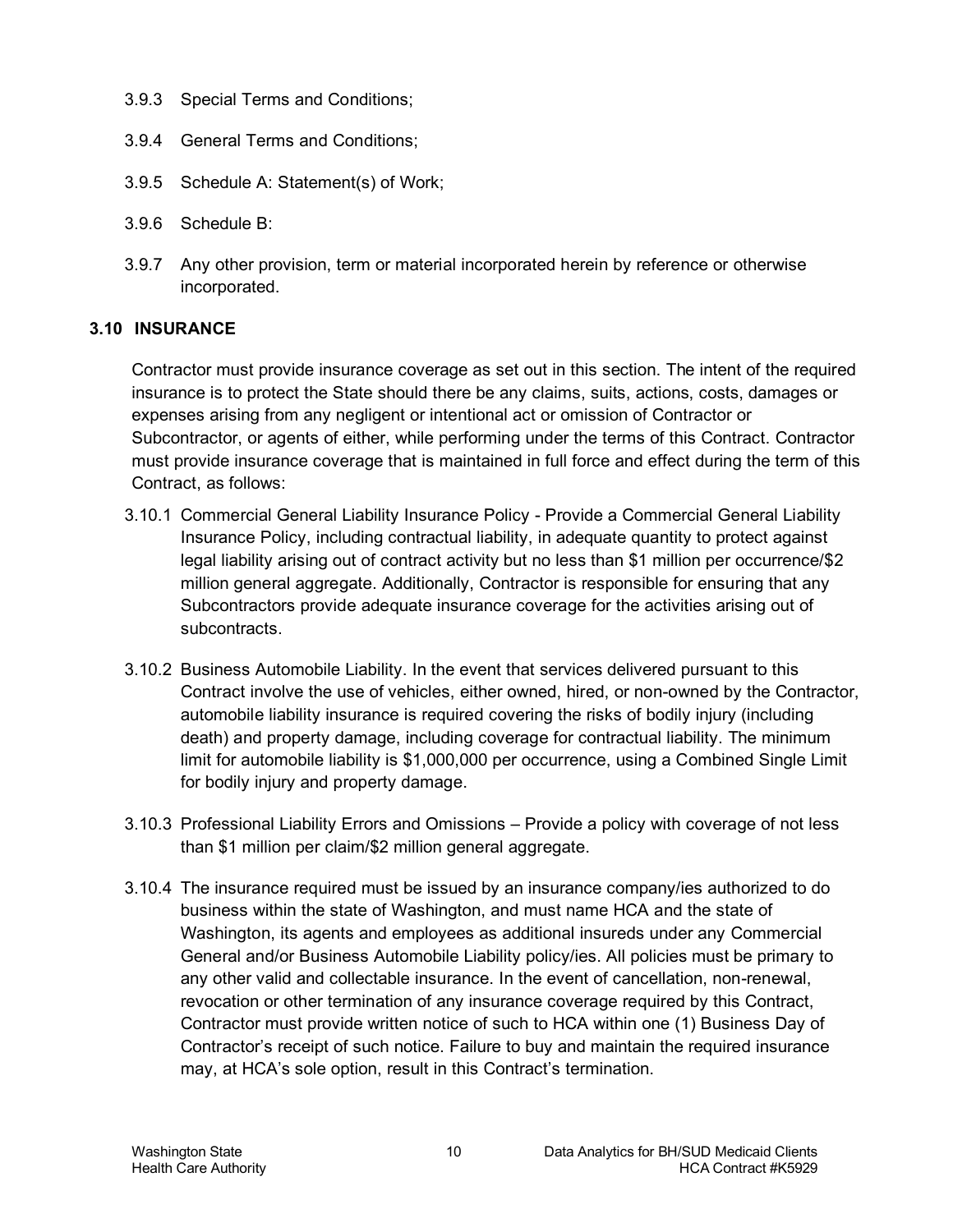Upon request, Contractor must submit to HCA a certificate of insurance that outlines the coverage and limits defined in the Insurance section. If a certificate of insurance is requested, Contractor must submit renewal certificates as appropriate during the term of the contract.

The policy must be maintained for the term of this Agreement and three (3) years following its termination.

## <span id="page-10-0"></span>**4. GENERAL TERMS AND CONDITIONS**

#### <span id="page-10-1"></span>**4.1 ACCESS TO DATA**

In compliance with RCW 39.26.180 (2) and federal rules, the Contractor must provide access to any data generated under this Contract to HCA, the Joint Legislative Audit and Review Committee, the State Auditor, and any other state or federal officials so authorized by law, rule, regulation, or agreement at no additional cost. This includes access to all information that supports the findings, conclusions, and recommendations of the Contractor's reports, including computer models and methodology for those models.

## <span id="page-10-2"></span>**4.2 ADVANCE PAYMENT PROHIBITED**

No advance payment will be made for services furnished by the Contractor pursuant to this Contract.

#### <span id="page-10-3"></span>**4.3 AMENDMENTS**

This Contract may be amended by mutual agreement of the parties. Such amendments will not be binding unless they are in writing and signed by personnel authorized to bind each of the parties.

## <span id="page-10-4"></span>**4.4 ASSIGNMENT**

- <span id="page-10-5"></span>4.4.1 Contractor may not assign or transfer all or any portion of this Contract or any of its rights hereunder, or delegate any of its duties hereunder, except delegations as set forth in Section [4.37,](#page-19-1) *Subcontracting*, without the prior written consent of HCA. Any permitted assignment will not operate to relieve Contractor of any of its duties and obligations hereunder, nor will such assignment affect any remedies available to HCA that may arise from any breach of the provisions of this Contract or warranties made herein, including but not limited to, rights of setoff. Any attempted assignment, transfer or delegation in contravention of this Subsection [4.4.1](#page-10-5) of the Contract will be null and void.
- 4.4.2 HCA may assign this Contract to any public agency, commission, board, or the like, within the political boundaries of the State of Washington, with written notice of thirty (30) calendar days to Contractor.
- 4.4.3 This Contract will inure to the benefit of and be binding on the parties hereto and their permitted successors and assigns.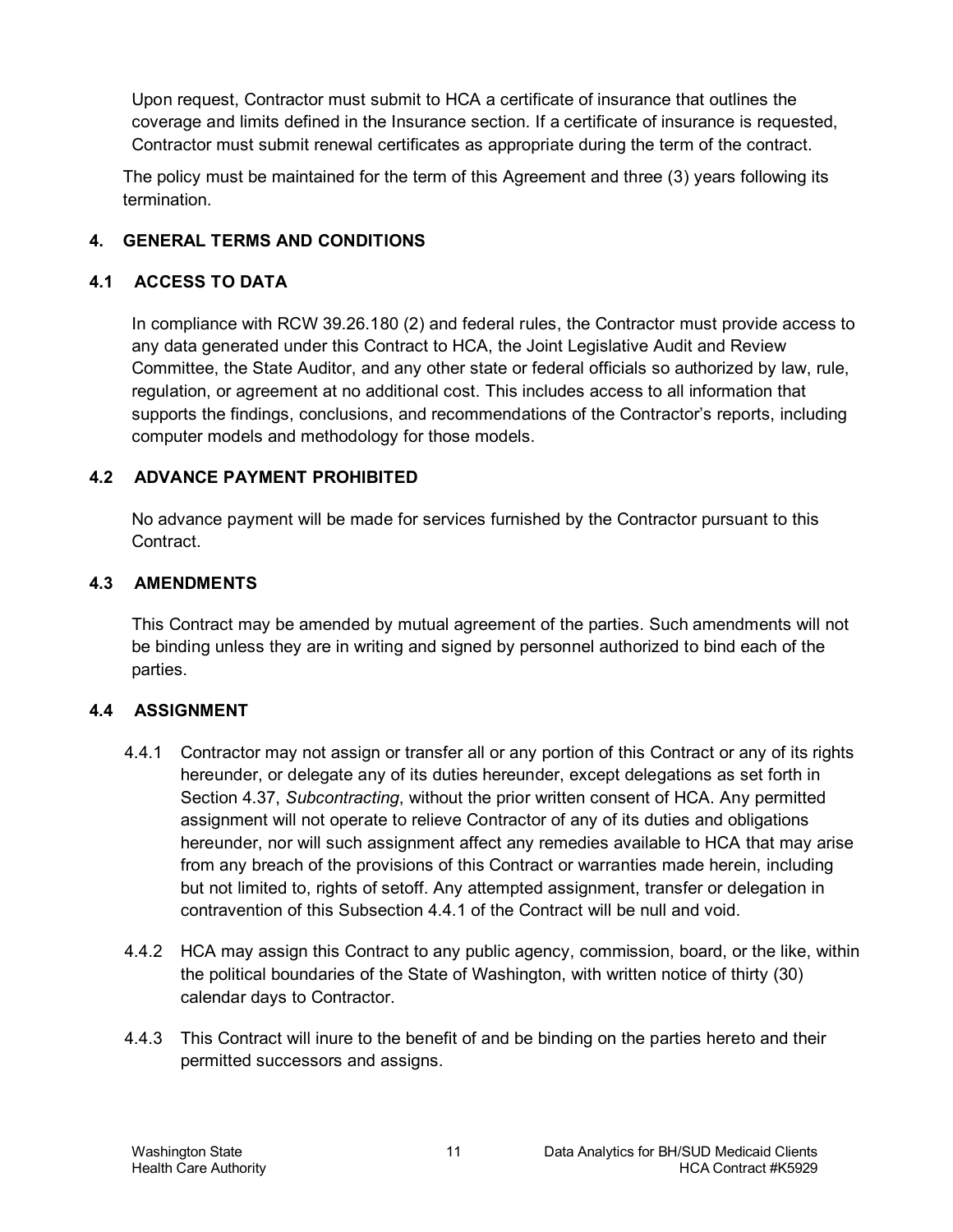### <span id="page-11-0"></span>**4.5 ATTORNEYS' FEES**

In the event of litigation or other action brought to enforce the terms of this Contract, each party agrees to bear its own attorneys' fees and costs.

#### <span id="page-11-1"></span>**4.6 CHANGE IN STATUS**

In the event of any substantive change in its legal status, organizational structure, or fiscal reporting responsibility, Contractor will notify HCA of the change. Contractor must provide notice as soon as practicable, but no later than thirty (30) calendar days after such a change takes effect.

## <span id="page-11-2"></span>**4.7 DATA USE, SECURITY, AND CONFIDENTIALITY**

Data Share Agreement, *Schedule B, Data Use, Security, and Confidentiality*, sets out the Contractor's obligation for compliance with Data security and confidentiality terms.

#### <span id="page-11-3"></span>**4.8 CONTRACTOR'S PROPRIETARY INFORMATION**

Contractor acknowledges that HCA is subject to chapter 42.56 RCW, the Public Records Act, and that this Contract will be a public record as defined in chapter 42.56 RCW. Any specific information that is claimed by Contractor to be Proprietary Information must be clearly identified as such by Contractor. To the extent consistent with chapter 42.56 RCW, HCA will maintain the confidentiality of Contractor's information in its possession that is marked Proprietary. If a public disclosure request is made to view Contractor's Proprietary Information, HCA will notify Contractor of the request and of the date that such records will be released to the requester unless Contractor obtains a court order from a court of competent jurisdiction enjoining that disclosure. If Contractor fails to obtain the court order enjoining disclosure, HCA will release the requested information on the date specified.

## <span id="page-11-4"></span>**4.9 COVENANT AGAINST CONTINGENT FEES**

Contractor warrants that no person or selling agent has been employed or retained to solicit or secure this Contract upon an agreement or understanding for a commission, percentage, brokerage or contingent fee, excepting bona fide employees or bona fide established agents maintained by the Contractor for the purpose of securing business. HCA will have the right, in the event of breach of this clause by the Contractor, to annul this Contract without liability or, in its discretion, to deduct from the contract price or consideration or recover by other means the full amount of such commission, percentage, brokerage or contingent fee.

## <span id="page-11-5"></span>**4.10 DEBARMENT**

By signing this Contract, Contractor certifies that it is not presently debarred, suspended, proposed for debarment, declared ineligible, or voluntarily excluded in any Washington State or Federal department or agency from participating in transactions (debarred). Contractor agrees to include the above requirement in any and all subcontracts into which it enters, and also agrees that it will not employ debarred individuals. Contractor must immediately notify HCA if, during the term of this Contract, Contractor becomes debarred. HCA may immediately terminate this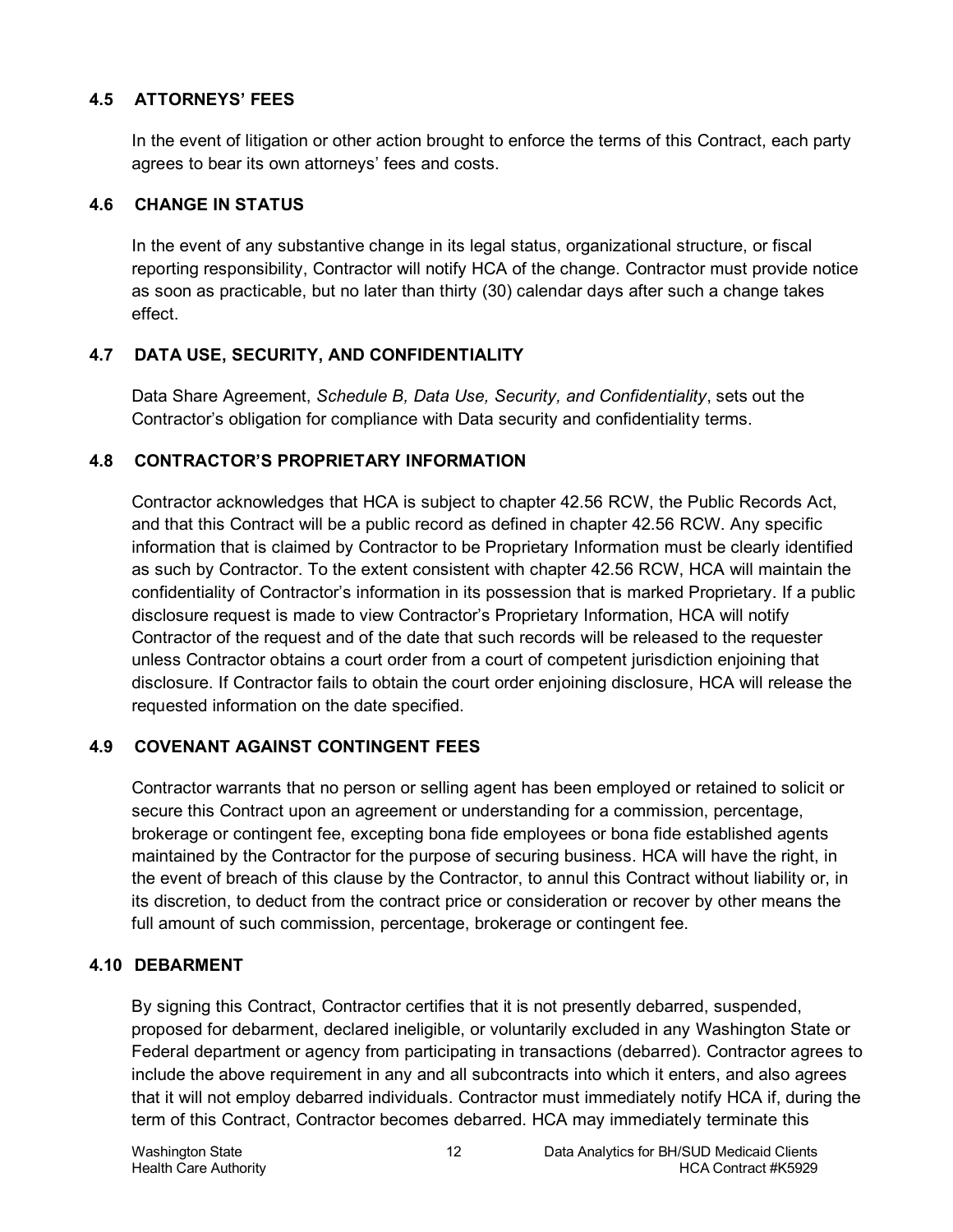Contract by providing Contractor written notice, if Contractor becomes debarred during the term hereof.

## <span id="page-12-0"></span>**4.11 DISPUTES**

The parties will use their best, good faith efforts to cooperatively resolve disputes and problems that arise in connection with this Contract. Both parties will continue without delay to carry out their respective responsibilities under this Contract while attempting to resolve any dispute. When a genuine dispute arises between HCA and the Contractor regarding the terms of this Contract or the responsibilities imposed herein and it cannot be resolved between the parties' Contract Managers, either party may initiate the following dispute resolution process.

- 4.11.1 The initiating party will reduce its description of the dispute to writing and deliver it to the responding party (email acceptable). The responding party will respond in writing within five (5) Business Days (email acceptable). If the initiating party is not satisfied with the response of the responding party, then the initiating party may request that the HCA Director review the dispute. Any such request from the initiating party must be submitted in writing to the HCA Director within five (5) Business Days after receiving the response of the responding party. The HCA Director will have sole discretion in determining the procedural manner in which he or she will review the dispute. The HCA Director will inform the parties in writing within five (5) Business Days of the procedural manner in which he or she will review the dispute, including a timeframe in which he or she will issue a written decision.
- 4.11.2 A party's request for a dispute resolution must:
	- 4.11.2.1 Be in writing;
	- 4.11.2.2 Include a written description of the dispute;
	- 4.11.2.3 State the relative positions of the parties and the remedy sought;
	- 4.11.2.4 State the Contract Number and the names and contact information for the parties;
- 4.11.3 This dispute resolution process constitutes the sole administrative remedy available under this Contract. The parties agree that this resolution process will precede any action in a judicial or quasi-judicial tribunal.

## <span id="page-12-1"></span>**4.12 ENTIRE AGREEMENT**

HCA and Contractor agree that the Contract is the complete and exclusive statement of the agreement between the parties relating to the subject matter of the Contract and supersedes all letters of intent or prior contracts, oral or written, between the parties relating to the subject matter of the Contract, except as provided in Section [4.45,](#page-23-1) *Warranties*.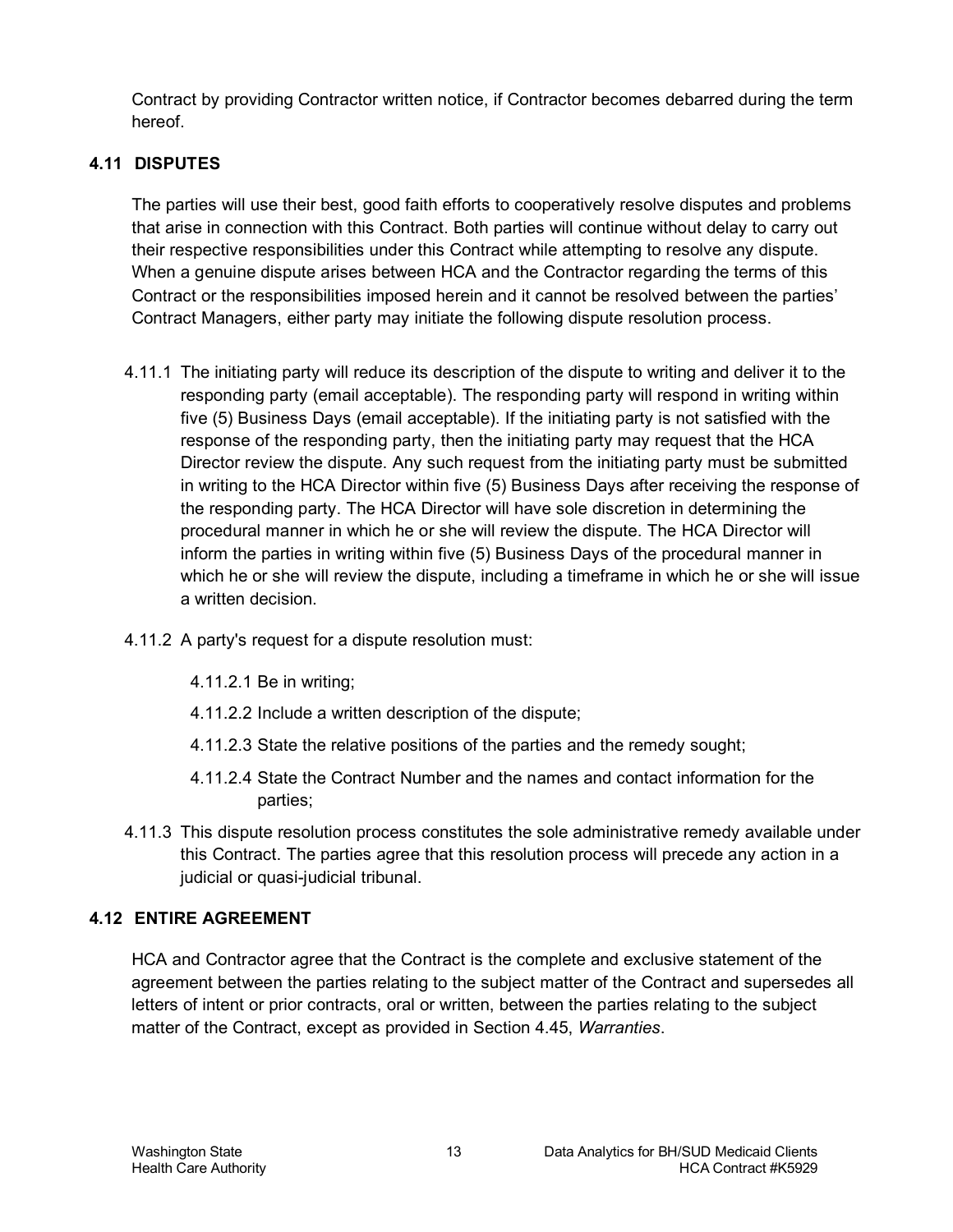### <span id="page-13-0"></span>**4.13 FORCE MAJEURE**

A party will not be liable for any failure of or delay in the performance of this Contract for the period that such failure or delay is due to causes beyond its reasonable control, including but not limited to acts of God, war, strikes or labor disputes, embargoes, government orders or any other force majeure event.

## <span id="page-13-1"></span>**4.14 FUNDING WITHDRAWN, REDUCED, OR LIMITED**

If HCA determines in its sole discretion that the funds it relied upon to establish this Contract have been withdrawn, reduced or limited, or if additional or modified conditions are placed on such funding after the effective date of this contract but prior to the normal completion of this Contract, then HCA, at its sole discretion, may:

- 4.14.1 Terminate this Contract pursuant to Section [4.41.3,](#page-20-1) *Termination for Non-Allocation of Funds*;
- 4.14.2 Renegotiate the Contract under the revised funding conditions; or
- 4.14.3 Suspend Contractor's performance under the Contract upon five (5) Business Days' advance written notice to Contractor. HCA will use this option only when HCA determines that there is reasonable likelihood that the funding insufficiency may be resolved in a timeframe that would allow Contractor's performance to be resumed prior to the normal completion date of this Contract.
	- 4.14.3.1 During the period of suspension of performance, each party will inform the other of any conditions that may reasonably affect the potential for resumption of performance.
	- 4.14.3.2 When HCA determines in its sole discretion that the funding insufficiency is resolved, it will give Contractor written notice to resume performance. Upon the receipt of this notice, Contractor will provide written notice to HCA informing HCA whether it can resume performance and, if so, the date of resumption. For purposes of this subsection, "written notice" may include email.
	- 4.14.3.3 If the Contractor's proposed resumption date is not acceptable to HCA and an acceptable date cannot be negotiated, HCA may terminate the contract by giving written notice to Contractor. The parties agree that the Contract will be terminated retroactive to the date of the notice of suspension. HCA will be liable only for payment in accordance with the terms of this Contract for services rendered prior to the retroactive date of termination.

## <span id="page-13-2"></span>**4.15 GOVERNING LAW**

This Contract is governed in all respects by the laws of the state of Washington, without reference to conflict of law principles. The jurisdiction for any action hereunder is exclusively in the Superior Court for the state of Washington, and the venue of any action hereunder is in the Superior Court for Thurston County, Washington. Nothing in this Contract will be construed as a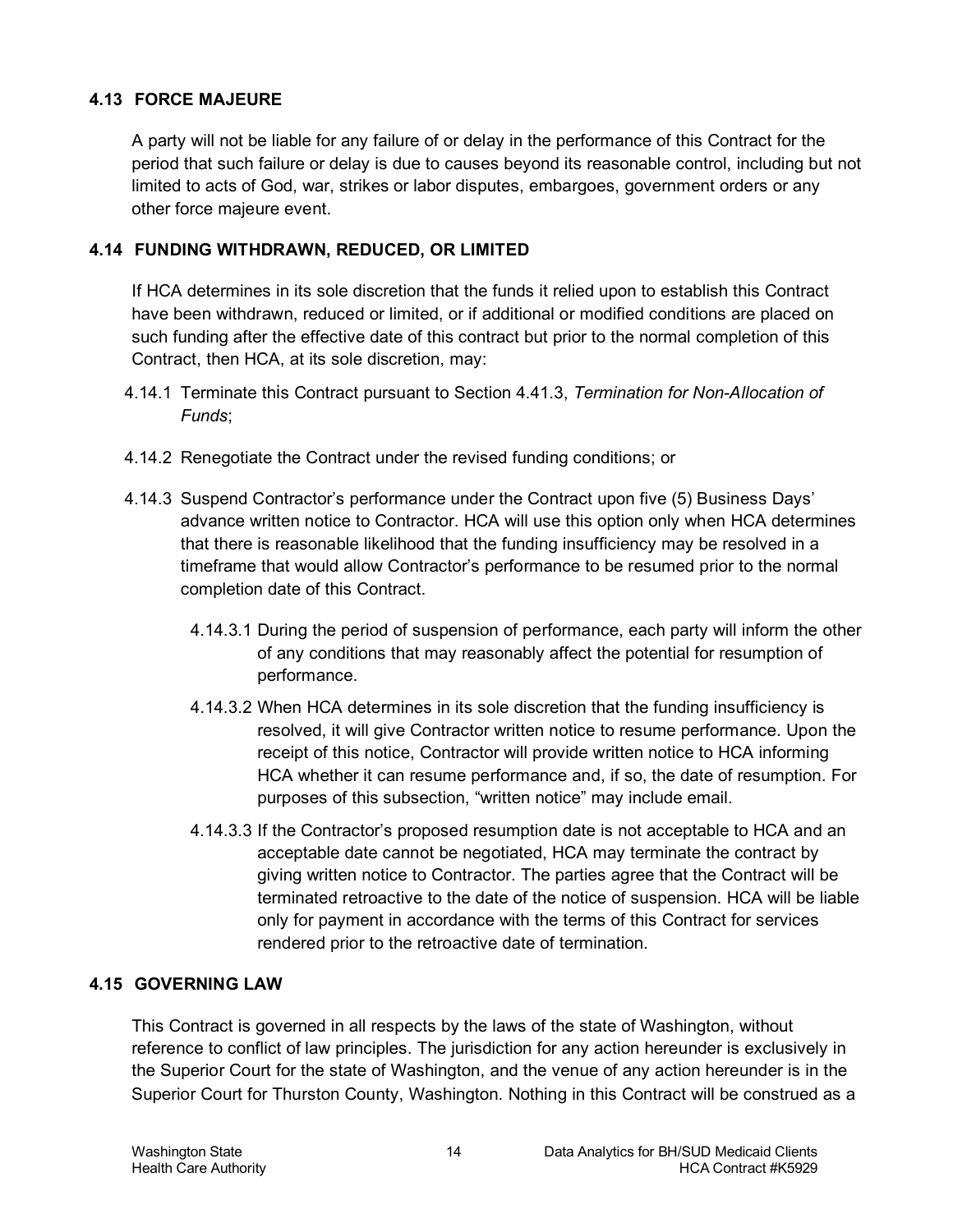waiver by HCA of the State's immunity under the  $11<sub>th</sub>$  Amendment to the United States Constitution.

## <span id="page-14-0"></span>**4.16 HCA NETWORK SECURITY**

Contractor agrees not to attach any Contractor-supplied computers, peripherals or software to the HCA Network without prior written authorization from HCA's Chief Information Officer. Unauthorized access to HCA networks and systems is a violation of HCA Policy and constitutes computer trespass in the first degree pursuant to RCW 9A.52.110. Violation of any of these laws or policies could result in termination of the contract and other penalties.

Contractor will have access to the HCA visitor Wi-Fi Internet connection while on site.

## <span id="page-14-1"></span>**4.17 INDEMNIFICATION**

Contractor must defend, indemnify, and save HCA harmless from and against all claims, including reasonable attorneys' fees resulting from such claims, for any or all injuries to persons or damage to property, or Breach of its confidentiality and notification obligations under Section 4.7, *Data Use, Security, and Confidentiality* and Section 4.8 *Confidentiality Breach-Required Notification*, arising from intentional or negligent acts or omissions of Contractor, its officers, employees, or agents, or Subcontractors, their officers, employees, or agents, in the performance of this Contract.

## <span id="page-14-2"></span>**4.18 INDEPENDENT CAPACITY OF THE CONTRACTOR**

The parties intend that an independent contractor relationship will be created by this Contract. Contractor and its employees or agents performing under this Contract are not employees or agents of HCA. Contractor will not hold itself out as or claim to be an officer or employee of HCA or of the State of Washington by reason hereof, nor will Contractor make any claim of right, privilege or benefit that would accrue to such employee under law. Conduct and control of the work will be solely with Contractor.

## <span id="page-14-3"></span>**4.19 INDUSTRIAL INSURANCE COVERAGE**

Prior to performing work under this Contract, Contractor must provide or purchase industrial insurance coverage for the Contractor's employees, as may be required of an "employer" as defined in Title 51 RCW, and must maintain full compliance with Title 51 RCW during the course of this Contract.

## <span id="page-14-4"></span>**4.20 LEGAL AND REGULATORY COMPLIANCE**

- 4.20.1 During the term of this Contract, Contractor must comply with all local, state, and federal licensing, accreditation and registration requirements/standards, necessary for the performance of this Contract and all other applicable federal, state and local laws, rules, and regulations.
- 4.20.2 While on the HCA premises, Contractor must comply with HCA operations and process standards and policies (e.g., ethics, Internet / email usage, data, network and building

Washington State 15 Data Analytics for BH/SUD Medicaid Clients Health Care Authority HCA Contract #K5929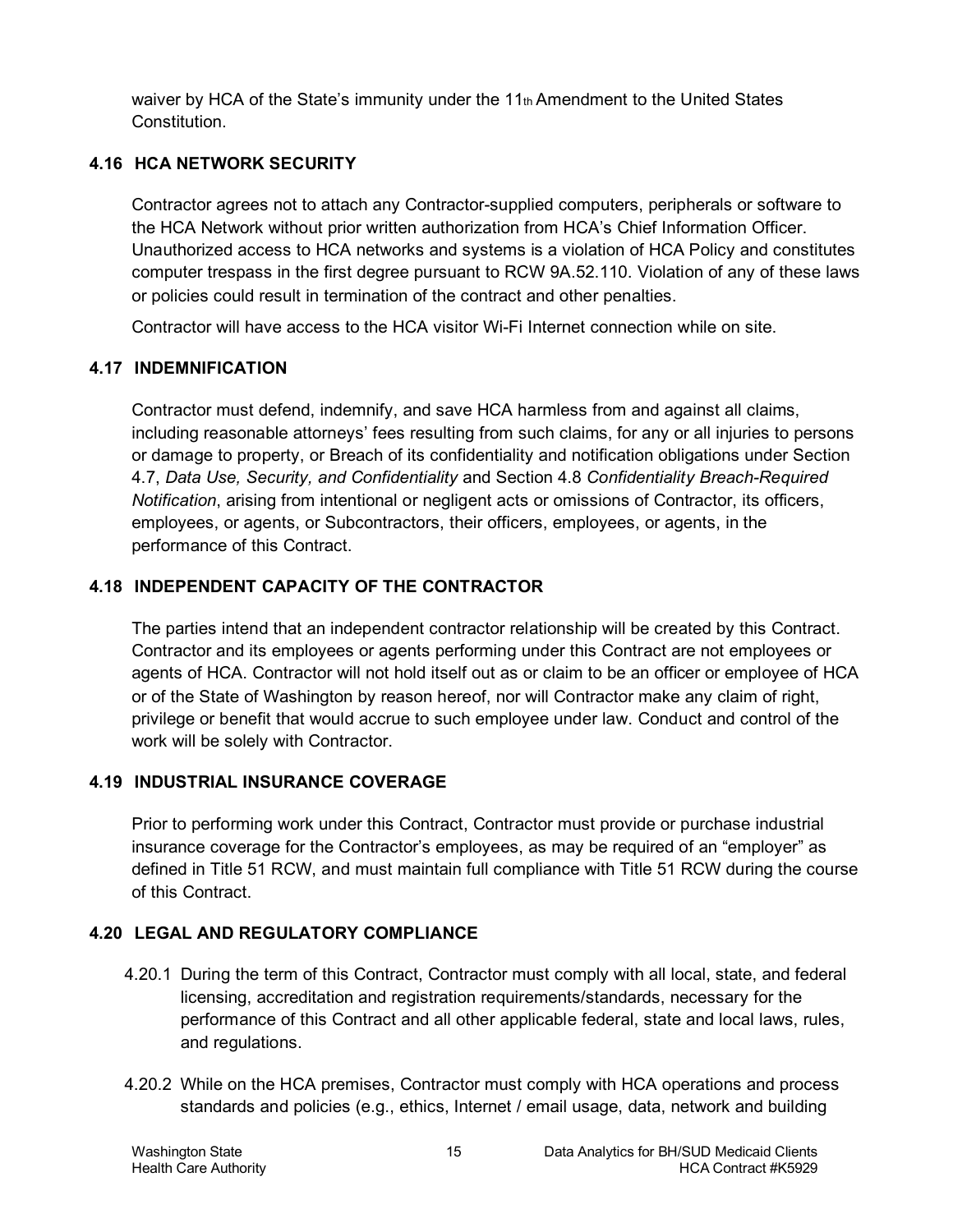security, harassment, as applicable). HCA will make an electronic copy of all such policies available to Contractor.

- 4.20.3 Pursuant to Proclamation 21-14 COVID-19 Vaccination Requirement (dated August 9, 2021) as amended by Proclamation 21-14.1 – COVID-19 Vaccination Requirement (dated August 20, 2021) ("Proclamation") all contractors and any of their employees and/or subcontractors who provide contracted services on-site at HCA facilities must certify that they are fully vaccinated against the COVID-19 virus, unless properly excepted or exempted for disability or sincerely held religious beliefs as set forth in the Proclamation. Contractors who cannot so certify are prohibited from contracting with the state.
- 4.20.4 Contractor represents and warrants that should their responsibilities to the HCA involve on-site services as of October 18, 2021, Contractor's personnel (including subcontractors) providing such services will be fully vaccinated against the COVID-19 virus unless properly excepted or exempted for disability or sincerely held religious beliefs as set forth in the Proclamation. Contractor further understands that, upon request, Contractor personnel must provide to HCA proof of vaccination, in a manner established by the HCA. Failure to meet these requirements may result in the immediate termination of this Contract.
- 4.20.5 Failure to comply with any provisions of this section may result in Contract termination.

## <span id="page-15-0"></span>**4.21 LIMITATION OF AUTHORITY**

Only the HCA Authorized Representative has the express, implied, or apparent authority to alter, amend, modify, or waive any clause or condition of this Contract. Furthermore, any alteration, amendment, modification, or waiver or any clause or condition of this Contract is not effective or binding unless made in writing and signed by the HCA Authorized Representative.

## <span id="page-15-1"></span>**4.22 NO THIRD-PARTY BENEFICIARIES**

HCA and Contractor are the only parties to this contract. Nothing in this Contract gives or is intended to give any benefit of this Contract to any third parties.

## <span id="page-15-2"></span>**4.23 NONDISCRIMINATION**

During the performance of this Contract, the Contractor must comply with all federal and state nondiscrimination laws, regulations and policies, including but not limited to: Title VII of the Civil Rights Act, 42 U.S.C. §12101 et seq.; the Americans with Disabilities Act of 1990 (ADA), 42 U.S.C. §12101 et seq., 28 CFR Part 35; and Title 49.60 RCW, Washington Law Against Discrimination. In the event of Contractor's noncompliance or refusal to comply with any nondiscrimination law, regulation or policy, this Contract may be rescinded, canceled, or terminated in whole or in part under the Termination for Default sections, and Contractor may be declared ineligible for further contracts with HCA.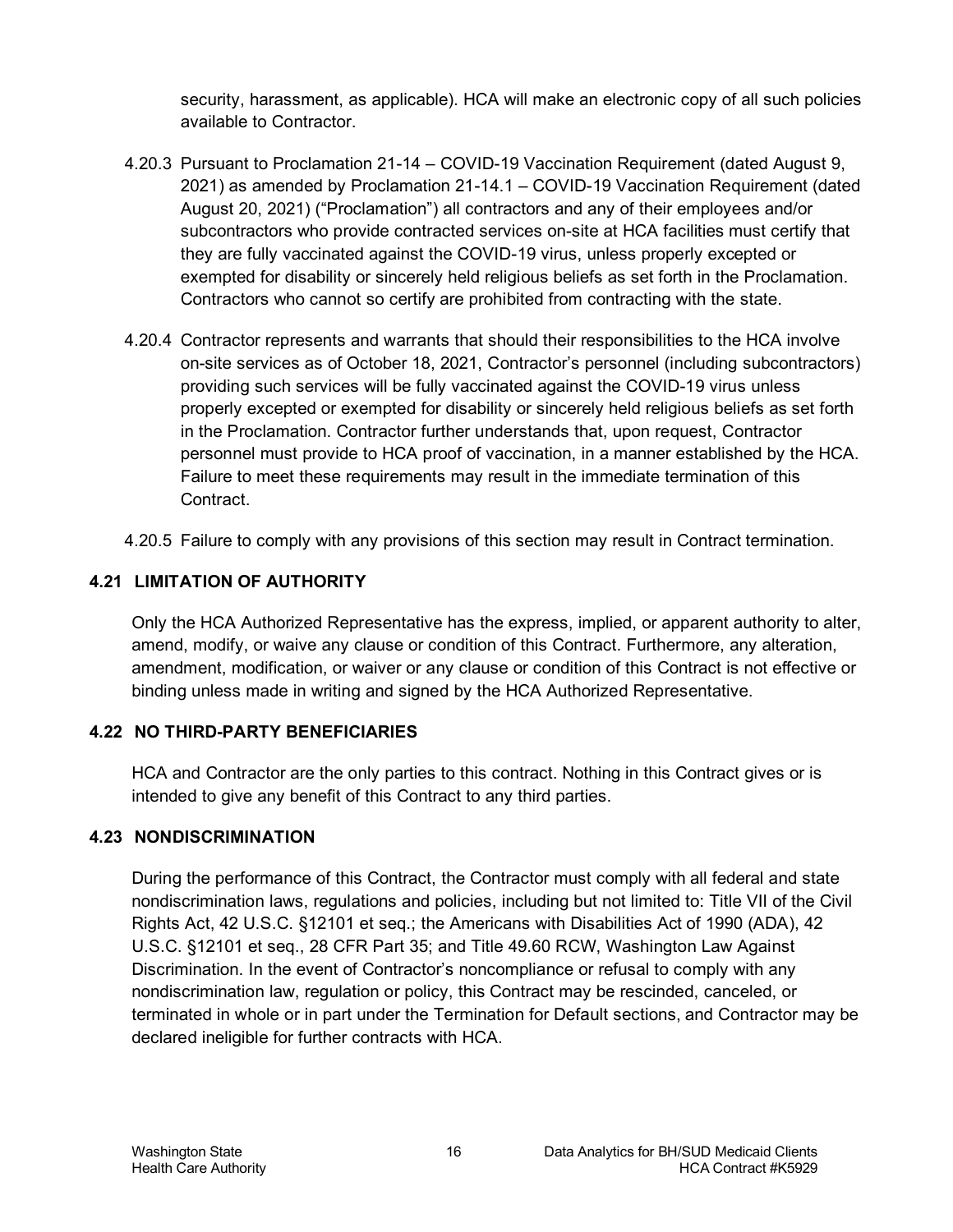## <span id="page-16-0"></span>**4.24 OVERPAYMENTS TO THE CONTRACTOR**

In the event that overpayments or erroneous payments have been made to the Contractor under this Contract, HCA will provide written notice to Contractor and Contractor will refund the full amount to HCA within thirty (30) calendar days of the notice. If Contractor fails to make timely refund, HCA may charge Contractor one percent (1%) per month on the amount due, until paid in full. If the Contractor disagrees with HCA's actions under this section, then it may invoke the dispute resolution provisions of Section [4.13,](#page-12-0) *Disputes*.

## <span id="page-16-1"></span>**4.25 PAY EQUITY**

- 4.25.1 Contractor represents and warrants that, as required by Washington state law (Engrossed House Bill 1109, Sec. 211), during the term of this Contract, it agrees to equality among its workers by ensuring similarly employed individuals are compensated as equals. For purposes of this provision, employees are similarly employed if (i) the individuals work for Contractor, (ii) the performance of the job requires comparable skill, effort, and responsibility, and (iii) the jobs are performed under similar working conditions. Job titles alone are not determinative of whether employees are similarly employed.
- 4.25.2 Contractor may allow differentials in compensation for its workers based in good faith on any of the following: (i) a seniority system; (ii) a merit system; (iii) a system that measures earnings by quantity or quality of production; (iv) bona fide job-related factor(s); or (v) a bona fide regional difference in compensation levels.
- 4.25.3 Bona fide job-related factor(s)" may include, but not be limited to, education, training, or experience, that is: (i) consistent with business necessity; (ii) not based on or derived from a gender-based differential; and (iii) accounts for the entire differential.
- 4.25.4 A "bona fide regional difference in compensation level" must be (i) consistent with business necessity; (ii) not based on or derived from a gender-based differential; and (iii) account for the entire differential.
- 4.25.5 Notwithstanding any provision to the contrary, upon breach of warranty and Contractor's failure to provide satisfactory evidence of compliance within thirty (30) Days of HCA's request for such evidence, HCA may suspend or terminate this Contract.

## <span id="page-16-2"></span>**4.26 PUBLICITY**

- 4.26.1 The award of this Contract to Contractor is not in any way an endorsement of Contractor or Contractor's Services by HCA and must not be so construed by Contractor in any advertising or other publicity materials.
- 4.26.2 Contractor agrees to submit to HCA, all advertising, sales promotion, and other publicity materials relating to this Contract or any Service furnished by Contractor in which HCA's name is mentioned, language is used, or Internet links are provided from which the connection of HCA's name with Contractor's Services may, in HCA's judgment, be inferred or implied. Contractor further agrees not to publish or use such advertising, marketing, sales promotion materials, publicity or the like through print, voice, the Web,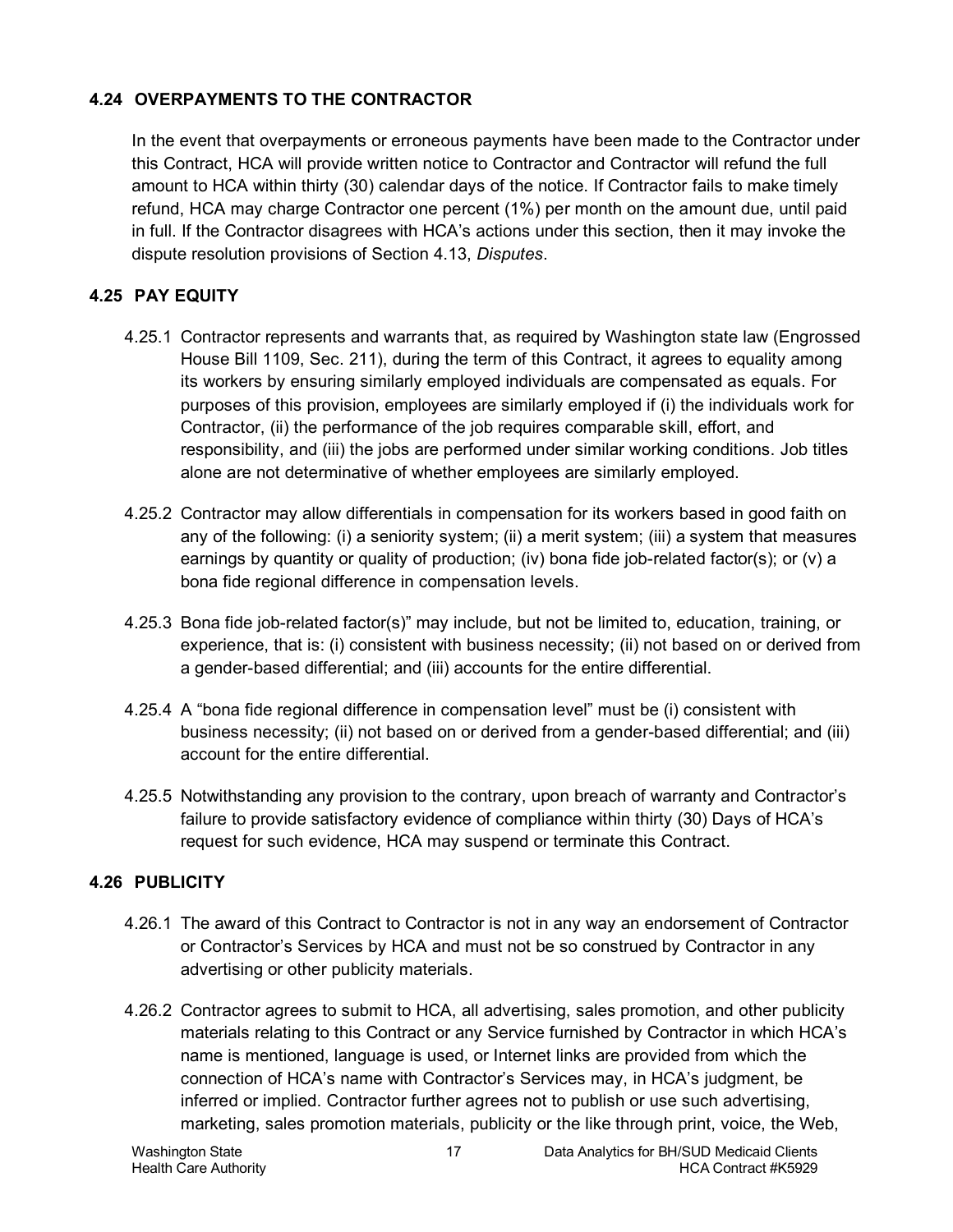and other communication media in existence or hereinafter developed without the express written consent of HCA prior to such use.

## <span id="page-17-0"></span>**4.27 RECORDS AND DOCUMENT REVIEW**

- 4.27.1 The Contractor must maintain books, records, documents, magnetic media, receipts, invoices or other evidence relating to this Contract and the performance of the services rendered, along with accounting procedures and practices, all of which sufficiently and properly reflect all direct and indirect costs of any nature expended in the performance of this Contract. At no additional cost, these records, including materials generated under this Contract, are subject at all reasonable times to inspection, review, or audit by HCA, the Office of the State Auditor, and state and federal officials so authorized by law, rule, regulation, or agreement [See 42 USC 1396a(a)(27)(B); 42 USC 1396a(a)(37)(B); 42 USC 1396a(a)(42(A); 42 CFR 431, Subpart Q; and 42 CFR 447.202].
- 4.27.2 The Contractor must retain such records for a period of six (6) years after the date of final payment under this Contract.
- 4.27.3 If any litigation, claim or audit is started before the expiration of the six (6) year period, the records must be retained until all litigation, claims, or audit findings involving the records have been resolved.

#### <span id="page-17-1"></span>**4.28 REMEDIES NON-EXCLUSIVE**

The remedies provided in this Contract are not exclusive but are in addition to all other remedies available under law.

## <span id="page-17-2"></span>**4.29 RIGHT OF INSPECTION**

The Contractor must provide right of access to its facilities to HCA, or any of its officers, or to any other authorized agent or official of the state of Washington or the federal government, at all reasonable times, in order to monitor and evaluate performance, compliance, and/or quality assurance under this Contract.

## <span id="page-17-3"></span>**4.30 RIGHTS IN DATA/OWNERSHIP**

4.30.1 HCA and Contractor agree that all data and work products (collectively "Work Product") produced pursuant to this Contract will be considered a *work for hire* under the U.S. Copyright Act, 17 U.S.C. §101 *et seq*, and will be owned by HCA. Contractor is hereby commissioned to create the Work Product. Work Product includes, but is not limited to, discoveries, formulae, ideas, improvements, inventions, methods, models, processes, techniques, findings, conclusions, recommendations, reports, designs, plans, diagrams, drawings, Software, databases, documents, pamphlets, advertisements, books, magazines, surveys, studies, computer programs, films, tapes, and/or sound reproductions, to the extent provided by law. Ownership includes the right to copyright, patent, register and the ability to transfer these rights and all information used to formulate such Work Product.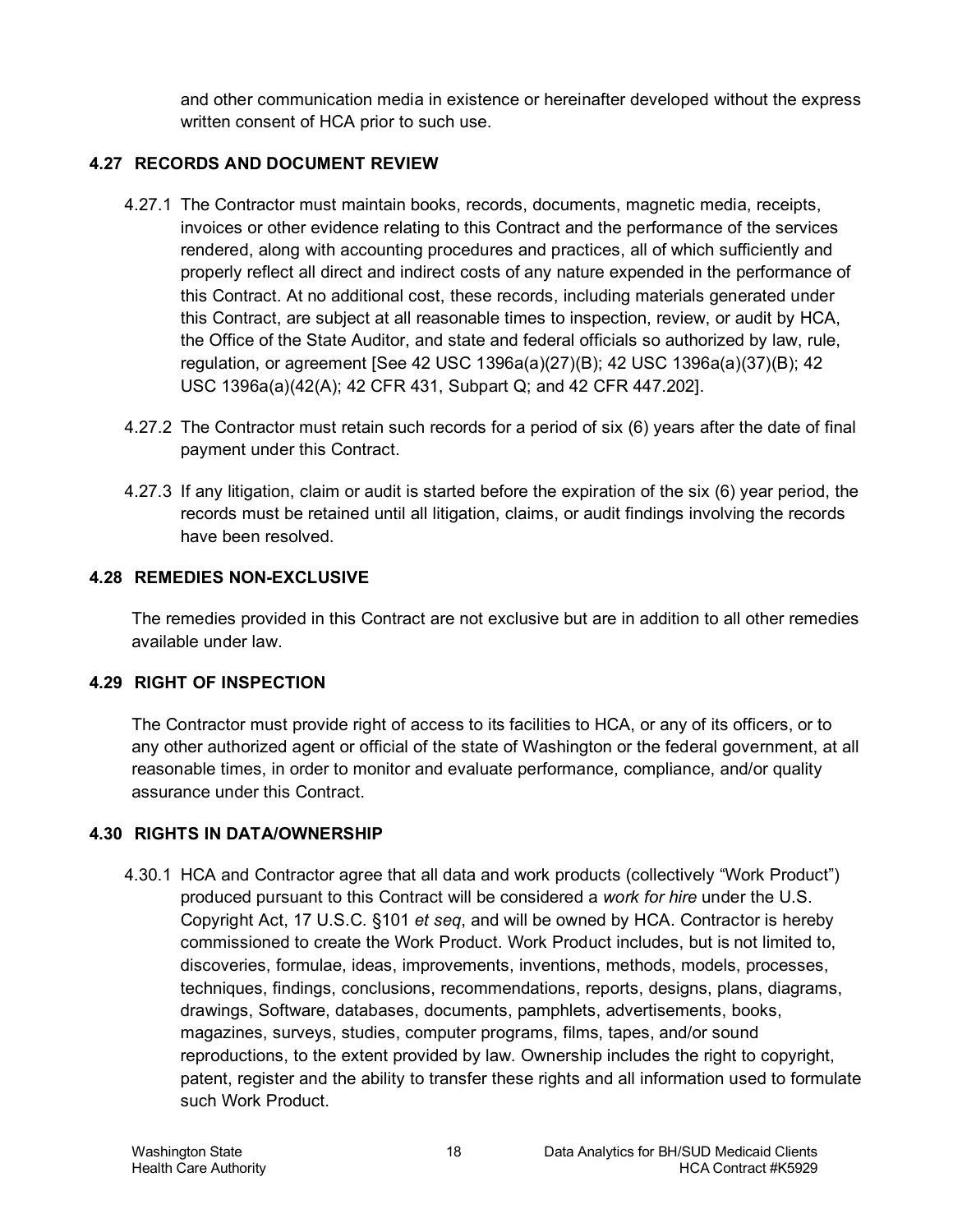- 4.30.2 If for any reason the Work Product would not be considered a *work for hire* under applicable law, Contractor assigns and transfers to HCA, the entire right, title and interest in and to all rights in the Work Product and any registrations and copyright applications relating thereto and any renewals and extensions thereof.
- 4.30.3 Contractor will execute all documents and perform such other proper acts as HCA may deem necessary to secure for HCA the rights pursuant to this section.
- 4.30.4 Contractor will not use or in any manner disseminate any Work Product to any third party, or represent in any way Contractor ownership of any Work Product, without the prior written permission of HCA. Contractor will take all reasonable steps necessary to ensure that its agents, employees, or Subcontractors will not copy or disclose, transmit or perform any Work Product or any portion thereof, in any form, to any third party.
- 4.30.5 Material that is delivered under this Contract, but that does not originate therefrom ("Preexisting Material"), must be transferred to HCA with a nonexclusive, royalty-free, irrevocable license to publish, translate, reproduce, deliver, perform, display, and dispose of such Preexisting Material, and to authorize others to do so. Contractor agrees to obtain, at its own expense, express written consent of the copyright holder for the inclusion of Preexisting Material. HCA will have the right to modify or remove any restrictive markings placed upon the Preexisting Material by Contractor.
- 4.30.6 Contractor must identify all Preexisting Material when it is delivered under this Contract and must advise HCA of any and all known or potential infringements of publicity, privacy or of intellectual property affecting any Preexisting Material at the time of delivery of such Preexisting Material. Contractor must provide HCA with prompt written notice of each notice or claim of copyright infringement or infringement of other intellectual property right worldwide received by Contractor with respect to any Preexisting Material delivered under this Contract.

## <span id="page-18-0"></span>**4.31 RIGHTS OF STATE AND FEDERAL GOVERNMENTS**

In accordance with 45 C.F.R. 95.617, all appropriate state and federal agencies, including but not limited to the Centers for Medicare and Medicaid Services (CMS), will have a royalty-free, nonexclusive, and irrevocable license to reproduce, publish, translate, or otherwise use, and to authorize others to use for Federal Government purposes: (i) software, modifications, and documentation designed, developed or installed with Federal Financial Participation (FFP) under 45 CFR Part 95, subpart F; (ii) the Custom Software and modifications of the Custom Software, and associated Documentation designed, developed, or installed with FFP under this Contract; (iii) the copyright in any work developed under this Contract; and (iv) any rights of copyright to which Contractor purchases ownership under this Contract.

## <span id="page-18-1"></span>**4.32 SEVERABILITY**

If any provision of this Contract or the application thereof to any person(s) or circumstances is held invalid, such invalidity will not affect the other provisions or applications of this Contract that can be given effect without the invalid provision, and to this end the provisions or application of this Contract are declared severable.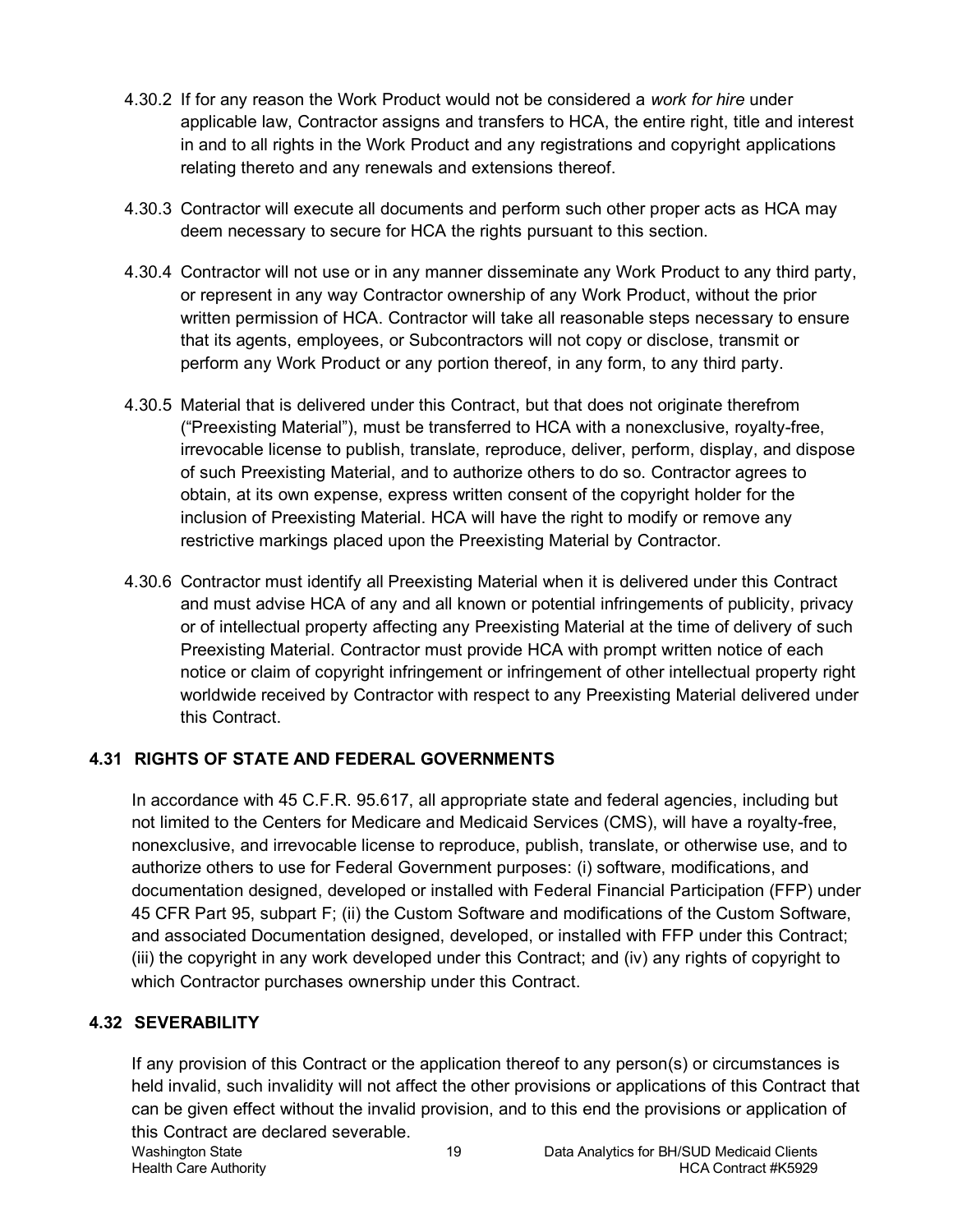## <span id="page-19-0"></span>**4.33 SITE SECURITY**

While on HCA premises, Contractor, its agents, employees, or Subcontractors must conform in all respects with physical, fire or other security policies or regulations. Failure to comply with these regulations may be grounds for revoking or suspending security access to these facilities. HCA reserves the right and authority to immediately revoke security access to Contractor staff for any real or threatened breach of this provision. Upon reassignment or termination of any Contractor staff, Contractor agrees to promptly notify HCA.

## <span id="page-19-1"></span>**4.34 SUBCONTRACTING**

- 4.34.1 Neither Contractor, nor any Subcontractors, may enter into subcontracts for any of the work contemplated under this Contract without prior written approval of HCA. HCA has sole discretion to determine whether or not to approve any such subcontract. In no event will the existence of the subcontract operate to release or reduce the liability of Contractor to HCA for any breach in the performance of Contractor's duties.
- 4.34.2 Contractor is responsible for ensuring that all terms, conditions, assurances and certifications set forth in this Contract are included in any subcontracts.
- 4.34.3 If at any time during the progress of the work HCA determines in its sole judgment that any Subcontractor is incompetent or undesirable, HCA will notify Contractor, and Contractor must take immediate steps to terminate the Subcontractor's involvement in the work.
- 4.34.4 The rejection or approval by the HCA of any Subcontractor or the termination of a Subcontractor will not relieve Contractor of any of its responsibilities under the Contract, nor be the basis for additional charges to HCA.
- 4.34.5 HCA has no contractual obligations to any Subcontractor or vendor under contract to the Contractor. Contractor is fully responsible for all contractual obligations, financial or otherwise, to its Subcontractors.

## <span id="page-19-2"></span>**4.35 SURVIVAL**

The terms and conditions contained in this Contract that, by their sense and context, are intended to survive the completion, cancellation, termination, or expiration of the Contract will survive. In addition, the terms of the sections titled *Exhibit B: Data Use, Security, and Confidentiality* will survive the termination of this Contract. The right of HCA to recover any overpayments will also survive the termination of this Contract.

## <span id="page-19-3"></span>**4.36 TAXES**

HCA will pay sales or use taxes, if any, imposed on the services acquired hereunder. Contractor must pay all other taxes including, but not limited to, Washington Business and Occupation Tax, other taxes based on Contractor's income or gross receipts, or personal property taxes levied or assessed on Contractor's personal property. HCA, as an agency of Washington State government, is exempt from property tax.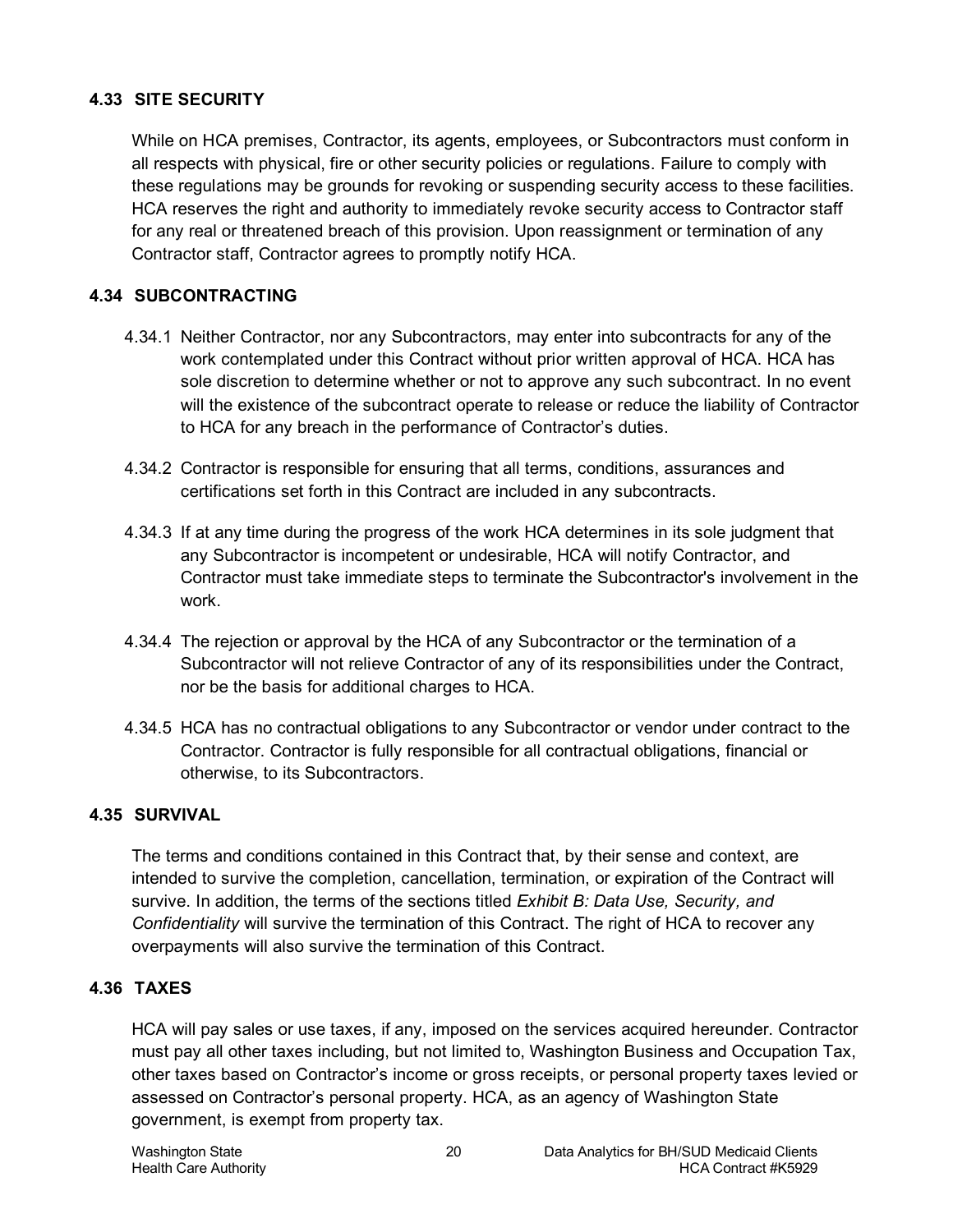Contractor must complete registration with the Washington State Department of Revenue and be responsible for payment of all taxes due on payments made under this Contract.

## <span id="page-20-0"></span>**4.37 TERMINATION**

4.37.1 Termination for Default

In the event HCA determines that Contractor has failed to comply with the terms and conditions of this Contract, HCA has the right to suspend or terminate this Contract. HCA will notify Contractor in writing of the need to take corrective action. If corrective action is not taken within five (5) Business Days, or other time period agreed to in writing by both parties, the Contract may be terminated. HCA reserves the right to suspend all or part of the Contract, withhold further payments, or prohibit Contractor from incurring additional obligations of funds during investigation of the alleged compliance breach and pending corrective action by Contractor or a decision by HCA to terminate the Contract. In the event of termination for default, Contractor will be liable for damages as authorized by law including, but not limited to, any cost difference between the original Contract and the replacement or cover Contract and all administrative costs directly related to the replacement Contract, e.g., cost of the competitive bidding, mailing, advertising, and staff time.

If it is determined that Contractor: (i) was not in default, or (ii) its failure to perform was outside of its control, fault or negligence, the termination will be deemed a "Termination for Convenience."

## 4.37.2 Termination for Convenience

When, at HCA's sole discretion, it is in the best interest of the State, HCA may terminate this Contract in whole or in part by providing ten (10) calendar days' written notice. If this Contract is so terminated, HCA will be liable only for payment in accordance with the terms of this Contract for services rendered prior to the effective date of termination. No penalty will accrue to HCA in the event the termination option in this section is exercised.

## <span id="page-20-1"></span>4.37.3 Termination for Nonallocation of Funds

If funds are not allocated to continue this Contract in any future period, HCA may immediately terminate this Contract by providing written notice to the Contractor. The termination will be effective on the date specified in the termination notice. HCA will be liable only for payment in accordance with the terms of this Contract for services rendered prior to the effective date of termination. HCA agrees to notify Contractor of such nonallocation at the earliest possible time. No penalty will accrue to HCA in the event the termination option in this section is exercised.

## 4.37.4 Termination for Withdrawal of Authority

In the event that the authority of HCA to perform any of its duties is withdrawn, reduced, or limited in any way after the commencement of this Contract and prior to normal completion, HCA may immediately terminate this Contract by providing written notice to the Contractor. The termination will be effective on the date specified in the termination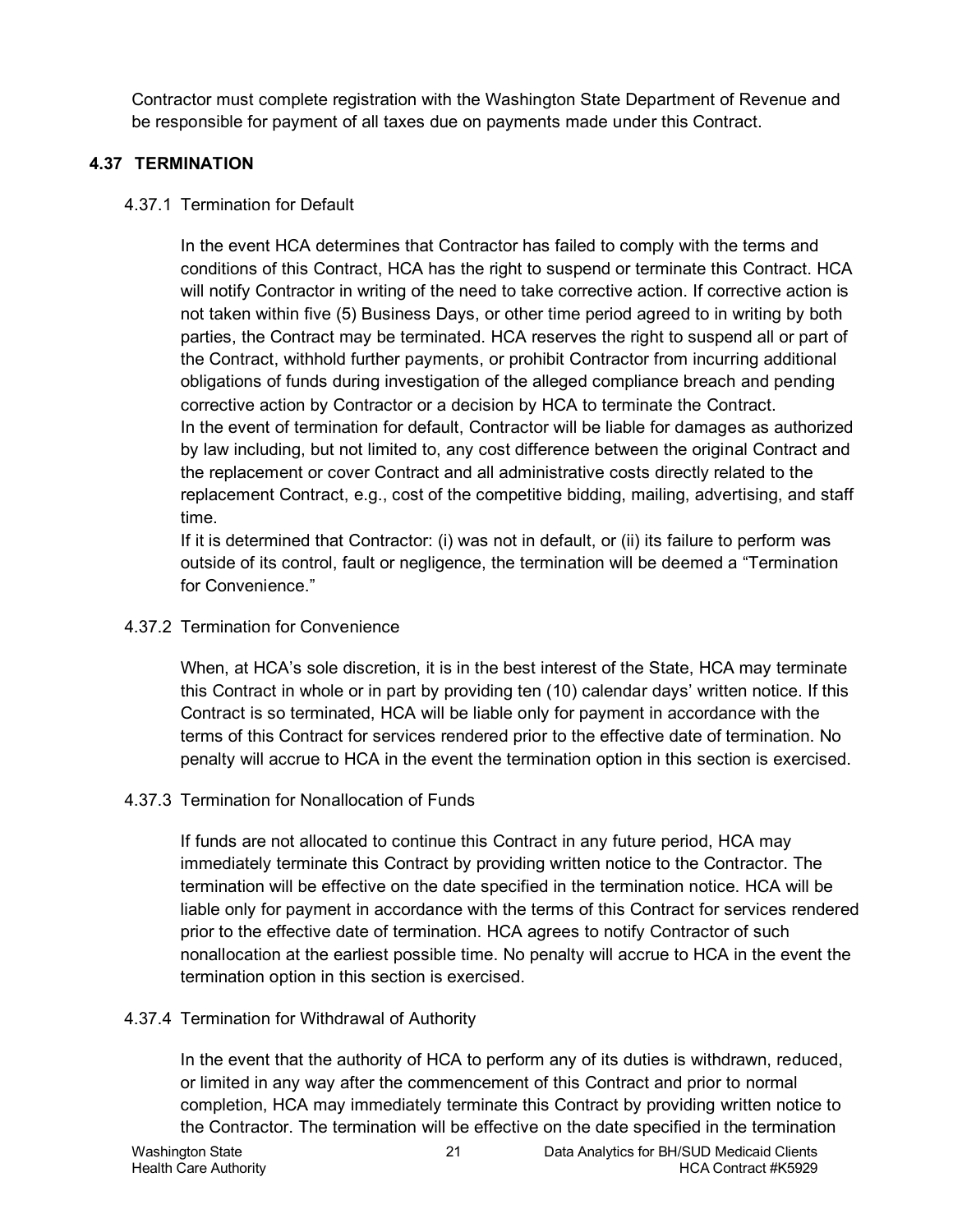notice. HCA will be liable only for payment in accordance with the terms of this Contract for services rendered prior to the effective date of termination. HCA agrees to notify Contractor of such withdrawal of authority at the earliest possible time. No penalty will accrue to HCA in the event the termination option in this section is exercised.

4.37.5 Termination for Conflict of Interest

HCA may terminate this Contract by written notice to the Contractor if HCA determines, after due notice and examination, that there is a violation of the Ethics in Public Service Act, Chapter 42.52 RCW, or any other laws regarding ethics in public acquisitions and procurement and performance of contracts. In the event this Contract is so terminated, HCA will be entitled to pursue the same remedies against the Contractor as it could pursue in the event Contractor breaches the contract.

## <span id="page-21-0"></span>**4.38 TERMINATION PROCEDURES**

- 4.38.1 Upon termination of this Contract, HCA, in addition to any other rights provided in this Contract, may require Contractor to deliver to HCA any property specifically produced or acquired for the performance of such part of this Contract as has been terminated.
- 4.38.2 HCA will pay Contractor the agreed-upon price, if separately stated, for completed work and services accepted by HCA and the amount agreed upon by the Contractor and HCA for (i) completed work and services for which no separate price is stated; (ii) partially completed work and services; (iii) other property or services that are accepted by HCA; and (iv) the protection and preservation of property, unless the termination is for default, in which case HCA will determine the extent of the liability. Failure to agree with such determination will be a dispute within the meaning of Section [4.13,](#page-12-0) *Disputes*. HCA may withhold from any amounts due the Contractor such sum as HCA determines to be necessary to protect HCA against potential loss or liability.
- 4.38.3 After receipt of notice of termination, and except as otherwise directed by HCA, Contractor must:
	- 4.38.3.1 Stop work under the Contract on the date of, and to the extent specified in, the notice;
	- 4.38.3.2 Place no further orders or subcontracts for materials, services, or facilities except as may be necessary for completion of such portion of the work under the Contract that is not terminated;
	- 4.38.3.3 Assign to HCA, in the manner, at the times, and to the extent directed by HCA, all the rights, title, and interest of the Contractor under the orders and subcontracts so terminated; in which case HCA has the right, at its discretion, to settle or pay any or all claims arising out of the termination of such orders and subcontracts;
	- 4.38.3.4 Settle all outstanding liabilities and all claims arising out of such termination of orders and subcontracts, with the approval or ratification of HCA to the extent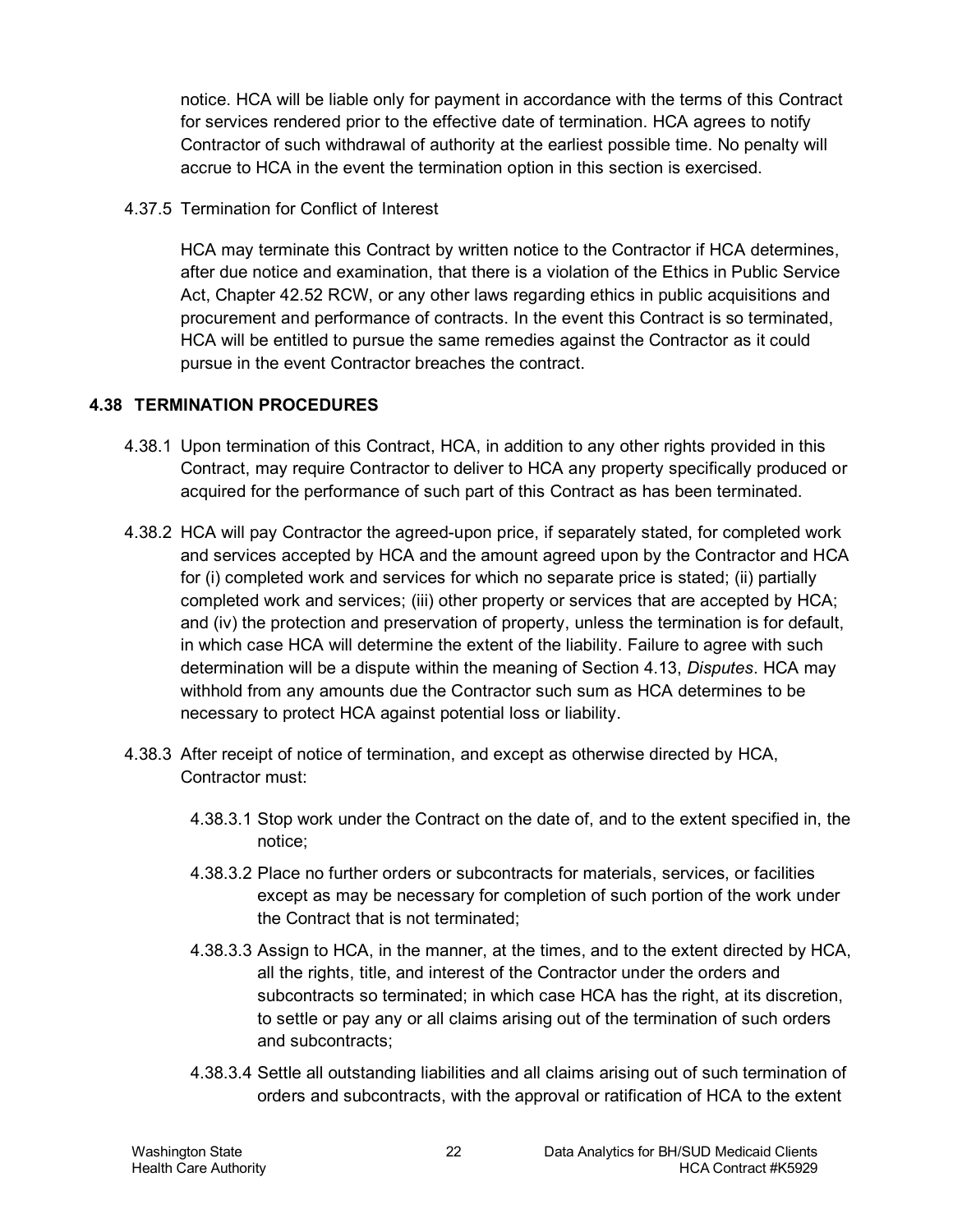HCA may require, which approval or ratification will be final for all the purposes of this clause;

- 4.38.3.5 Transfer title to and deliver as directed by HCA any property required to be furnished to HCA;
- 4.38.3.6 Complete performance of any part of the work that was not terminated by HCA; and
- 4.38.3.7 Take such action as may be necessary, or as HCA may direct, for the protection and preservation of the records related to this Contract that are in the possession of the Contractor and in which HCA has or may acquire an interest.

## <span id="page-22-0"></span>**4.39 TREATMENT OF ASSETS**

#### 4.39.1 Ownership

HCA shall retain title to all property furnished by HCA to Contractor under this contract. Title to all property furnished by the Contractor, for the cost of which the Contractor is entitled to reimbursement as a direct item of cost under this contract, excluding intellectual property provided by the Contractor, shall pass to and vest in HCA upon delivery of such property by the Contractor. Title to other property, the cost of which is reimbursable to the Contractor under this Contract, shall pass to and vest in HCA upon (i) issuance for use of such property in the performance of this Contract, (ii) commencement of use of such property in the performance of this Contract, or (iii) reimbursement of the cost thereof by HCA, in whole or in part, whichever occurs first.

## 4.39.2 Use of Property

Any property furnished to Contractor shall, unless otherwise provided herein, or approved in writing by the HCA Contract Manager, be used only for the performance of and subject to the terms of this Contract. Contractor's use of the equipment shall be subject to HCA's security, administrative and other requirements.

#### 4.39.3 Damage to Property

Contractor shall continuously protect and be responsible for any loss, destruction, or damage to property which results from or is caused by Contractor's acts or omissions. Contractor shall be liable to HCA for costs of repair or replacement for property or equipment that has been lost, destroyed or damaged by Contractor or Contractor's employees, agents or subcontractors. Cost of replacement shall be the current market value of the property and equipment on the date of the loss as determined by HCA.

#### 4.39.4 Notice of Damage

Upon the loss of, destruction of, or damage to any of the property, Contractor shall notify the HCA Contract Manager thereof within one (1) Business Day and shall take all reasonable steps to protect that property from further damage.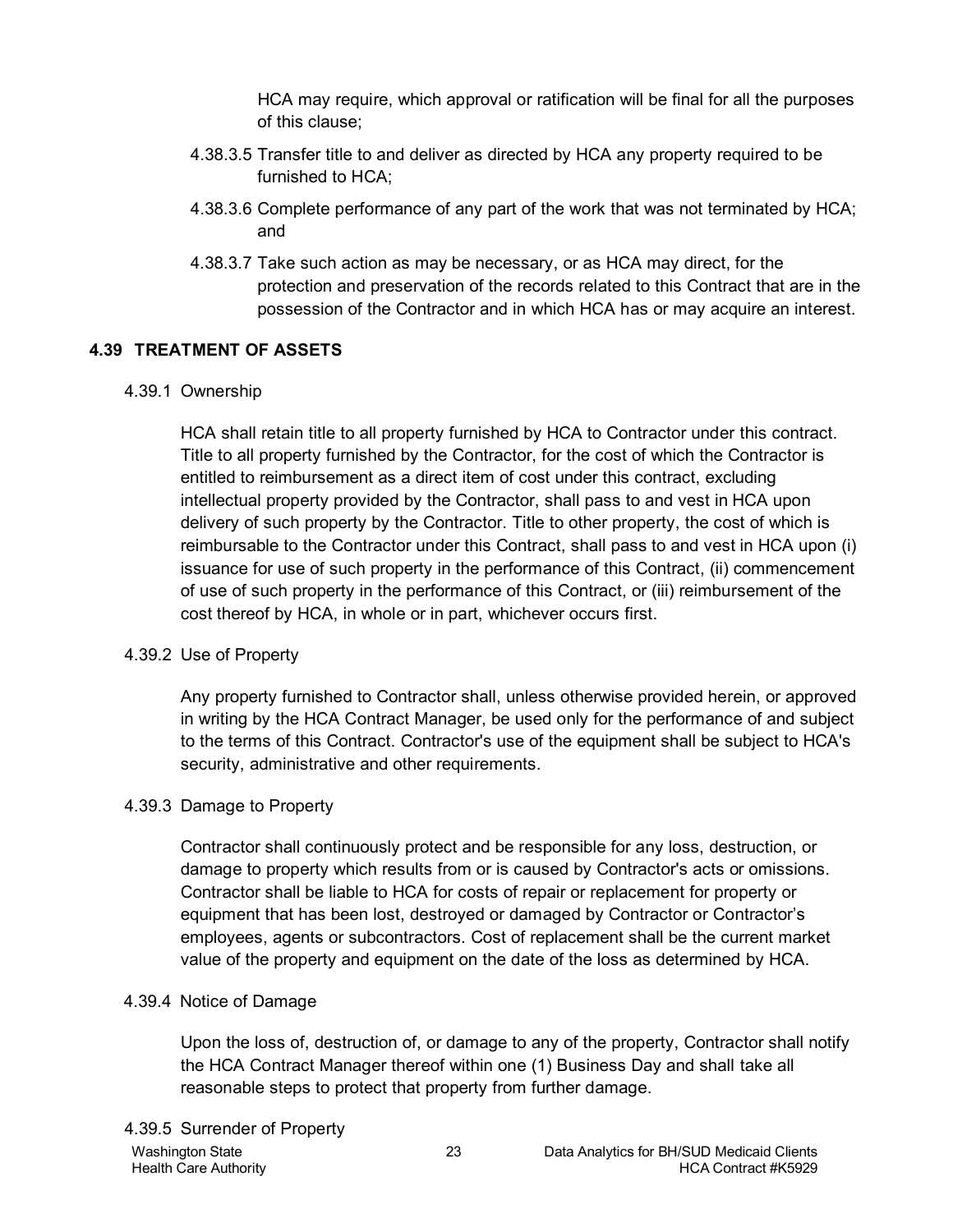Contractor will ensure that the property will be returned to HCA in like condition to that in which it was furnished to Contractor, reasonable wear and tear excepted. Contractor shall surrender to HCA all property upon the earlier of expiration or termination of this Contract.

#### <span id="page-23-0"></span>**4.40 WAIVER**

Waiver of any breach of any term or condition of this Contract will not be deemed a waiver of any prior or subsequent breach or default. No term or condition of this Contract will be held to be waived, modified, or deleted except by a written instrument signed by the parties. Only the HCA Authorized Representative has the authority to waive any term or condition of this Contract on behalf of HCA.

## <span id="page-23-1"></span>**4.41 WARRANTIES**

- 4.41.1 Contractor represents and warrants that it will perform all services pursuant to this Contract in a professional manner and with high quality and will immediately re-perform any services that are not in compliance with this representation and warranty at no cost to HCA.
- 4.41.2 Contractor represents and warrants that it will comply with all applicable local, State, and federal licensing, accreditation and registration requirements and standards necessary in the performance of the Services.
- 4.41.3 Any written commitment by Contractor within the scope of this Contract will be binding upon Contractor. Failure of Contractor to fulfill such a commitment may constitute breach and will render Contractor liable for damages under the terms of this Contract. For purposes of this section, a commitment by Contractor includes: (i) Prices, discounts, and options committed to remain in force over a specified period of time; and (ii) any warranty or representation made by Contractor to HCA or contained in any Contractor publications, or descriptions of services in written or other communication medium, used to influence HCA to enter into this Contract.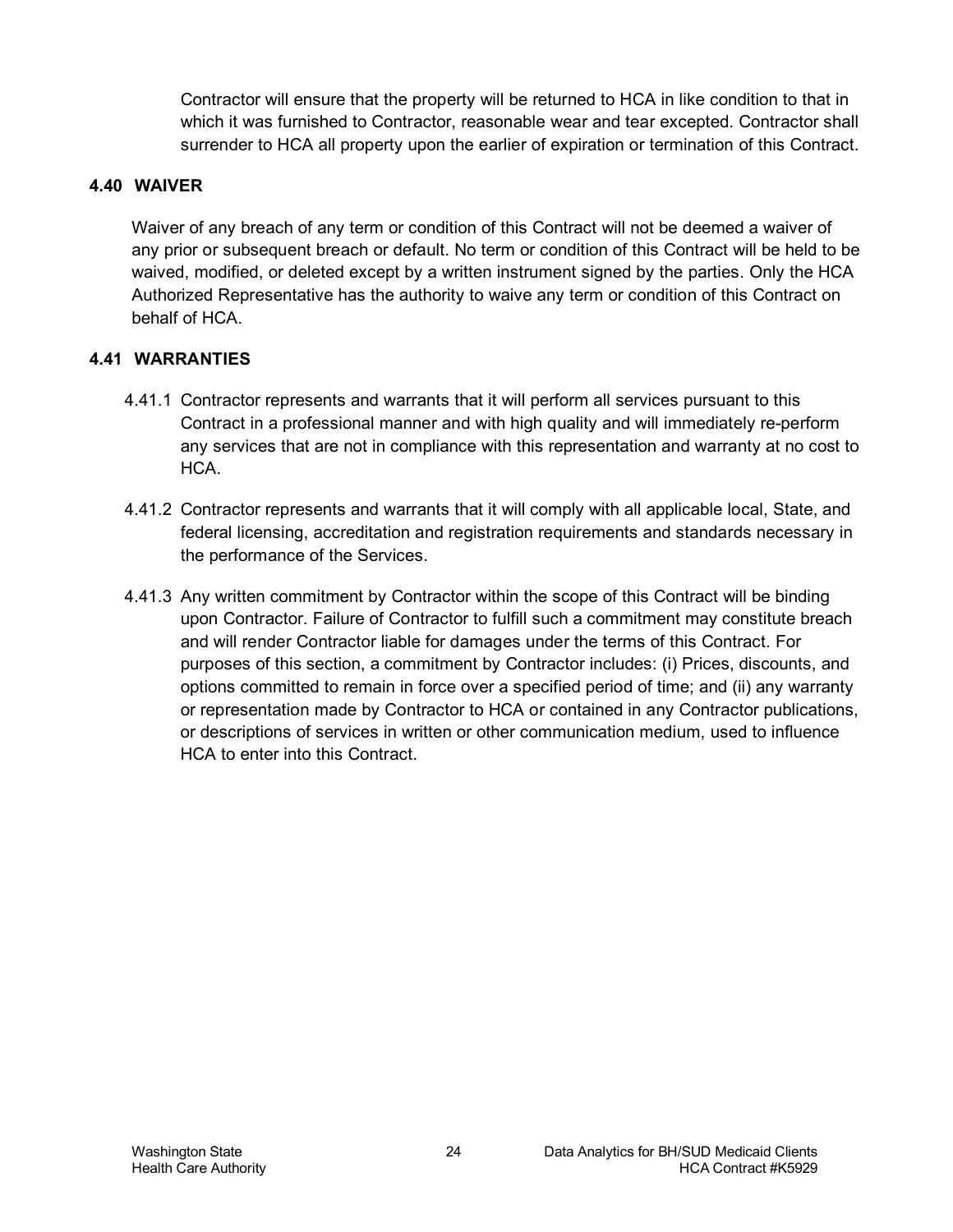## **Schedule A**

#### **Statement of Work**

#### **1. Background**

HCA is interested in building a profile of all Medicaid beneficiaries that informs future modeling related to the utilization patterns of individuals with a behavioral health (BH) or substance use disorder (SUD) diagnosis compared to those who do not present with a BH/SUD diagnosis. This profile will serve as a baseline for HCA's ongoing oversight of its program.

It will also allow HCA the ability to respond quickly to information requests that may arise from the CRIS as part of its responsibility under House Bill1477. Specifically, in Section 102 of HB 1477, HCA has primary responsibility for developing and implementing the crisis response system and services to support the work of the crisis call center hubs. Collectively, the Department of Health (DOH) and HCA are responsible for coordinating the development of technological platforms necessary to manage and operate the behavioral health crisis response system. HCA must also establish agreements with Medicaid managed care organizations (MCOs) and behavioral health administrative service organizations (BH-ASOs) to provide for the services, capacities, and coordination necessary to implement components of the legislation, which includes a mechanism to arrange next-day appointments for individuals who contact the 988 crisis line.

This work specifically addresses the development of the baseline profile, however the data used in this study may also be used to respond to ad hoc requests made by the CRIS to the HCA.

#### **2. Approach Method**

The Contractor will use member enrollment, provider enrollment and claim/encounter data stored in the HCA data warehouse. The suggested time period of study is enrollment and service utilization from April 1, 2018 to June 30, 2021. To allow for sufficient lag time for the receipt of claims and encounters, data will be reported for three individual years—State Fiscal Years (SFYs) 2019, 2020, and 2021. Data from the months of April to June 2020 are also being requested even though it is outside of SFY 2019 because of the need to perform a three month lookback to identify clients with a new BH or SUD diagnosis.

The Contractor intents to build a database in which flags are created to assign individual Medicaid clients, individual Medicaid providers, and covered services into categories. This will be conducted on the entire three years of data that will be used in the study (SFYs 2019, 2020, and 2021).

- 2.1 Step 1: Read in Datasets
	- 2.1.1 Member Data

The Medicaid member enrollment file will be used to capture demographic-related information about each enrollee.

HMA will compute the enrollment duration of each unique Medicaid enrolled in a SFY. The total member months will be used as denominators to compute items such as utilization per 1,000 member month metrics. It will also be used to identify members enrolled at least nine months during the SFY to compute usage trends.

2.1.2 Provider Data

The Provider file will be used to categorize providers into different cohorts such as crisis provider, BH provider, SUD provider, BH and SUD provider, primary care provider, hospital, and other categories to be defined in consultation with the HCA.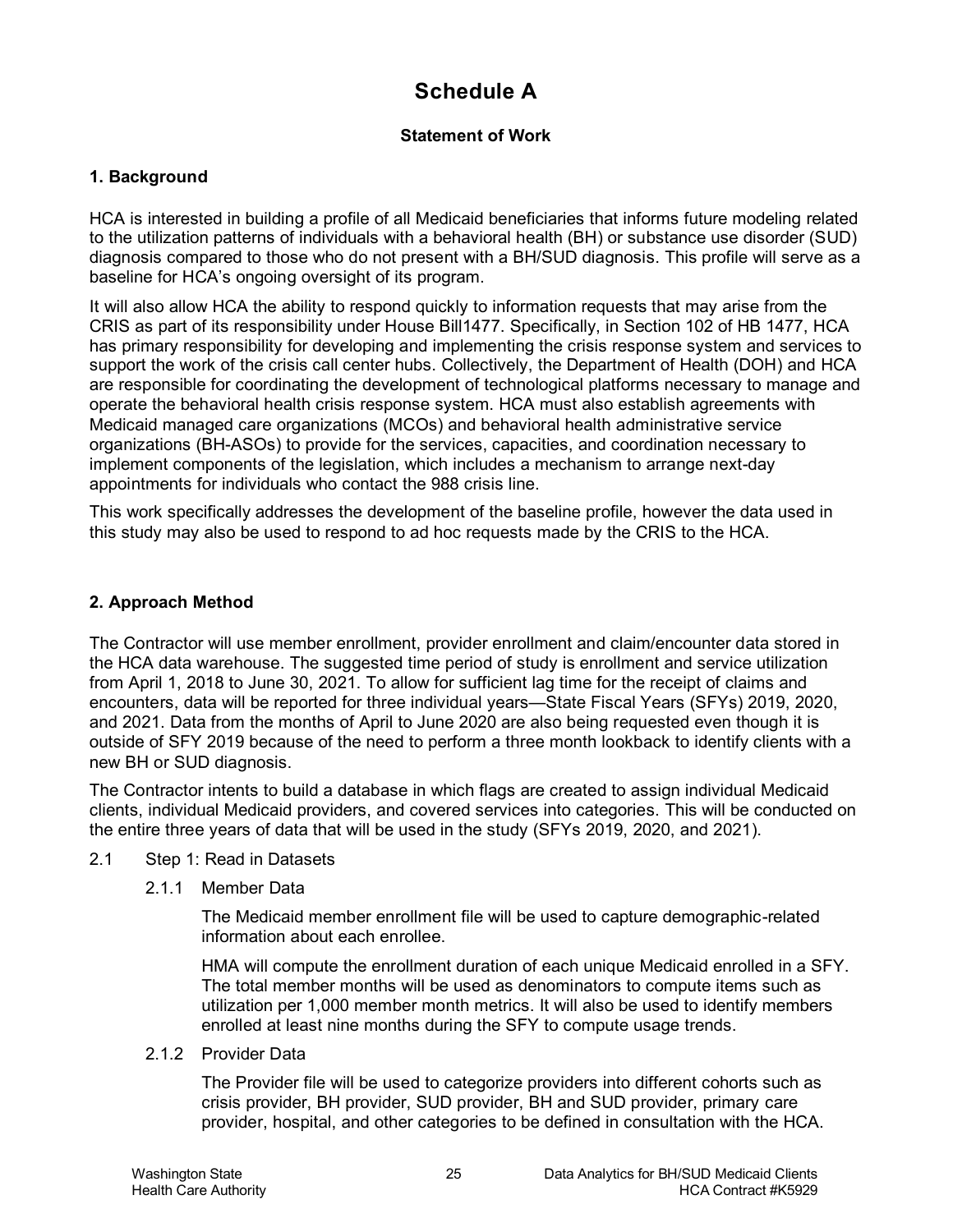#### 2.1.3 Claims and Encounters Data

HMA will use detail (line level) information as well as header level information from the claims and encounters. To isolate individual professional services, outpatient hospital services, and pharmacy scripts, the detail lines will be examined. For inpatient hospital services, the header level will be examined since the header on the inpatient claim contains the pertinent information of the service delivered such as diagnosis codes, inpatient procedure codes, and dates of service.

#### 2.2 Step 2: Assign Flags

The Contractor will work with HCA to determine the specific categories that will be used to report out utilization of members for discrete service categories.

Medicaid clients will be identified with flags in order to roll up total members based on gender, by race/ethnicity, by pre-defined age groups, and by region.

#### 2.3 Step 3: Count Unique Clients and Sum Member Months

The Contractor will use the member month file to count unique clients ever enrolled during each SFY as well as the subset of clients who were enrolled at least nine months during the SFY. It is our common convention to use only those clients enrolled at least nine months in the year as the denominator when computing the percentage of clients who used a service in the year since it is these clients who had ample opportunity to obtain the service.

Separate from the percent of users analysis, HMA will also compute utilization per 1,000 statistics for service categories of interest. For this analysis, all clients and all member months will be used regardless of enrollment duration.

#### 2.4 Step 4: Identify Clients by Diagnosis

For summary reporting, individual Medicaid clients will be assigned a category of BH diagnosis present, SUD diagnosis present, or neither present. The diagnosis codes on claims and encounters will be used to assign these flags. HMA will work with HCA to determine the list of diagnosis that will be used for consideration to assign the BH or SUD flag. The Contractor will also track clients who were newly diagnosed with BH or SUD during the course of the threeyear study period. HMA will use a lookback of three months for any BH or SUD diagnosis present in the three months prior to when a diagnosis was found. If no diagnosis was found in the prior three month period on a claim or encounter, then the client will be flagged as "newly diagnosed".

#### 2.5 Step 5: Create Demographic, Usage, and Utilization Profiles

Step 5 merges the analysis completed in Steps 2 through 4 so that summary reports can be created to compare utilization patterns of clients based on specific attribution flags. The comparison reports will be compiled for each of the three SFYs individually to allow for trending. Information will also be compiled for each of the demographic cohorts identified (e.g., by gender, by age, by race/ethnicity, and by region).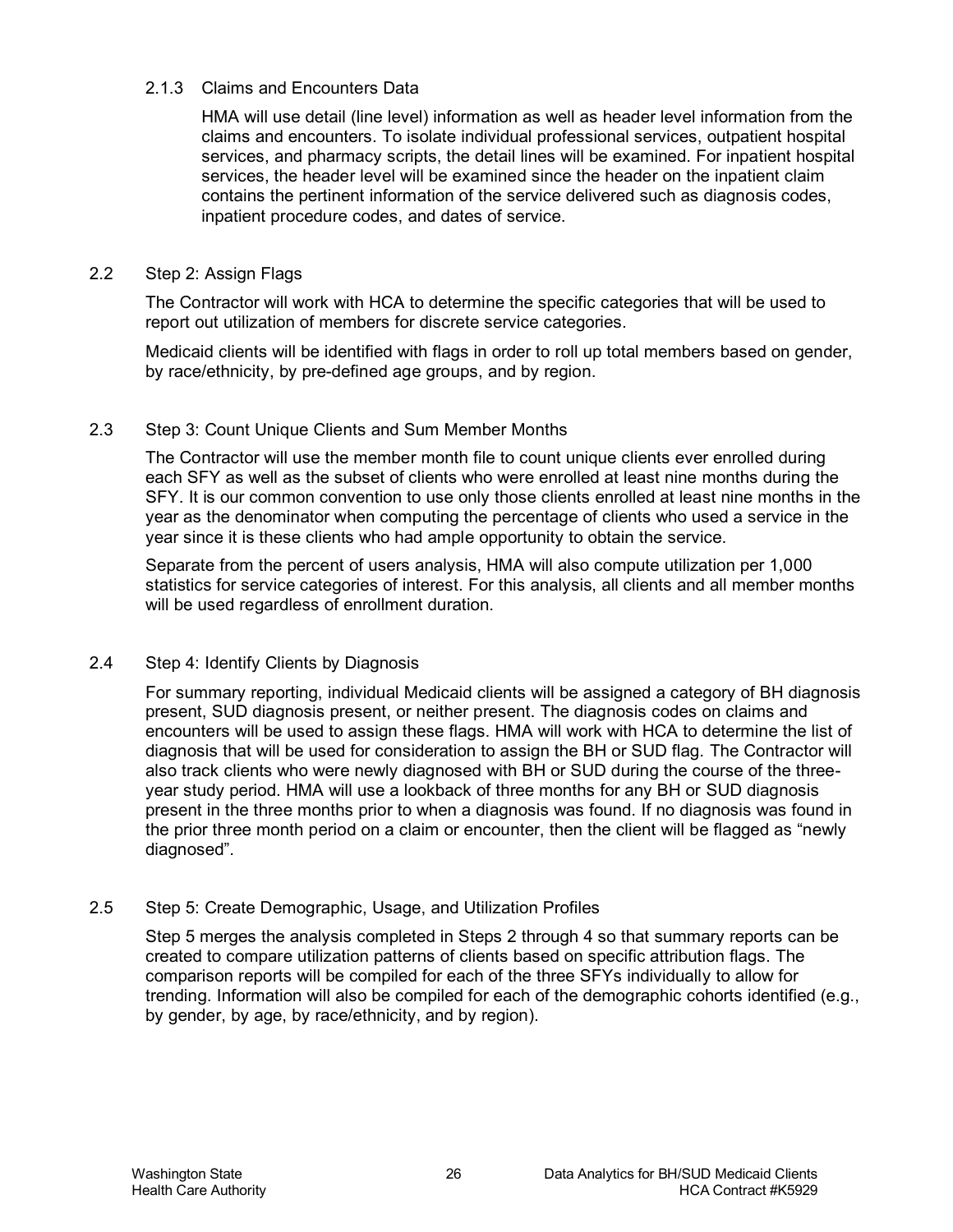#### **3. Deliverables**

The final deliverables will include the following:

- 3.1 SAS datasets (or files in .txt or .csv format if preferred) that carry the original information provided by HCA to HMA but now will also include the attribution flags defined in this study. One dataset will be provided for Medicaid members, a second dataset for Medicaid providers, and a third dataset for claims and encounters.
- 3.2 An Excel file that contains tabs that include the following:
	- 3.2.1 Tabs that store the summarized source data from the SAS datasets; and
	- 3.2.2 Tabs that show the data visualization of the findings from the study in a format for briefings to HCA leadership. The data visualization tabs will look up to the data in the source tabs in the same file. No external links will be used.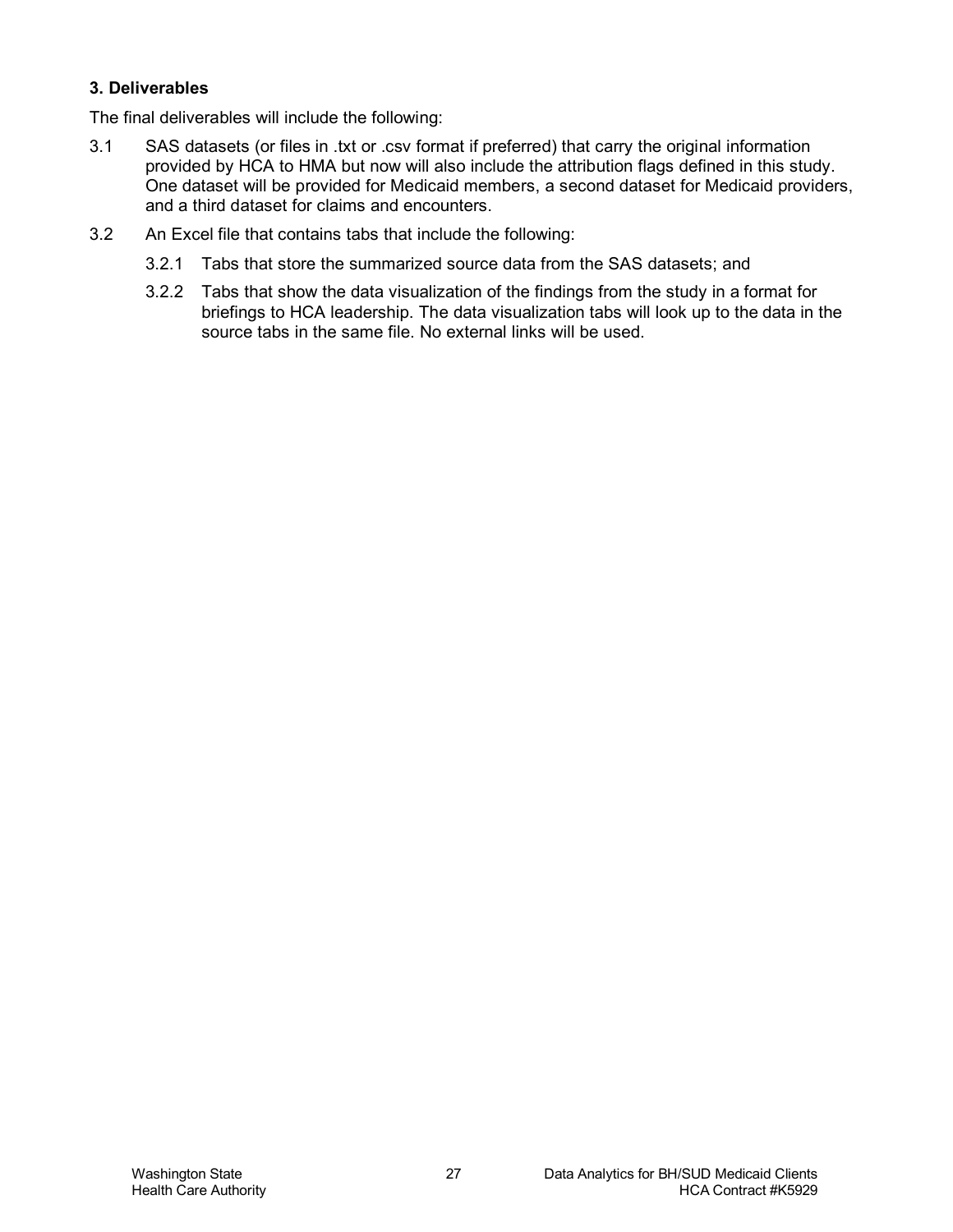## **Schedule B**

DATA USE, SECURITY, AND CONFIDENTIALITY

#### **1. DEFINITIONS**

In addition to the definitions set out in section 2, Definitions, of the Contract, the definitions below apply to this Schedule:

**"Authorized User"** means an individual or individuals with an authorized business need to access HCA's Confidential Information under this Contract.

**"Business Associate"** means a Business Associate as defined in 45 C.F.R. § 160.103, who performs or assist in the performance of an activity for or on behalf of HCA, a Covered Entity, that involves the use or disclosure of Protected Health Information (PHI). Any reference to Business Associate in this Contract includes Business Associate's employees, agents, officers, Subcontracts, third party contractors, volunteers, or directors.

**"Business Associate Agreement"** or **"BAA"** means the HIPAA Compliance section of this Schedule, Section 11, and includes the Business Associate provisions required by the U.S. Department of Health and Human Services, Office for Civil Rights.

**"Breach"** means the acquisition, access, use, or disclosure of Data in a manner not permitted under law, including but not limited to the HIPAA Privacy Rule which compromises the security or privacy of the Protected Health Information, with the exclusions and exceptions listed in 45 C.F.R. 164.402.

**"Client"** means an individual who is eligible for or receiving services through HCA program(s).

**"Confidential Information"** means information that is exempt from disclosure to the public or other unauthorized persons under Chapter 42.56 RCW or other federal or state laws. Confidential Information comprises both Category 3 and Category 4 Data as described in Section 3, *Data Classification*, which includes, but is not limited to, Personal Information and Protected Health Information. For purposes of this Contract, Confidential Information means the same as "Data."

**"Contract Administrator"** means the HCA individual designated to receive legal notices and to administer, amend, or terminate this Contract.

**"Contract Manager"** means the individual identified on the cover page of this Contract who will provide oversight of the activities conducted under this Contract.

**"Covered Entity"** means HCA, which is a Covered Entity as defined in 45 C.F.R. § 160.103, in its conduct of covered functions by its health care components.

**"Designated Record Set"** means a group of records maintained by or for a Covered Entity, that is: the medical and billing records about individuals maintained by or for a covered health care provider; the enrollment, payment, claims adjudication, and case or medical management record systems maintained by or for a health plan; or used in whole or part by or for the Covered Entity to make decisions about individuals.

**"Disclosure"** means the release, transfer, provision of, access to, or divulging in any other manner of information outside the entity holding the information.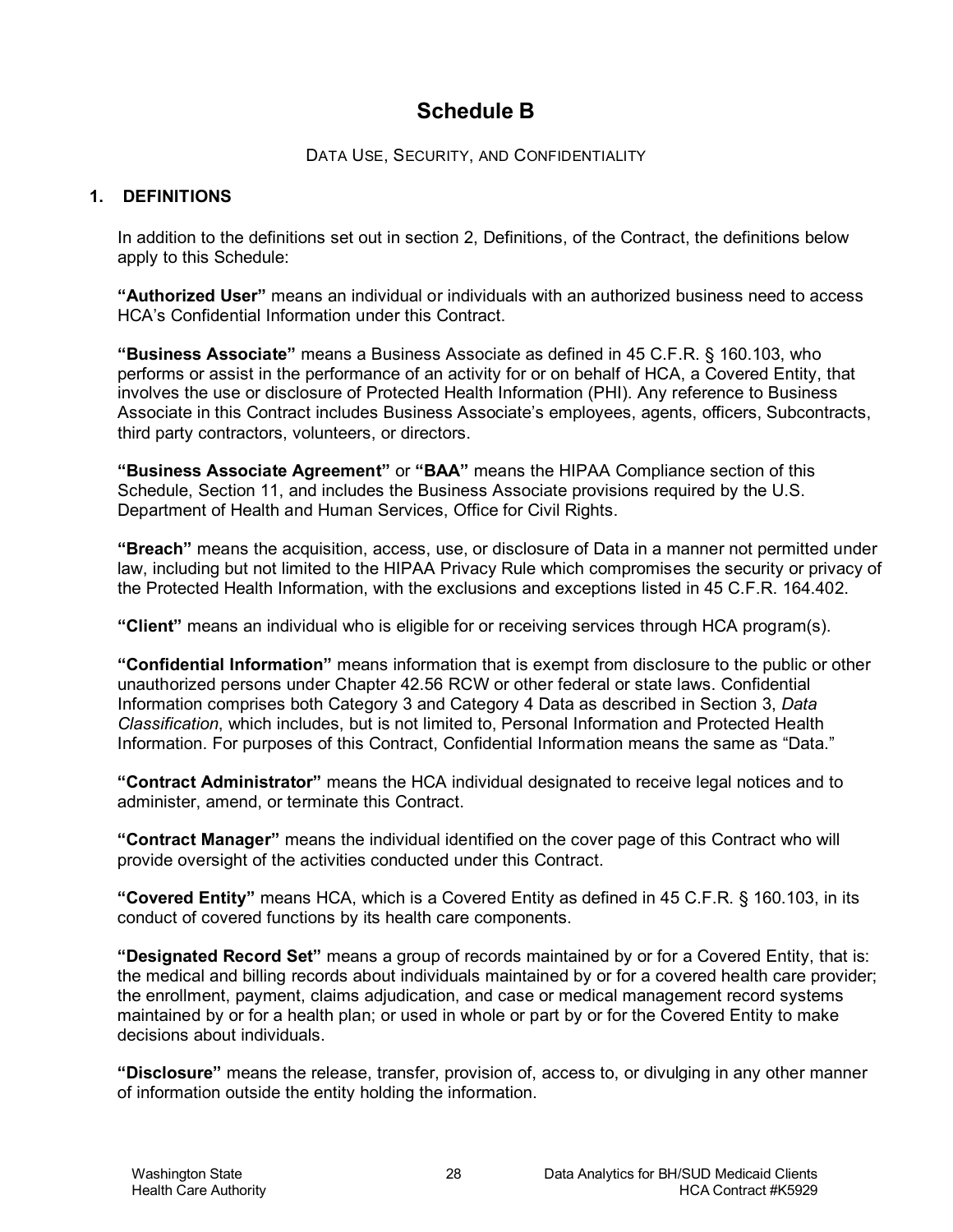**"Electronic Protected Health Information"** or **"ePHI"** means Protected Health Information that is transmitted by electronic media or maintained in any medium described in the definition of electronic media at 45 C.F.R. § 160.103.

**"HIPAA"** means the Health Insurance Portability and Accountability Act of 1996, Pub. L. 104-191, as amended by the American Recovery and Reinvestment Act of 2009 ("ARRA"), Sec. 13400 – 13424, H.R. 1 (2009) (HITECH Act).

**"HIPAA Rules"** means the Privacy, Security, Breach Notification, and Enforcement Rules at 45 C.F.R. Parts 160 and Part 164.

**"Individual(s)"** means the person(s) who is the subject of PHI and includes a person who qualifies as a personal representative in accordance with 45 C.F.R. § 164.502(g).

**"Limited Data Set(s)"** means a data set that meets the requirements of 45 C.F.R. §§ 164.514(e)(2) and 164.514(e)(3).

**"Minimum Necessary"** means the least amount of PHI necessary to accomplish the purpose for which the PHI is needed.

**"Permissible Use"** means only those uses authorized in this Contract and as specifically defined herein.

**"Personal Information"** means information identifiable to any person, including, but not limited to, information that relates to a person's name, health, finances, education, business, use or receipt of governmental services or other activities, addresses (including or excluding zip code), telephone numbers, social security numbers, driver's license numbers, credit card numbers, any other identifying numbers, and any financial identifiers.

**"Protected Health Information"** or **"PHI"** means information that relates to the provision of health care to an individual; the past, present, or future physical or mental health or condition of an individual; or past, present or future payment for provision of health care to an individual. 45 C.F.R. 160 and 164. PHI includes demographic information that identifies the individual or about which there is reasonable basis to believe, can be used to identify the individual. 45 C.F.R. 160.103. PHI is information transmitted, maintained, or stored in any form or medium. 45 C.F.R. 164.501. PHI does not include education records covered by the Family Educational Right and Privacy Act, as amended, 20 USC 1232g(a)(4)(b)(iv).

**"ProviderOne"** means the Medicaid Management Information System, which is the State's Medicaid payment system managed by HCA.

**"Regulation"** means any federal, state, or local regulation, rule, or ordinance.

**"Contractor"** means the entity that is identified on the cover page of this Contract and is a party to this Contract, and includes the entity's owners, members, officers, directors, partners, trustees, employees, and Subcontractors and their owners, members, officers, directors, partners, trustees, and employees.

**"Use"** includes the sharing, employment, application, utilization, examination, or analysis, of PHI within an entity that maintains such information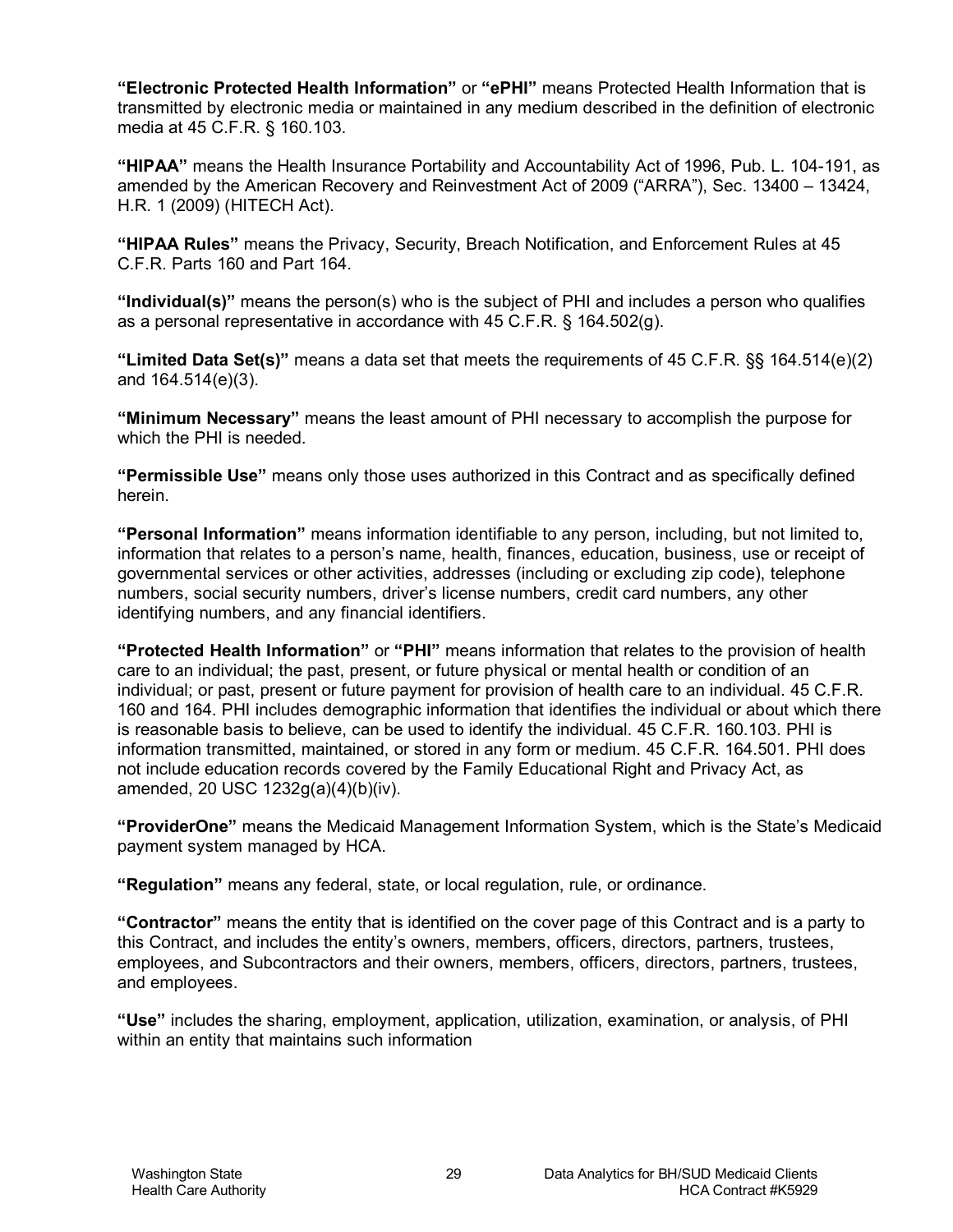### **2. DESCRIPTION OF DATA TO BE SHARED / DATA LICENSING STATEMENTS**

Data Licensing Statements are the written statements that determine the following issues, at a minimum:

- a. Identification of the purpose of the file;
- b. Identification of costs (if any)
- c. Identification of transmission method; and
- d. Identification of the file layout.

There must be at least one Data Licensing Statement attached hereto, but more than one Data Licensing Statement may be included or incorporated into this Contract at different times. Each Data Licensing Statement is incorporated into this Contract by using the same Attachment reference letter (A) and then further marking it with sequential identifying numbers (A1, A2, A3).

#### **3. DATA CLASSIFICATION**

The State classifies data into categories based on the sensitivity of the data pursuant to the Security policy and standards promulgated by the Office of the state of Washington Chief Information Officer. (See Section 4, *Data Security*, of *Securing IT Assets Standards* No. 141.10 in the *State Technology Manual* at [https://ocio.wa.gov/policies/141-securing-information-technology-assets/14110-securing](https://ocio.wa.gov/policies/141-securing-information-technology-assets/14110-securing-information-technology-assets)[information-technology-assets.](https://ocio.wa.gov/policies/141-securing-information-technology-assets/14110-securing-information-technology-assets) Section 4 is hereby incorporated by reference.)

The Data that is the subject of this Contract is classified as indicated below:

 $\Box$  Category 1 – Public Information

Public information is information that can be or currently is released to the public. It does not need protection from unauthorized disclosure, but does need integrity and availability protection controls.

 $\Box$  Category 2 – Sensitive Information

Sensitive information may not be specifically protected from disclosure by law and is for official use only. Sensitive information is generally not released to the public unless specifically requested.

 $\Box$  Category 3 – Confidential Information

Confidential information is information that is specifically protected from disclosure by law. It may include but is not limited to:

- a. Personal Information about individuals, regardless of how that information is obtained;
- b. Information concerning employee personnel records;
- c. Information regarding IT infrastructure and security of computer and telecommunications systems;
- $\boxtimes$  Category 4 Confidential Information Requiring Special Handling

Confidential information requiring special handling is information that is specifically protected from disclosure by law and for which: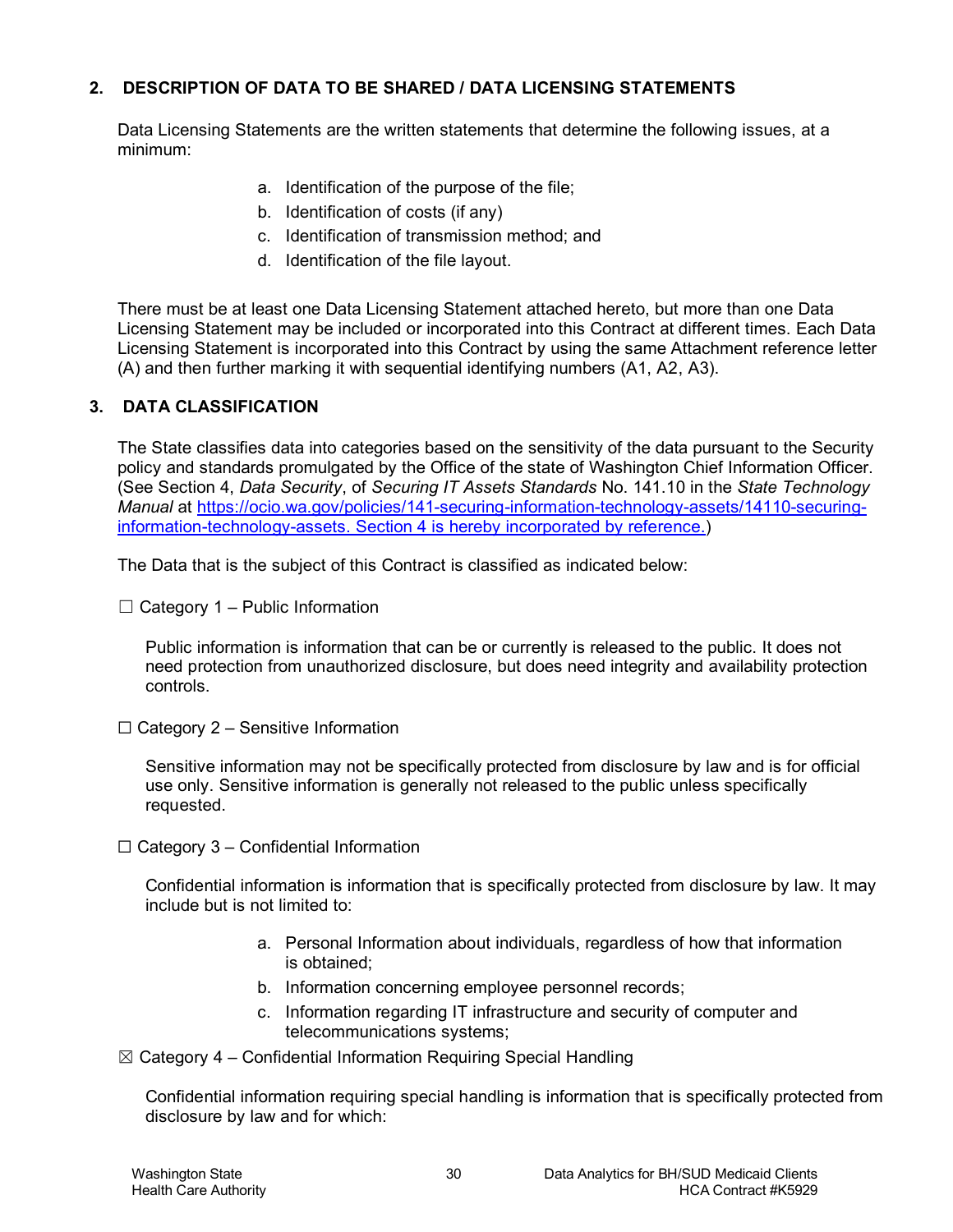- d. Especially strict handling requirements are dictated, such as by statutes, regulations, or agreements;
- e. Serious consequences could arise from unauthorized disclosure, such as threats to health and safety, or legal sanctions.

## **4. CONSTRAINTS ON USE OF DATA/LIMITED LICENSE**

- 5.1 Subject to the Terms and Conditions of this Contract, HCA hereby grants Contractor a limited license for the access and Permissible Use of Data. This grant of access may not be deemed as providing Contractor with ownership rights to the Data. The Data being shared/accessed is owned and belongs to HCA.
- 5.2 Contractor agrees to not attempt to re-identify individals in the Data shared, or attempt to contact said individuals.
- 5.3 Data shared under this Contract includes data protected by 42 C.F.R. Part 2. In accordance with 42 C.F.R. § 2.32, this Data has been disclosed from records protected by federal confidentiality rules (42 C.F.R. Part 2). The federal rules prohibit Contractor from making any further disclosure(s) of the Data that identifies a patient as having or having had a substance use disorder either directly, by reference to publicly available information, or through verification of such identification by another person unless further disclosure is expressly permitted by the written consent of the individual whose information is being disclosed or as otherwise permitted by 42 C.F.R. Part 2. A general authorization for the release of medical or other information is NOT sufficient for this purpose (42 C.F.R. § 2.31). The federal rules restrict any use of the SUD data to investigate or prosecute with regard to a crime any patient with a substance use disorder, except as provided at 42 C.F.R. §§ 2.12(c)(5) and 2.65.
- 5.4 This Contract does not constitute a release of the Data for the Contractor's discretionary use. Contractor must use the Data received or accessed under this Contract only to carry out the purpose and justification of this Contract as set out in the Data Licensing Statement(s). Any analysis, use, or reporting that is not within the Purpose of this Contract is not permitted without HCA's prior written consent.
- 5.5 This Contract does not constitute a release for Contractor to share the Data with any third parties, including Subcontractors, even if for authorized use(s) under this Contract, without the third party release being approved in advance by HCA and identified in the Data Licensing Statement(s).
- 5.6 Derivative Data Product Review and Release Process. All reports derived from Data shared under this Contract, produced by Contractor that are created with the intention of being published for or shared with external customers (Data Product(s)) must be sent to HCA for review of usability, data sensitivity, data accuracy, completeness, and consistency with HCA standards prior to disclosure. This review will be conducted and response of suggestions, concerns, or approval provided to Receving Party within 10 business days.
	- a. Small Numbers. Contractor will adhere to *HCA Small Numbers Standards*, Attachment 2. HCA and Contractor may agree to individual Permissible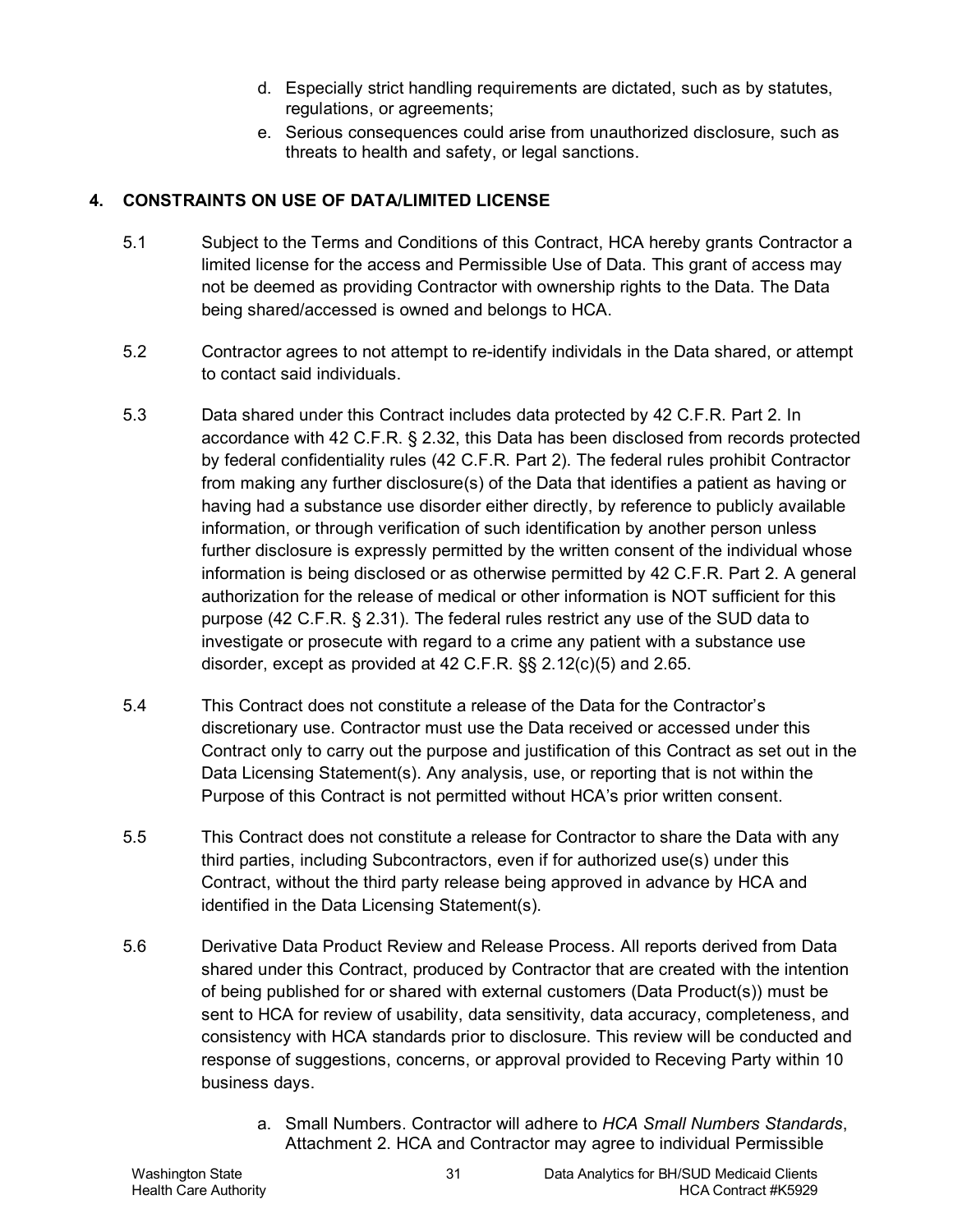Use exceptions to the Small Numbers Standards, in writing (email acceptable).

5.7 Any disclosure of Data contrary to this Contract is unauthorized and is subject to penalties identified in law.

## **5. DATA MODIFICATION(S)**

Any modification to the Purpose, Justification, Description of Data to be Shared/Data Licensing Statement(s), and Permissible Use, is required to be approved through HCA's Data Request Process. Contractor must notify HCA's Contract Manager of any requested changes to the Data elements, Use, records linking needs, research needs, and any other changes from this Contract, immediately to start the review process. Approved changes will be documented in an Amendment to the Contract.

## **6. SECURITY OF DATA**

7.1 Data Protection

The Contractor must protect and maintain all Confidential Information gained by reason of this Contract against unauthorized use, access, disclosure, modification or loss. This duty requires the Contractor to employ reasonable security measures, which include restricting access to the Confidential Information by:

- a. Allowing access only to staff that have an authorized business requirement to view the Confidential Information.
- b. Physically securing any computers, documents, or other media containing the Confidential Information.
- 7.2 Data Security Standards

Contractor must comply with the Data Security Requirements set out in Attachment 1 and the Washington OCIO Security Standard, 141.10 [\(https://ocio.wa.gov/policies/141](https://ocio.wa.gov/policies/141-securing-information-technology-assets/14110-securing-information-technology-assets) [securing-information-technology-assets/14110-securing-information-technology](https://ocio.wa.gov/policies/141-securing-information-technology-assets/14110-securing-information-technology-assets)[assets.](https://ocio.wa.gov/policies/141-securing-information-technology-assets/14110-securing-information-technology-assets)) The Security Standard 141.10 is hereby incorporated by reference into this Contract.

- 7.3 Data Disposition and Retention
	- a. Contractor will dispose of HCA Data in accordance with this section.
	- b. Upon request by HCA, or at the end of the Contract term, or when no longer needed, Confidential Information/Data must be disposed of as set out in Attachment 1, Section [5](#page-45-0) *Data Disposition,* except as required to be maintained for compliance or accounting purposes. Contractor will provide written certification to HCA of disposition using Attachment 4, *Certification of Destruction/Disposition of Confidential Information.*
	- c. For the purpose of this section, "fiscal year" means the 12-month period of July 1 to June 30. Claims Data will not be kept or maintained beyond 10 years after the end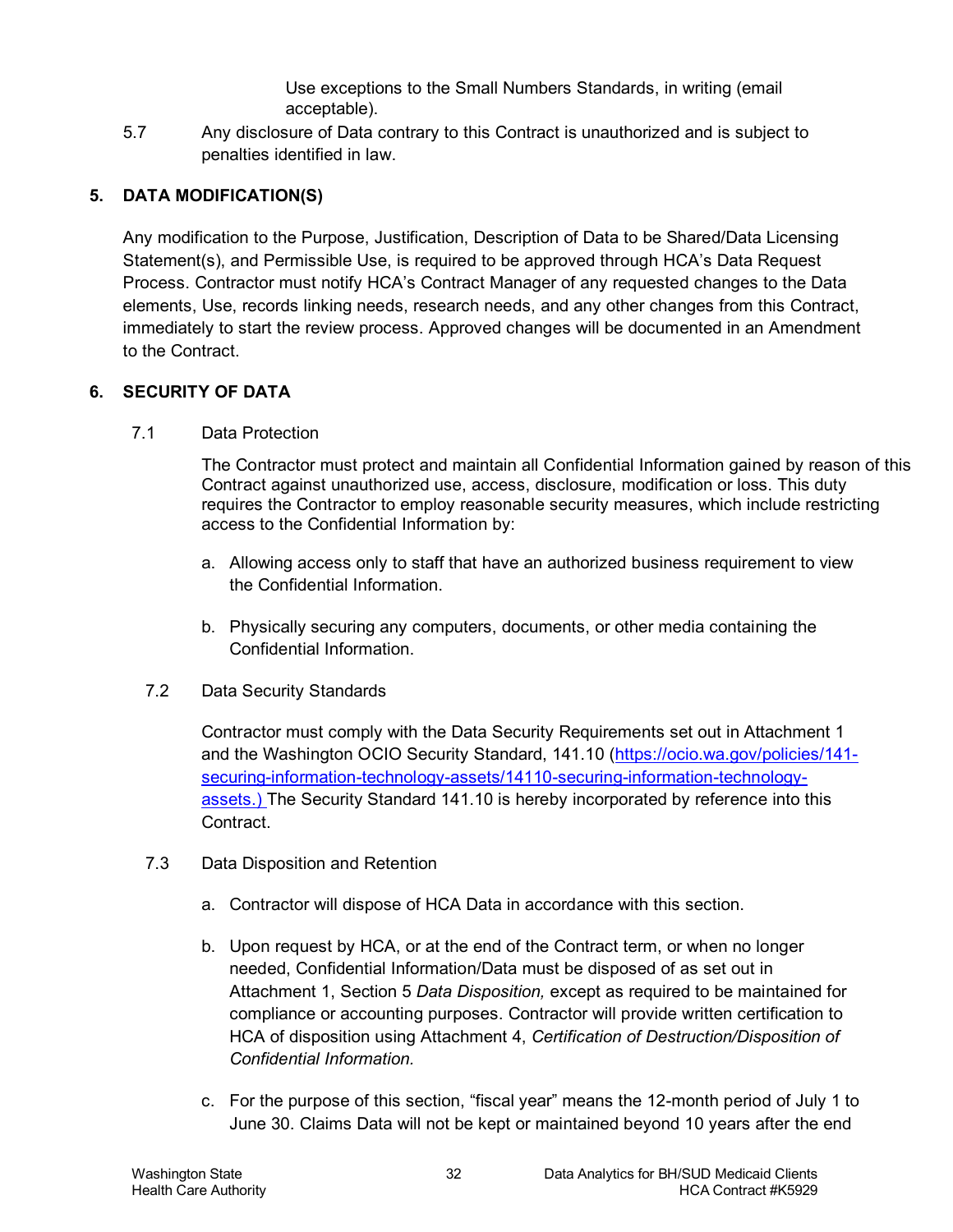of the fiscal year in which the claim is dated. Client Data, not including Claims Data, will not be kept or maintained beyond 10 years from the date received from HCA. Any other Data will not be kept or maintained beyond 10 years from the date received from HCA. At that time Data and derivative Data Products must be disposed of in accordance with subsection b.

#### **7. DATA CONFIDENTIALITY AND NON-DISCLOSURE**

8.1 Data Confidentiality.

The Contractor will not use, publish, transfer, sell, or otherwise disclose any Confidential Information gained by reason of this Contract for any purpose that is not directly connected with the purpose, justification, and Permissible Use of this Contract, as set out in the attached Data Licensing Statement(s), except: (a) as provided by law; or (b) with the prior written consent of the person or personal representative of the person who is the subject of the Data.

#### 8.2 Non-Disclosure of Data

The Contractor must ensure that all employees or Subcontractors who will have access to the Data described in this Contract (including both employees who will use the Data and IT support staff) are instructed and made aware of the use restrictions and protection requirements of this Contract before gaining access to the Data identified herein. The Contractor will also instruct and make any new employee aware of the use restrictions and protection requirements of this Contract before they gain access to the Data.

The Contractor will ensure that each employee or Subcontractor who will access the Data signs the *User Agreement on Non-Disclosure of Confidential Information*, Attachment 3 hereto. The Contractor will retain the signed copy of the *User Agreement on Non-Disclosure of Confidential Information* in each employee's personnel file for a minimum of six years from the date the employee's access to the Data ends. The documentation must be available to HCA upon request.

#### 8.3 Penalties for Unauthorized Disclosure of Data

State laws (including RCW 74.04.060 and RCW 70.02.020) and federal regulations (including HIPAA Privacy and Security Rules, 45 C.F.R. Part 160 and Part 164; Confidentiality of Alcohol and Drug Abuse Patient Records, 42 C.F.R., Part 2; and Safeguarding Information on Applicants and Beneficiaries, 42 C.F.R. Part 431, Subpart F) prohibit unauthorized access, use, or disclosure of Confidential Information. Violation of these laws may result in criminal or civil penalties or fines.

The Contractor accepts full responsibility and liability for any noncompliance by itself, its employees, and its Subcontractors with these laws and any violations of the Contract.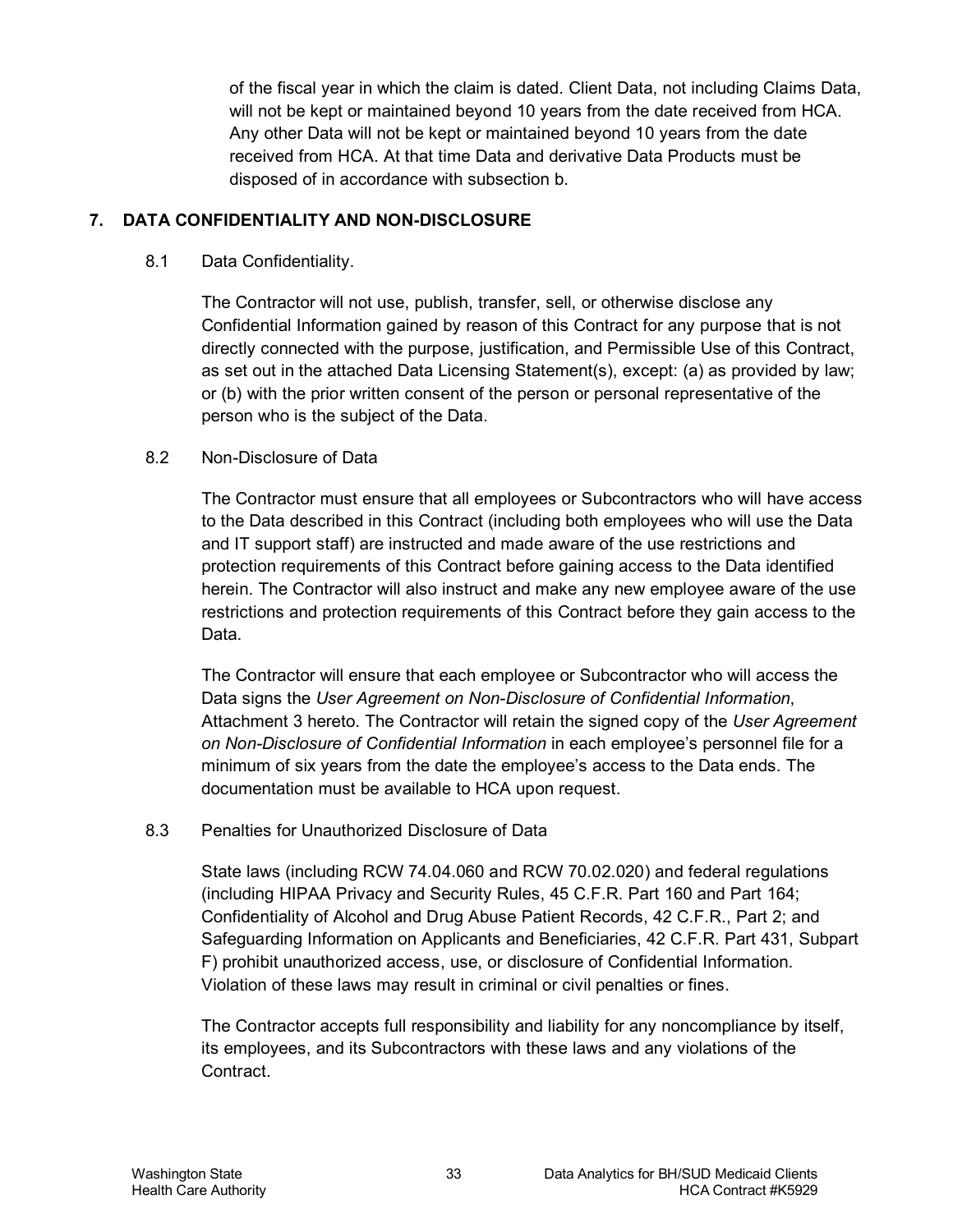## **8. DATA SHARED WITH SUBCONTRACTORS**

The Contractor will not enter into any Subcontract without the express, written permission of HCA, which will approve or deny the proposed subcontract in its sole discretion. If Data access is to be provided to a Subcontractor under this Contract it will only be for the Permissible Use authorized by HCA and the Contractor must include all of the Data security terms, conditions and requirements set forth in this Contract in any such Subcontract. In no event will the existence of the Subcontract operate to release or reduce the liability of the Contractor to HCA for any breach in the performance of the Contractor's responsibilities.

#### **9. AUDIT**

- 10.1 At HCA's request or in accordance with OCIO 141.10, Contractor shall obtain audits covering Data Security and Permissible Use. Contractor may cover both the Permissible Use and the Data Security Requirements under the same audit, or under separate audits. The term, "independent third-party" as referenced in this section means an outside auditor that is an independent auditing firm.
- 10.2 Data Security audits must demonstrate compliance with Data Security standards adopted by the Washington State Office of the Chief Information Officer (OCIO), and as set forth in Attachment 1, *Data Security Requirements*. At a minimum, audit(s) must determine whether Data Security policies, procedures, and controls are in place to ensure compliance with all Data Security Requirements set forth herein and as required by state and federal law.
- 10.3 Permissible Use Audits must demonstrate compliance with Permissible Use standards as set forth in this Contract and each Attachment A. Audit(s) must determine whether Permissible Use policies, procedures, and controls are in place to ensure compliance with all Permissible Use requirements in this Contract.
- 10.4 HCA may monitor, investigate, and audit the use of Personal Information received by Contractor through this Contract. The monitoring and investigating may include the act of introducing data containing unique but false information (commonly referred to as "salting" or "seeding") that can be used later to identify inappropriate use or disclosure of Data.
- 10.5 During the term of this Contract and for six (6) years following termination or expiration of this Contract, HCA will have the right at reasonable times and upon no less than five (5) business days prior written notice to access the Contractor's records and place of business for the purpose of auditing, and evaluating the Contractor's compliance with this Contract and applicable laws and regulations.

#### <span id="page-33-0"></span>**10. DATA BREACH NOTIFICATION AND OBLIGATIONS**

11.1 The Breach or potential compromise of Data shared under this Contract must be reported to the HCA Privacy Officer at [PrivacyOfficer@hca.wa.gov](mailto:PrivacyOfficer@hca.wa.gov) within one (1) business day of discovery.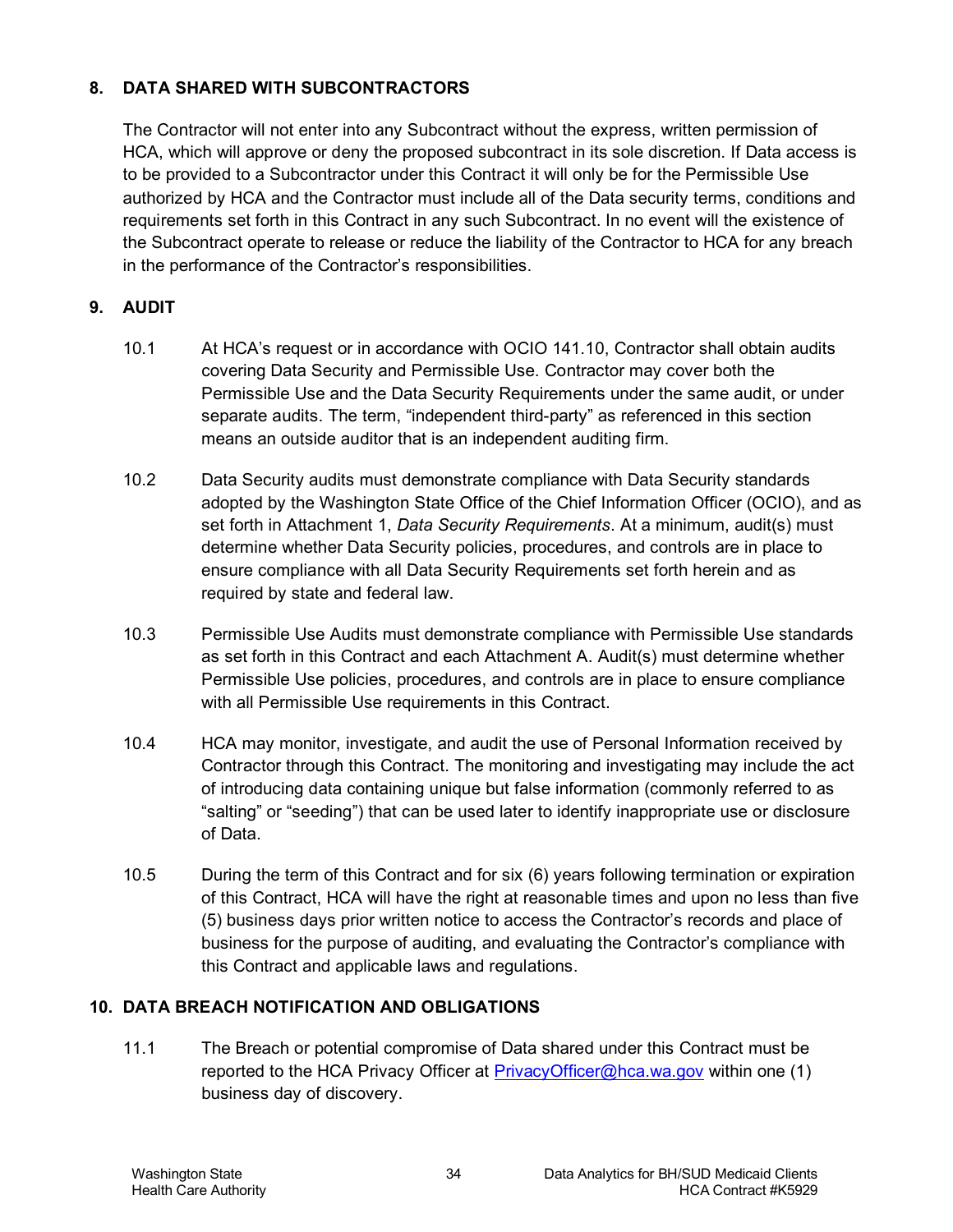- 11.2 If the Breach or potential compromise of Data includes PHI, and the Contractor does not have full details, it will report what information it has and provide full details within 15 business days of discovery. To the extent possible, these reports must include the following:
	- a. The identification of each individual whose PHI has been or may have been improperly accessed, acquired, used, or disclosed;
	- b. The nature of the unauthorized Use or disclosure, including a brief description of what happened, the date of the event(s), and the date of discovery;
	- c. A description of the types of PHI involved;
	- d. The investigative and remedial actions the Contractor or its Subcontractor took or will take to prevent and mitigate harmful effects and protect against recurrence;
	- e. Any details necessary for a determination of the potential harm to Clients whose PHI is believed to have been Used or disclosed and the steps those Clients should take to protect themselves; and
	- f. Any other information HCA reasonably requests.
	- 11.3 The Contractor must also take actions to mitigate the risk of loss and comply with any notification or other requirements imposed by law or HCA including but not limited to 45 C.F.R. Part 164 Subpart D; RCW 42.56.590; RCW 19.255.010; or WAC 284-04-625.
	- 11.4 If notification must, in the sole judgement of HCA, must be made Contractor will further cooperate and facilitate notification to necessary individuals, to the U.S. Department of Health and Human Services (DHHS) Secretary, and to the media. At HCA's discretion, Contractor may be required to directly perform notification requirements, or if HCA elects to perform the notifications, Contractor must reimburse HCA for all costs associated with notification(s).
	- 11.5 Contractor is responsible for all costs incurred in connection with a security incident privacy Breach, or potential compromise of Data, including:
		- a. Computer forensics assistance to assess the impact of a Data Breach, determine root cause, and help determine whether and the extent to which notification must be provided to comply with Breach notification laws;
		- b. Notification and call center services for individuals affected by a security incident or privacy Breach, including fraud prevention, credit monitoring, and identify theft assistance; and
		- c. Regulatory defense, fines, and penalties from any claim in the form of a regulatory proceeding resulting from a violation of any applicable privacy or security law(s) or regulation(s).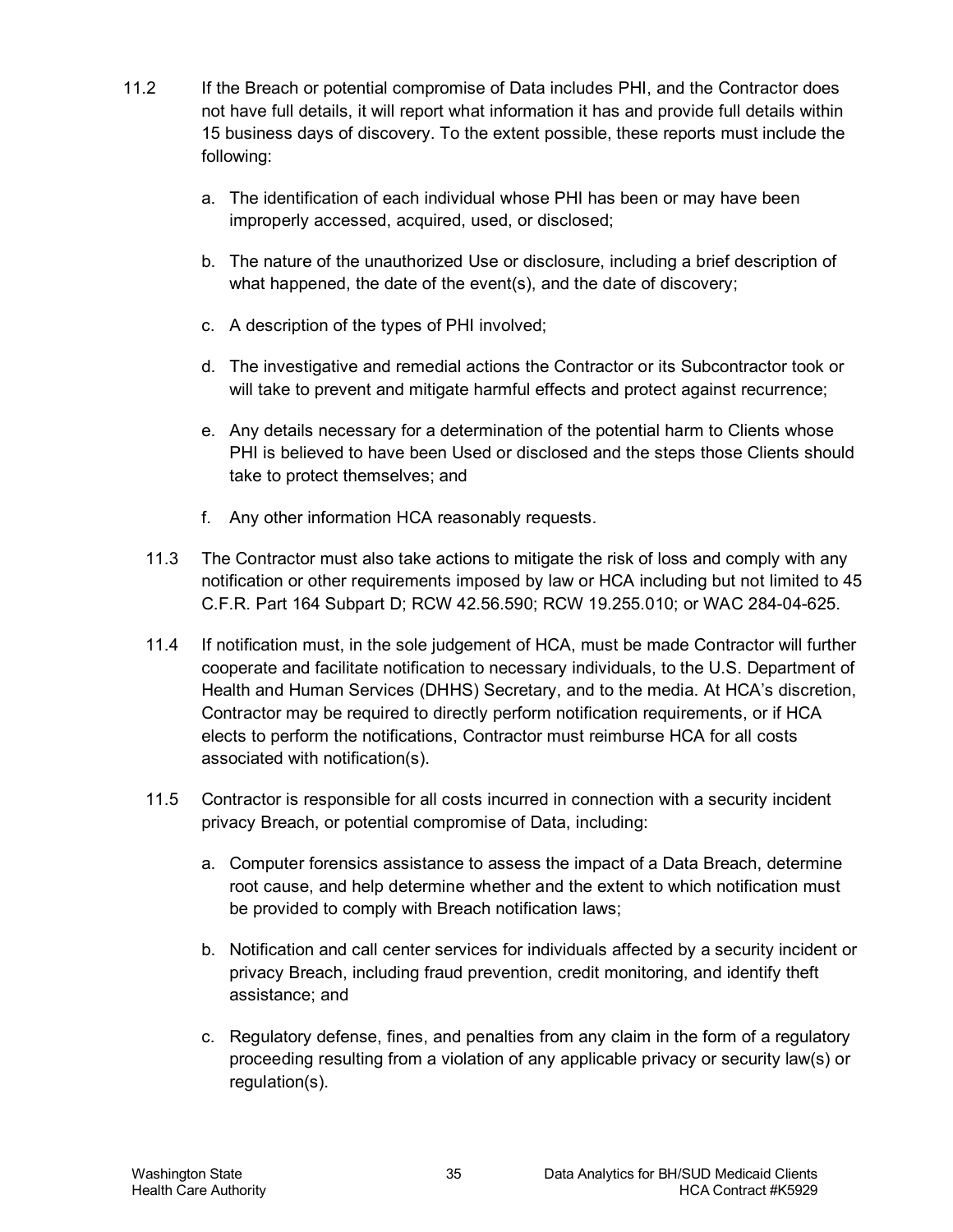- 11.6 Any breach of this section may result in termination of the Contract and the demand for return or disposition, as described in Section 7.3, of all HCA Data.
- 11.7 Contractor's obligations regarding breach notification survive the termination of this Contract and continue for as long as Contractor maintains the Data and for any Breach or potential compromise, at any time/

#### <span id="page-35-0"></span>**11. HIPAA COMPLIANCE**

This section of the Schedule is the Business Associate Agreement required by HIPAA. The Contractor is a "Business Associate" of HCA as defined in the HIPAA Rules.

12.1 HIPAA Point of Contact. The point of contact for the Contractor for all required HIPAArelated reporting and notification communications from this Section [13,](#page-35-0) *HIPAA Compliance*, and all required Data Breach notification communications from Section [12,](#page-33-0) *Data Breach Notification and Obligations*, is:

> HCA Privacy Officer Washington State Health Care Authority 626 8th Avenue SE Olympia, WA 98504-2700 Telephone: (360) 725-1116 E-mail: [PrivacyOfficer@hca.wa.gov](mailto:PrivacyOfficer@hca.wa.gov)

- 12.2 Compliance. Business Associate must perform all Contract duties, activities, and tasks in compliance with HIPAA, the HIPAA Rules, and all attendant regulations as promulgated by the U.S. Department of Health and Human Services, Office for Civil Rights, as applicable.
- 12.3 Use and Disclosure of PHI. Business Associate is limited to the following permitted and required uses or disclosures of PHI:
	- a. Duty to Protect PHI. Business Associate must protect PHI from, and will use appropriate safeguards, and comply with Subpart C of 45 C.F.R. Part 164, Security Standards for the Protection of Electronic Protected Health Information, with respect to ePHI, to prevent the unauthorized Use or disclosure of PHI for as long as the PHI is within its possession and control, even after the termination or expiration of this Contract.
	- b. Minimum Necessary Standard. Business Associate will apply the HIPAA Minimum Necessary standard to any Use or disclosure of PHI necessary to achieve the purposes of this Contract (45 C.F.R. § 164.514(d)(2) through (d)(5)).
	- c. Disclosure as Part of the Provision of Services. Business Associate will only Use or disclose PHI as necessary to perform the services specified in this Contract or as required by law, and will not Use or disclose such PHI in any manner that would violate Subpart E of 45 C.F.R. 164, Privacy of Individually Identifiable Health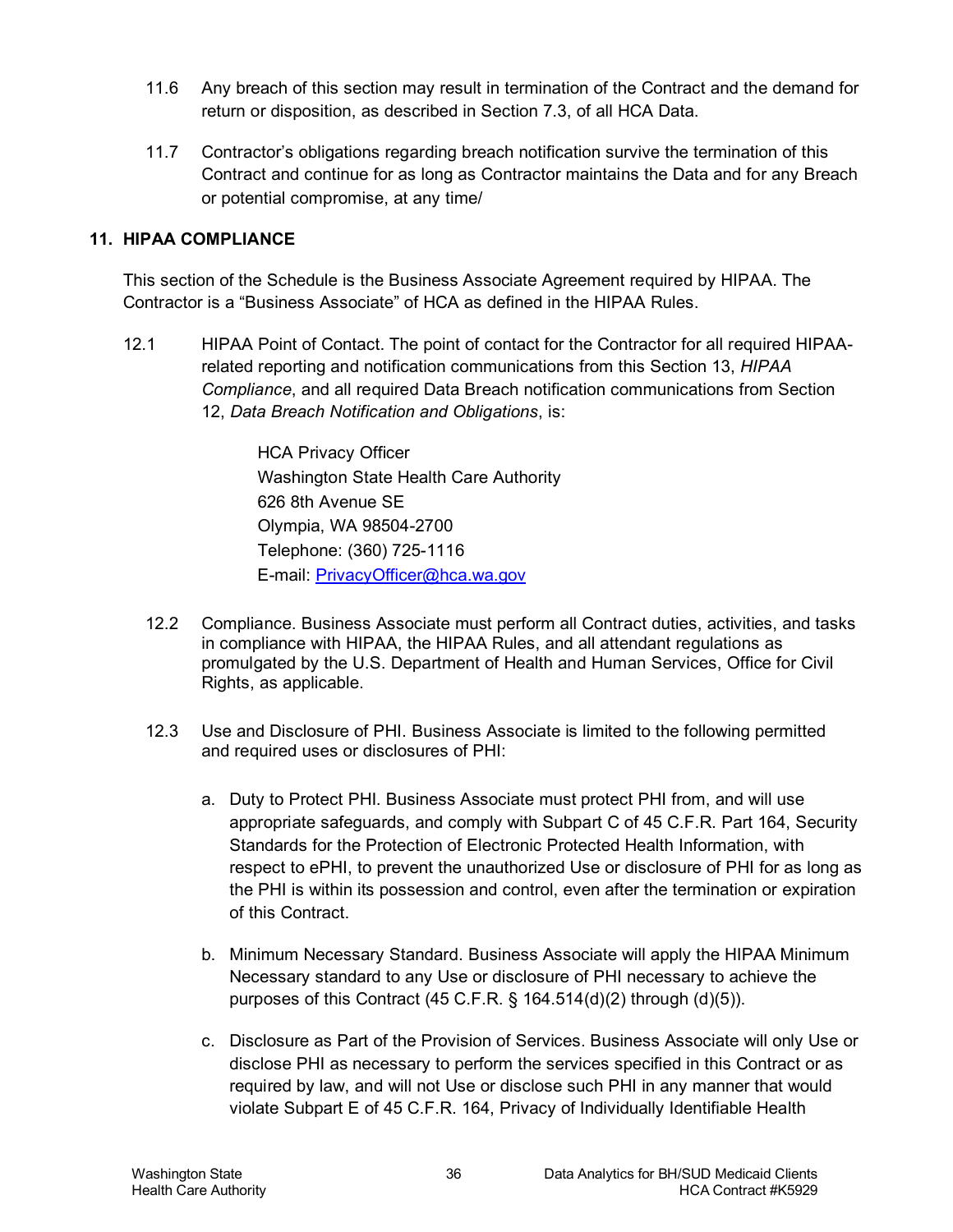Information, if done by Covered Entity, except for the specific Uses and disclosures set forth below.

- d. Use for Proper Management and Administration. Business Associate may Use PHI for the proper management and administration of the Business Associate or to carry out the legal responsibilities of the Business Associate.
- e. Disclosure for Proper Management and Administration. Business Associate may disclose PHI for the proper management and administration of Business Associate, subject to HCA approval, or to carry out the legal responsibilities of Business Associate, provided the disclosures are required by law, or Business Associate obtains reasonable assurances from the person to whom the information is disclosed that the information will remain confidential and used or further disclosed only as required by law or for the purposes for which it was disclosed to the person, and the person notifies Business Associate of any instances of which it is aware in which the confidentiality of the information has been Breached.
- f. Impermissible Use or Disclosure of PHI. Business Associate must report to the contact identified in subsection 13.1, in writing, all Uses or disclosures of PHI not provided for by this Contract within one business day of becoming aware of the unauthorized Use or disclosure of PHI, including Breaches of unsecured PHI as required at 45 C.F.R. § 164.410, Notification by a Business Associate, as well as any Security Incident of which it becomes aware. Upon request by HCA, Business Associate will mitigate, to the extent practicable, any harmful effect resulting form the impermissible Use or disclosure.
- g. Failure to Cure. If HCA learns of a pattern or practice of Business Associate that constitutes a violation of the Business Associate's obligations under the terms of this Contract and reasonable steps by the Business Associate do not end the violation, HCA may terminate this Contract, if feasible. In addition, if Business Associate learns of a patter or practice of its Subcontractors that constitutes a violation of the Business Associate's obligations under the terms of their contract and reasonable steps by Business Associate do not end the violation, Business Associate must terminate the Subcontract, if feasible.
- h. Termination for Cause. Business Associate authorizes immediate termination of this Contract by HCA, if HCA determines that Business Associate has violated a material term of this Business Associate Agreement. HCA may, at their sole option, offer Business Associate an opportunity to cure a violation of this Business Associate Agreement before exercising a termination for cause.
- i. Consent to Audit. Business Associate must give reasonable access to PHI, its internal practices, records, books, documents, electronic data, and all other business information received from, or created or received by Business Associate on behalf of, HCA to the Secretary of DHHS and/or to HCA for use in determining compliance with HIPAA privacy requirements.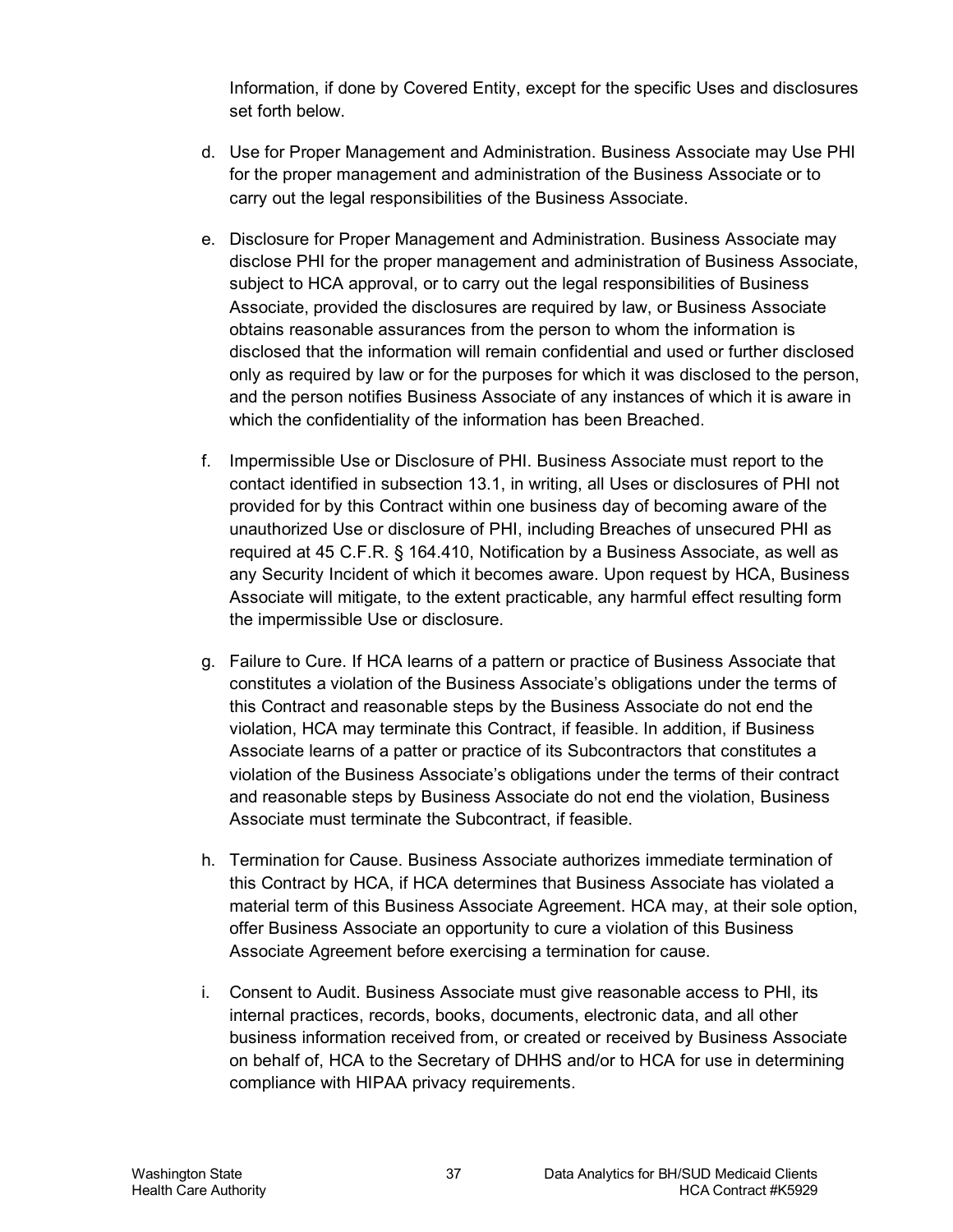- j. Obligations of Business Associate Upon Expiration or Termination. Upon expiration or termination of this Contract for any reason, with respect to PHI received from HCA, or created, maintained, or received by Business Associate or any Subcontractors on behalf of HCA, Business Associate must:
	- i. Retain only that PHI which is necessary for Business Associate to continue its proper management and administration or to carry out its legal responsibilities;
	- ii. Return to HCA or destroy the remaining PHI that the Business Associate or any Subcontractors still maintain in any form;
	- iii. Continue to use appropriate safeguards and comply with Subpart C of 45 C.F.R. Part 164, Security Standards for the Protection of Electronic Projected Health Information, with respect to ePHI to prevent Use or disclosure of the PHI, other than as provided for in this Section, for as long as Business Associate or any Subcontractors retain the PHI.
	- iv. Not Use or disclose the PHI retained by the Business Associate or any Subcontractors other than for the purposes for which such PHI was retained and subject to the same conditions set out in subsection 13.1, *Use and Disclosure of PHI*, that applied prior to termination; and
	- v. Return to HCA or destroy the PHI retained by Business Associate, or any Subcontractors, when it is no longer needed by Business Associate for its proper management and administration or to carry out its legal responsibilities.
- k. Survival. The obligations of Business Associate under this section will survive the termination or expiration of this Contract.
- 12.4 Individual Rights
	- a. Accounting of Disclosures
		- i. Business Associate will document all disclosures, except those disclosures that are exempt under 45 C.F.R. § 164.528, of PHI and information related to such disclosures.
		- ii. Within ten business days of a request from HCA, Business Associate will make available to HCA the information in Business Associate's possession that is necessary for HCA to respond in a timely manner to a request for an accounting of disclosures of PHI by the Business Associate (45 C.F.R. §§ 164.504(e)(2)(ii)(G) and 164.528(b)(1)).
		- iii. At the request of HCA or in response to a request made directly to the Business Associate by an Individual, Business Associate will respond, in a timely manner and in accordance with HIPAA and the HIPAA Rules, to requests by Individuals for an accounting of disclosures of PHI.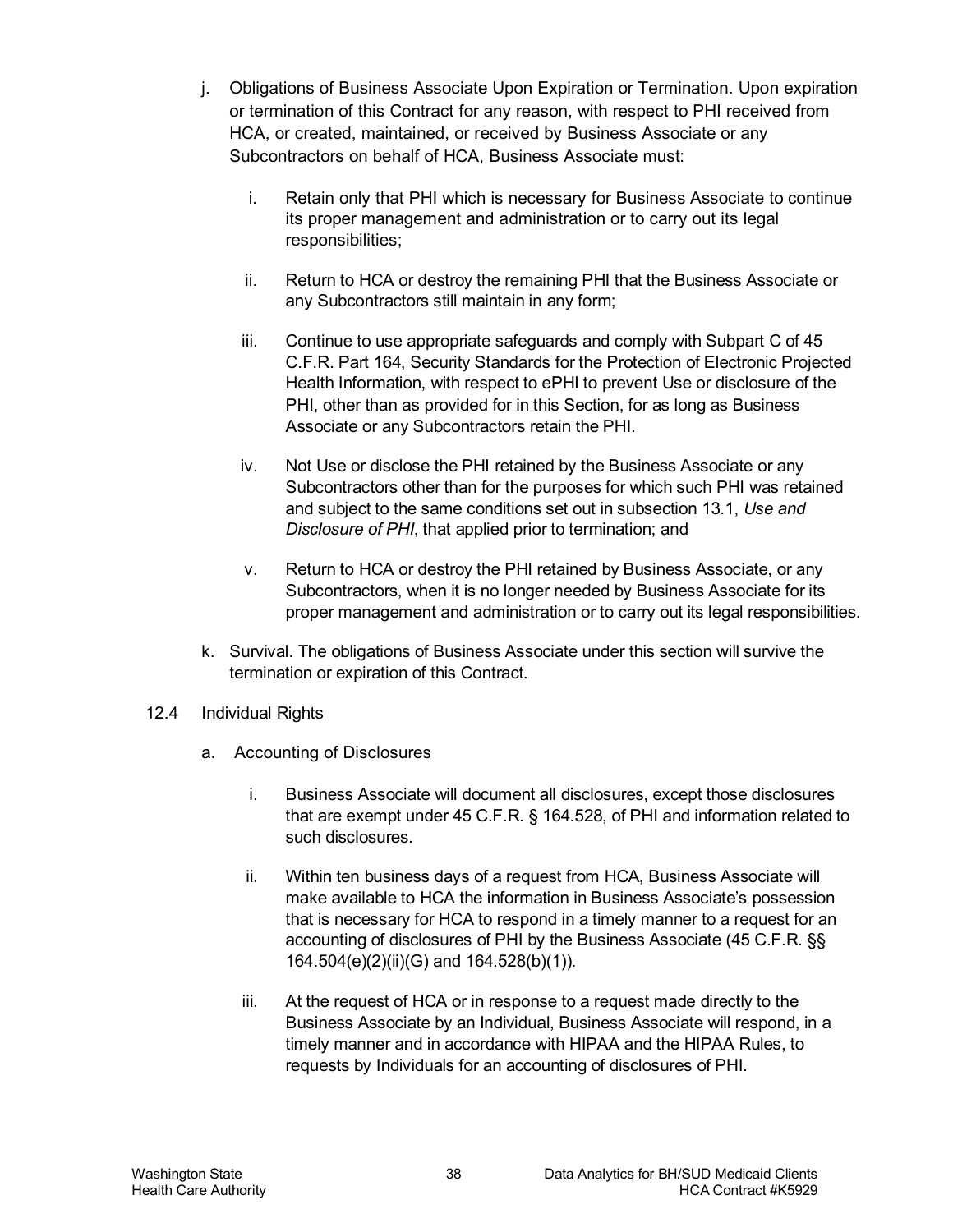- iv. Business Associate record keeping procedures will be sufficient to respond to a request for an accounting under this section for the six years prior to the date on which the accounting was requested.
- b. Access
	- i. Business Associate will make available PHI that it holds that is part of a Designated Record Set when requested by HCA or the Individual as necessary to satisfy HCA's obligations under 45 C.F.R. § 164.524, Access of Individuals to Protected Health Information.
	- ii. When the request is made by the Individual to the Business Associate or if HCA asks the Business Associate to respond to a request, the Business Associate must comply with the requirements in 45 C.F.R. § 164.524, Access of Individuals to Protected Health Information, on form, time, and manner of access. When the request is made by HCA, the Business Associate will provide the records to HCA within ten business days.

## c. Amendment

- i. If HCA amends, in whole or in part, a record or PHI contained in an Individual's Designated Record Set and HCA has previously provided the PHI or record that is the subject of the amendment to Business Associate, then HCA will inform Business Associate of the amendment pursuant to 45 C.F.R. § 164.526(c)(3), Amendment of Protected Health Information.
- ii. Business Associate will make any amendments to PHI in a Designated Record Set as directed by HCA or as necessary to satisfy HCA's obligations under 45 C.F.R. § 164.526, Amendment to Protected Health Information.
- 12.5 Subcontracts and other Third Party Agreements. In accordance with 45 C.F.R. §§ 164.502(e)(1)(ii), 164.504(e)(1)(i), and 164.308(b)(2), Business Associate must ensure that any agents, Subcontractors, independent contractors, or other third parties that create, receive, maintain, or transmit PHI on Business Associate's behalf, enter into a written contract that contains the same terms, restrictions, requirements, and conditions as the HIPAA compliance provisions in this Contract with respect to such PHI. The same provisions must also be included in any contracts by a Business Associate's Subcontractor with its own business asssociates as required by 45 C.F.R. §§ 164.314(a)(2)(b) and 164.504(e)(5).
- 12.6 Obligations. To the extent the Business Associate is to carry out one or more of HCA's obligation(s) under Subpart E of 45 C.F.R. Part 164, Privacy of Individually Identifiable Health Information, Business Associate must comply with all requirements that would apply to HCA in the performance of such obligation(s).
- 12.7 Liability. Within ten business days, Business Associate must notify the contact identified in subsection 13.1 of any complaint, enforcement, or compliance action initiated by the Office for Civil Rights based on an allegation of violation of the HIPAA Rules and must inform HCA of the outcome of that action. Business Associate bears all responsibility for any penalties, fines, or sanctions imposed against the Business Associate for violations of the HIPAA Rules and for any imposed against its Subcontractors or agents for which it is found liable.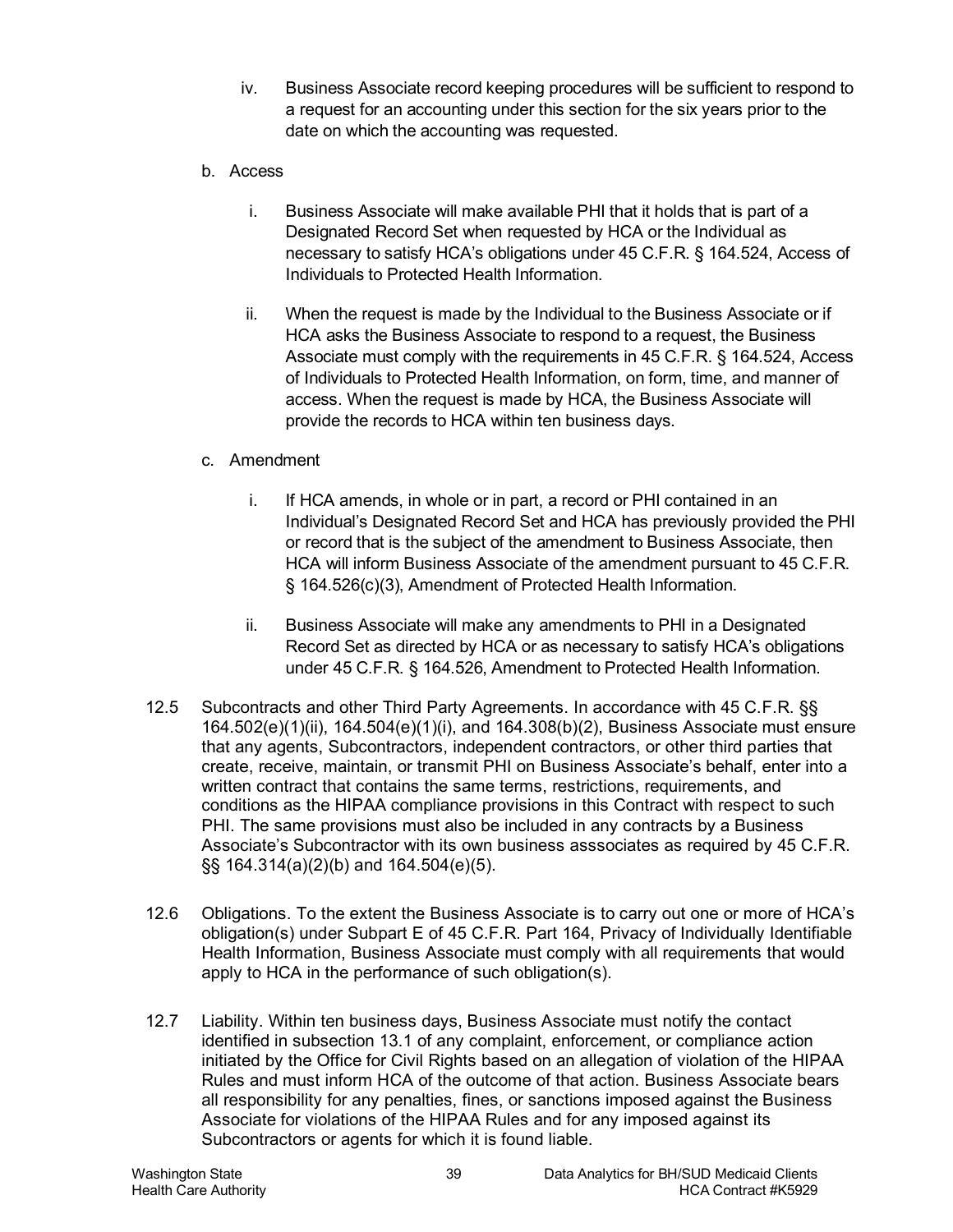12.8 Breach Notification. Data Breach Notification and Obligations are detailed in Section [12.](#page-33-0)

## **12. PRIVACY BREACH RESPONSE COVERAGE REQUIREMENTS**

For the term of this Contract and 3 years following its termination or expiration, Contractor must maintain insurance to cover costs incurred in connection with a security incident, privacy Breach, or potential compromise of Data, including:

- a. Computer forensics assistance to assess the impact of a Data Breach, determine root cause, and help determine whether and the extent to which notification must be provided to comply with Breach notification laws;
- b. Notification and call center services for individuals affected by a security incident, or privacy Breach;
- c. Breach resolution and mitigation services for individuals affected by a security incident or privacy Breach, including fraud prevention, credit monitoring, and identity theft assistance; and
- d. Regulatory defense, fines, and penalties from any claim in the form of a regulatory proceeding resulting from a violation of any applicable privacy or security law(s) or regulation(s).

## **13. SURVIVAL CLAUSES**

The terms and conditions contained in this Schedule that by their sense and context are intended to survive the expiration or other termination of this Schedule must survive. Surviving terms include, but are not limited to: *Constraints on Use of Data / Limited License, Security of Data, Data Confidentiality and Non-Disclosure of Data, Audit, HIPAA Compliance, Data Breach Notification and Obligations, Dispute Resolution, Inspection, Insurance, Maintenance of Records, and Responsibility.*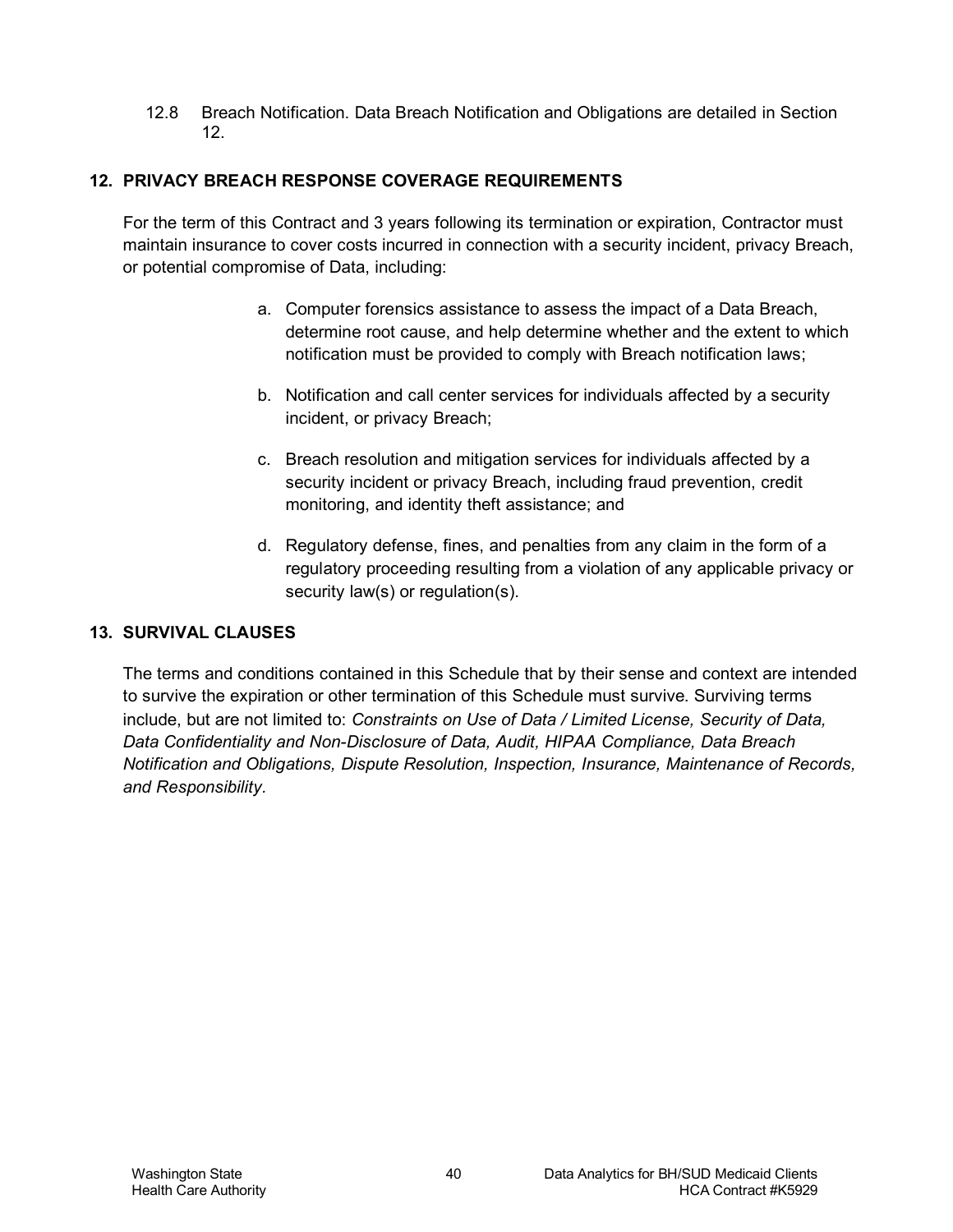### **1. Background**

The purpose of the study is to provide technical assistance to the Crisis Response Improvement Strategy Committee (CRIS) in relation most specifically to provide budget estimates for future expenditures for crisis-related services to Medicaid beneficiaries.

#### **2. Justification and Authority for Data Sharing**

The Data to be shared under this DSA are necessary to comply with the requirements in House Bill 1477 that state the specific elements that the CRIS Steering Committee must report to the Governor and legislature. Health Management Associates is support as technical support to the CRIS.

#### **3. Purpose / Use / Description of Data**

The purpose of this DSA is to provide terms and conditions under which HCA will allow the restricted use of its Data to the Contractor, and under which the Contractor may receive and use the Data. This DSA ensures that HCA Data is provided, protected, and used only for purposes authorized by state and federal law governing such Data use.

The scope of this DSA only provides the Contractor with access and Permissible Use of Data; it does not establish an agency relationship or independent contractor relationship between HCA and the Contractor.

- **a.** Permissible Use: Contractor may only use the Data for the purposes of comply with the requirements in House Bill 1477 that state the specific elements that the CRIS Steering Committee must report to the Governor and legislature.
- b. File Layout: The Parties will exchange Data using the mutually agreed upon file layouts below. The Parties may edit and/or change the *File Layout* as considered necessary.
	- i. Method of Access/Transfer: Once an established Secure Data Transfer connection with the host computer at Contractor's location is confirmed, HCA will provide Data listed in *File Layout* list below, to Contractor.
	- ii. Delivery Method: Either .txt, .csv or SAS datasets are an option, but SAS datasets are the preferred format.
	- iii. Frequency of Data Delivery: HCA will transmit Data twice, first transmission of Dates of services for fee-for-service claims and encounters from January 1, 2019, to the present (information in-house YTD for Calendar Year 2021. The second transmission will be for the same Data to be delivered by September 30, 2022, for the pickup of utilization for the CY 2019, CY 2020, and CY 2021 time period as well as services incurred through June 30, 2022.
	- iv. Costs: N/A

#### **Member Demographic File**

| <b>Item</b> | <b>Field Name</b>                                                                                                                                   |
|-------------|-----------------------------------------------------------------------------------------------------------------------------------------------------|
|             | Member ID (note that that this field could be masked, so long as there is a unique masked ID to<br>associate the variables listed below to this ID) |
|             | Date of Birth or Age                                                                                                                                |
| 3           | Gender                                                                                                                                              |
| 4           | Race                                                                                                                                                |
| 5           | Ethnicity                                                                                                                                           |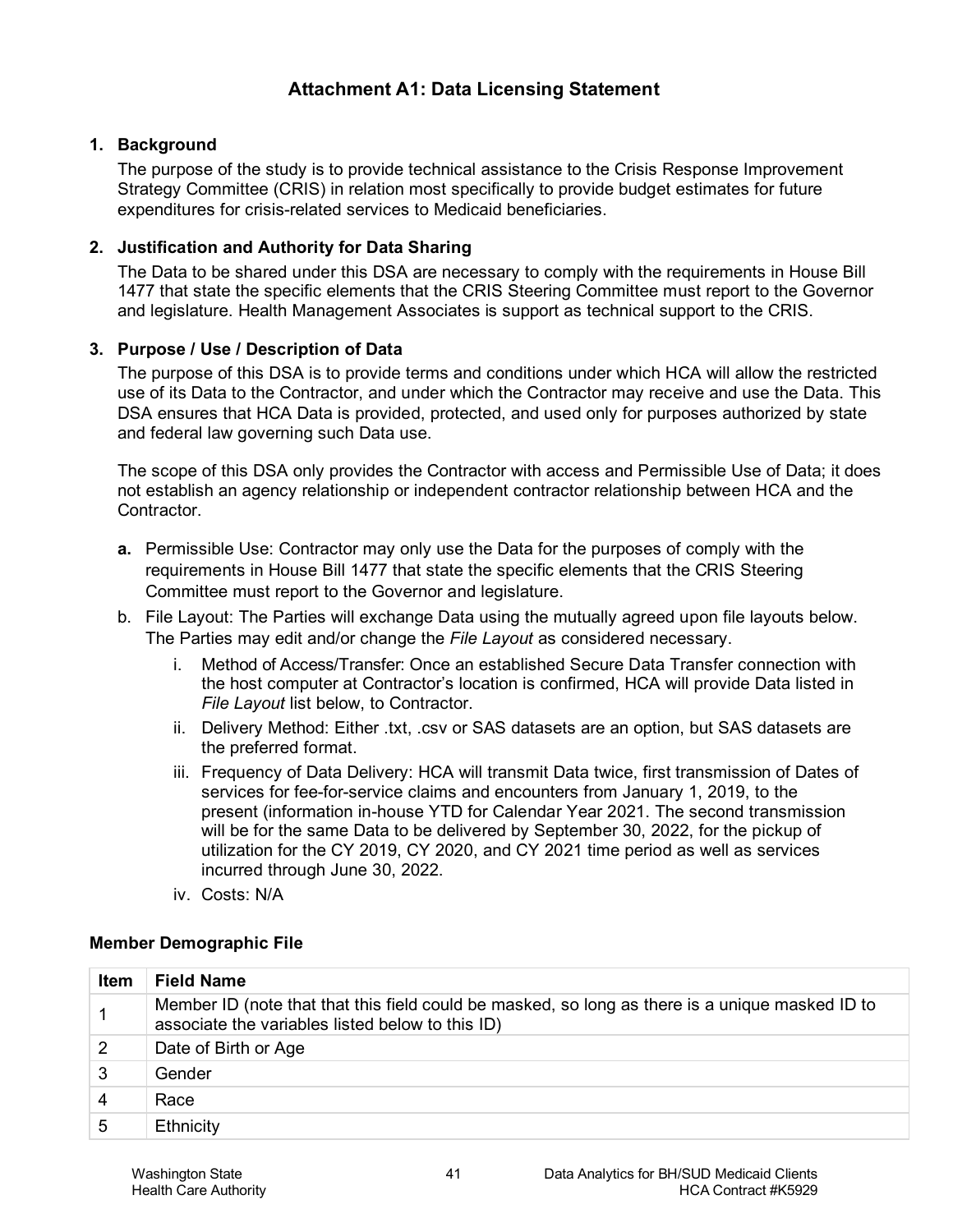| - 6 | County (if county not available, then member home zip code)                                     |
|-----|-------------------------------------------------------------------------------------------------|
|     | Indicator if member is associated with a Tribe in Washington (if available; if so, which Tribe) |
| - 8 | Begin date of Medicaid enrollment                                                               |
| -9  | End date of Medicaid enrollment (or value such as 12/23/2399 to indicate still active)          |
| 10  | Program Code (or some variable to indicate if member has full Medicaid benefits or not)         |

#### **Member Enrollment File**

| Item | <b>Field Name</b>                                                                                                                                   |
|------|-----------------------------------------------------------------------------------------------------------------------------------------------------|
|      | Member ID (note that that this field could be masked, so long as there is a unique masked ID to<br>associate the variables listed below to this ID) |
| 2    | Health Plan ID (or indicator to show fee-for-service)                                                                                               |
| 3    | Begin date of Health Plan/FFS enrollment                                                                                                            |
| 4    | End date of Health Plan/FFS enrollment                                                                                                              |

#### **Provider Enrollment File**

| <b>Item</b> | <b>Field Name</b>                                                         |
|-------------|---------------------------------------------------------------------------|
|             | Provider Billing ID (as defined by HCA)                                   |
| 2           | <b>Provider Name</b>                                                      |
| 3           | <b>Provider Type Code</b>                                                 |
| 4           | <b>Provider Specialty Code</b>                                            |
| 5           | <b>Provider Address</b>                                                   |
| 6           | Provider County (if county not available, then provider primary zip code) |

## **Institutional Claim/Encounter File, Header Level**

| <b>Item</b> | <b>Field Name</b>                                                                                                                                   |
|-------------|-----------------------------------------------------------------------------------------------------------------------------------------------------|
| 1           | Claim ICN                                                                                                                                           |
| 2           | Member ID (note that that this field could be masked, so long as there is a unique masked ID to<br>associate the variables listed below to this ID) |
| 3           | Health Plan ID (or indicator for FFS)                                                                                                               |
| 4           | <b>Provider Billing ID</b>                                                                                                                          |
| 5           | <b>HCA Category of Service</b>                                                                                                                      |
| 6           | <b>Place of Service</b>                                                                                                                             |
| 7           | FFS Paid Amount or Health Plan Paid Amount (if Health Plan Paid not available, then FFS<br>Allowed)                                                 |
| 8           | <b>Primary Diagnosis</b>                                                                                                                            |
| 9           | Diagnosis 2                                                                                                                                         |
| 10          | Diagnosis 3                                                                                                                                         |
| 11          | Diagnosis 4                                                                                                                                         |
| 12          | Diagnosis 5                                                                                                                                         |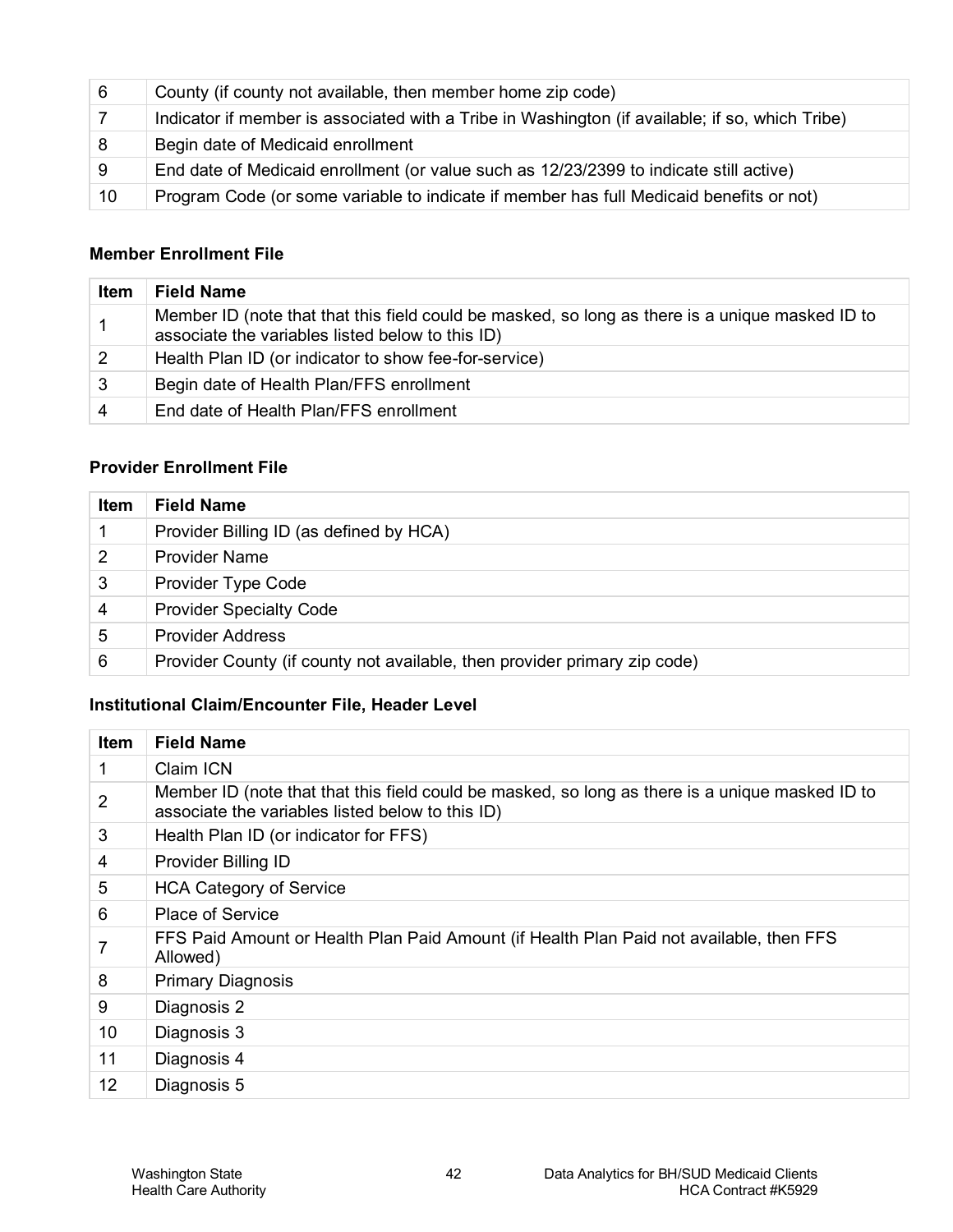## **Institutional Claim/Encounter File, Detail Line Level**

| <b>Item</b>    | <b>Field Name</b>                                                                                   |
|----------------|-----------------------------------------------------------------------------------------------------|
| 1              | Claim ICN                                                                                           |
| $\overline{2}$ | Line Number                                                                                         |
| 3              | <b>Revenue Code</b>                                                                                 |
| 4              | <b>CPT/HCPCS</b>                                                                                    |
| 5              | Modifier 1                                                                                          |
| 6              | Modifier 2                                                                                          |
| 7              | Modifier 3                                                                                          |
| 8              | Units                                                                                               |
| 9              | FFS Paid Amount or Health Plan Paid Amount (if Health Plan Paid not available, then FFS<br>Allowed) |

#### **Professional Claim/Encounter File, Header/Detail Combined**

| Item           | <b>Field Name</b>                                                                                                                                   |
|----------------|-----------------------------------------------------------------------------------------------------------------------------------------------------|
| 1              | Claim ICN                                                                                                                                           |
| 2              | Line Number                                                                                                                                         |
| 3              | Member ID (note that that this field could be masked, so long as there is a unique masked ID to<br>associate the variables listed below to this ID) |
| 4              | Health Plan ID (or indicator for FFS)                                                                                                               |
| 5              | Provider Billing ID                                                                                                                                 |
| 6              | <b>HCA Category of Service</b>                                                                                                                      |
| $\overline{7}$ | Place of Service                                                                                                                                    |
| 8              | <b>Primary Diagnosis</b>                                                                                                                            |
| 9              | Diagnosis 2                                                                                                                                         |
| 10             | Diagnosis 3                                                                                                                                         |
| 11             | Diagnosis 4                                                                                                                                         |
| 12             | Diagnosis 5                                                                                                                                         |
| 13             | CPT/HCPCS                                                                                                                                           |
| 14             | Modifier 1                                                                                                                                          |
| 15             | Modifier 2                                                                                                                                          |
| 16             | Modifier 3                                                                                                                                          |
| 17             | Units                                                                                                                                               |
| 18             | FFS Paid Amount or Health Plan Paid Amount (if Health Plan Paid not available, then FFS<br>Allowed)                                                 |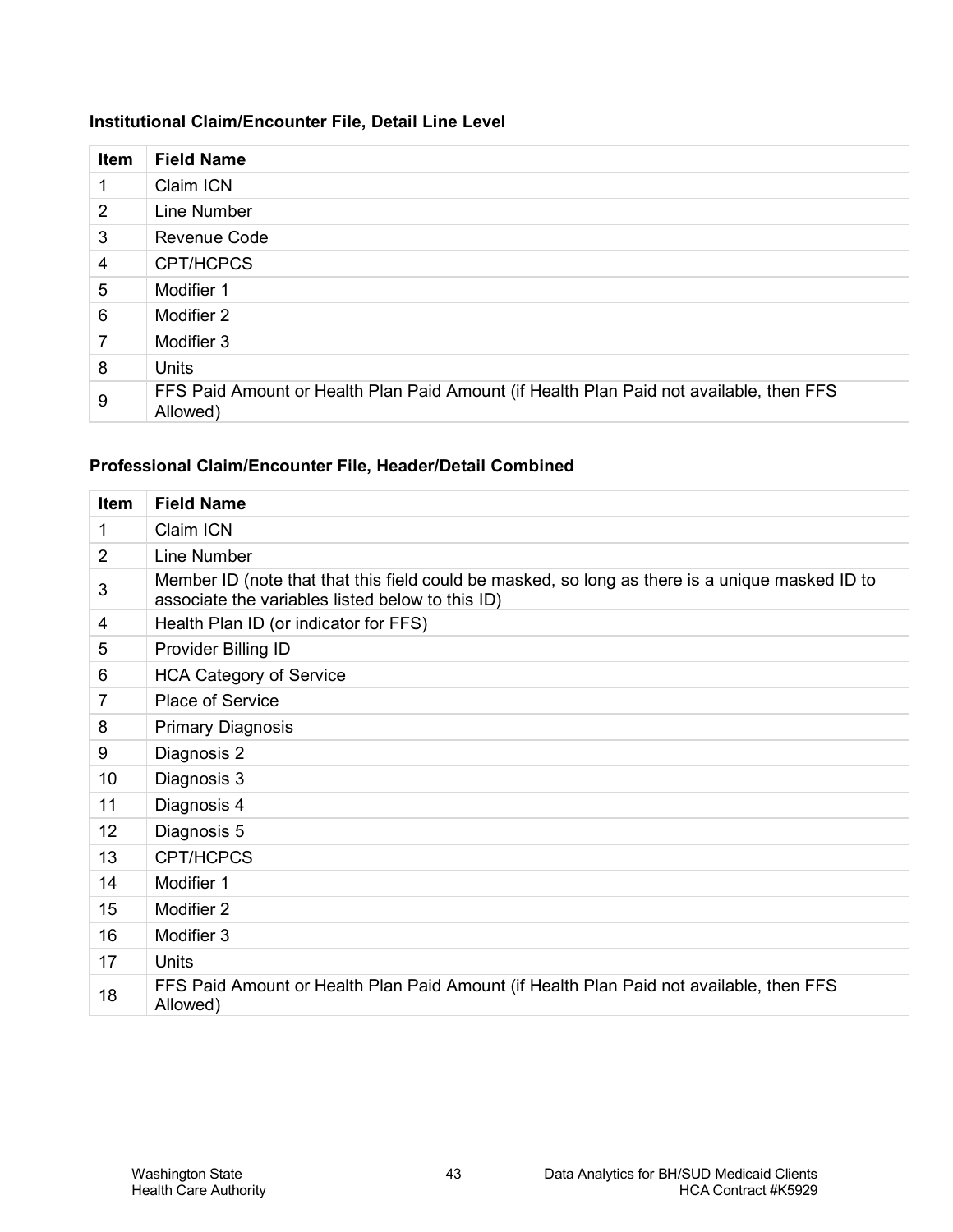## **Attachment 1: Data Security Requirements**

#### **1. Definitions**

In addition to the definitions set out in the Data Use, Security, and Confidentiality Schedule, the definitions below apply to this Attachment.

- a. "Hardened Password" means a string of characters containing at least three of the following character classes: upper case letters; lower case letters; numerals; and special characters, such as an asterisk, ampersand or exclamation point.
	- i. Passwords for external authentication must be a minimum of 10 characters long.
	- ii. Passwords for internal authentication must be a minimum of 8 characters long.
	- iii. Passwords used for system service or service accounts must be a minimum of 20 characters long.
- b. "Portable/Removable Media" means any data storage device that can be detached or removed from a computer and transported, including but not limited to: optical media (e.g. CDs, DVDs); USB drives; or flash media (e.g. CompactFlash, SD, MMC).
- c. "Portable/Removable Devices" means any small computing device that can be transported, including but not limited to: handhelds/PDAs/Smartphones; Ultramobile PCs, flash memory devices (e.g. USB flash drives, personal media players); and laptop/notebook/tablet computers. If used to store Confidential Information, devices should be Federal Information Processing Standards (FIPS) Level 2 compliant.
- d. "Secured Area" means an area to which only Authorized Users have access. Secured Areas may include buildings, rooms, or locked storage containers (such as a filing cabinet) within a room, as long as access to the Confidential Information is not available to unauthorized personnel.
- e. "Transmitting" means the transferring of data electronically, such as via email, SFTP, webservices, AWS Snowball, etc.
- f. "Trusted System(s)" means the following methods of physical delivery: (1) hand-delivery by a person authorized to have access to the Confidential Information with written acknowledgement of receipt; (2) United States Postal Service ("USPS") first class mail, or USPS delivery services that include Tracking, such as Certified Mail, Express Mail, or Registered Mail; (3) commercial delivery services (e.g. FedEx, UPS, DHL) which offer tracking and receipt confirmation; and (4) the Washington State Campus mail system. For electronic transmission, the Washington State Governmental Network (SGN) is a Trusted System for communications within that Network.
- g. "Unique User ID" means a string of characters that identifies a specific user and which, in conjunction with a password, passphrase, or other mechanism, authenticates a user to an information system.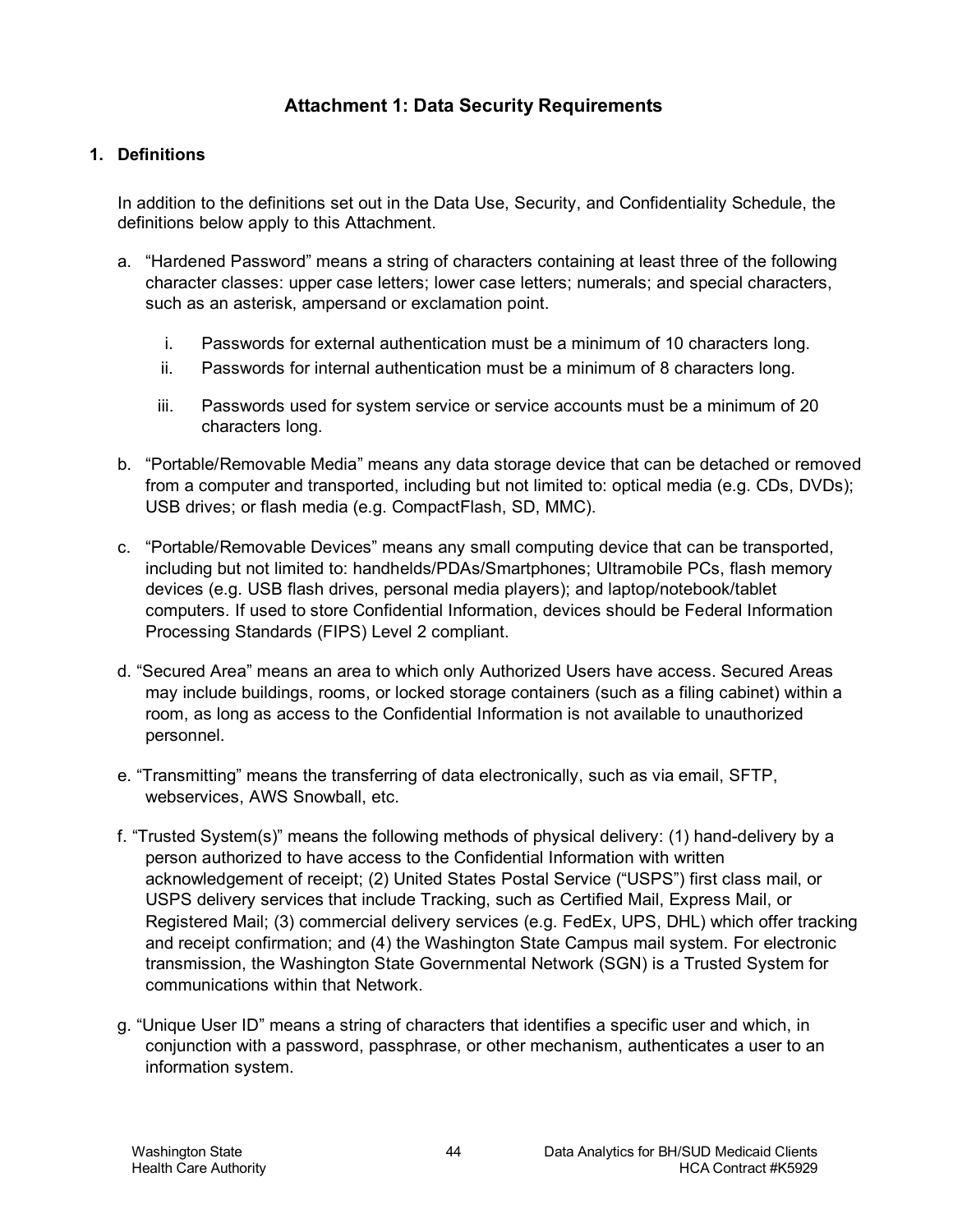## **2. Data Transmission**

- a. When transmitting HCA's Confidential Information electronically, including via email, the Data must be encrypted using NIST 800-series approved algorithms [\(http://csrc.nist.gov/publications/PubsSPs.html\)](http://csrc.nist.gov/publications/PubsSPs.html). This includes transmission over the public internet.
- b. When transmitting HCA's Confidential Information via paper documents, the Contractor must use a Trusted System and must be physically kept in possession of an authorized person

#### <span id="page-44-0"></span>**3. Protection of Data**

The Contractor agrees to store and protect Confidential Information as described:

- a. Data at Rest:
	- i. Data will be encrypted with NIST 800-series approved algorithms. Encryption keys will be stored and protected independently of the data. Access to the Data will be restricted to Authorized Users through the use of access control lists, a Unique User ID, and a Hardened Password, or other authentication mechanisms which provide equal or greater security, such as biometrics or smart cards. Systems which contain or provide access to Confidential Information must be located in an area that is accessible only to authorized personnel, with access controlled through use of a key, card key, combination lock, or comparable mechanism.
	- ii. Data stored on Portable/Removable Media or Devices:
		- (A) Confidential Information provided by HCA on Removable Media will be encrypted with NIST 800-series approved algorithms. Encryption keys will be stored and protected independently of the Data.
		- (B) HCA's data must not be stored by the Contractor on Portable Devices or Media unless specifically authorized within the DSA. If so authorized, the Contractor must protect the Data by:
			- (1) Encrypting with NIST 800-series approved algorithms. Encryption keys will be stored and protected independently of the data;
			- (2) Control access to the devices with a Unique User ID and Hardened Password or stronger authentication method such as a physical token or biometrics;
			- (3) Keeping devices in locked storage when not in use;
			- (4) Using check-in/check-out procedures when devices are shared;
			- (5) Maintain an inventory of devices; and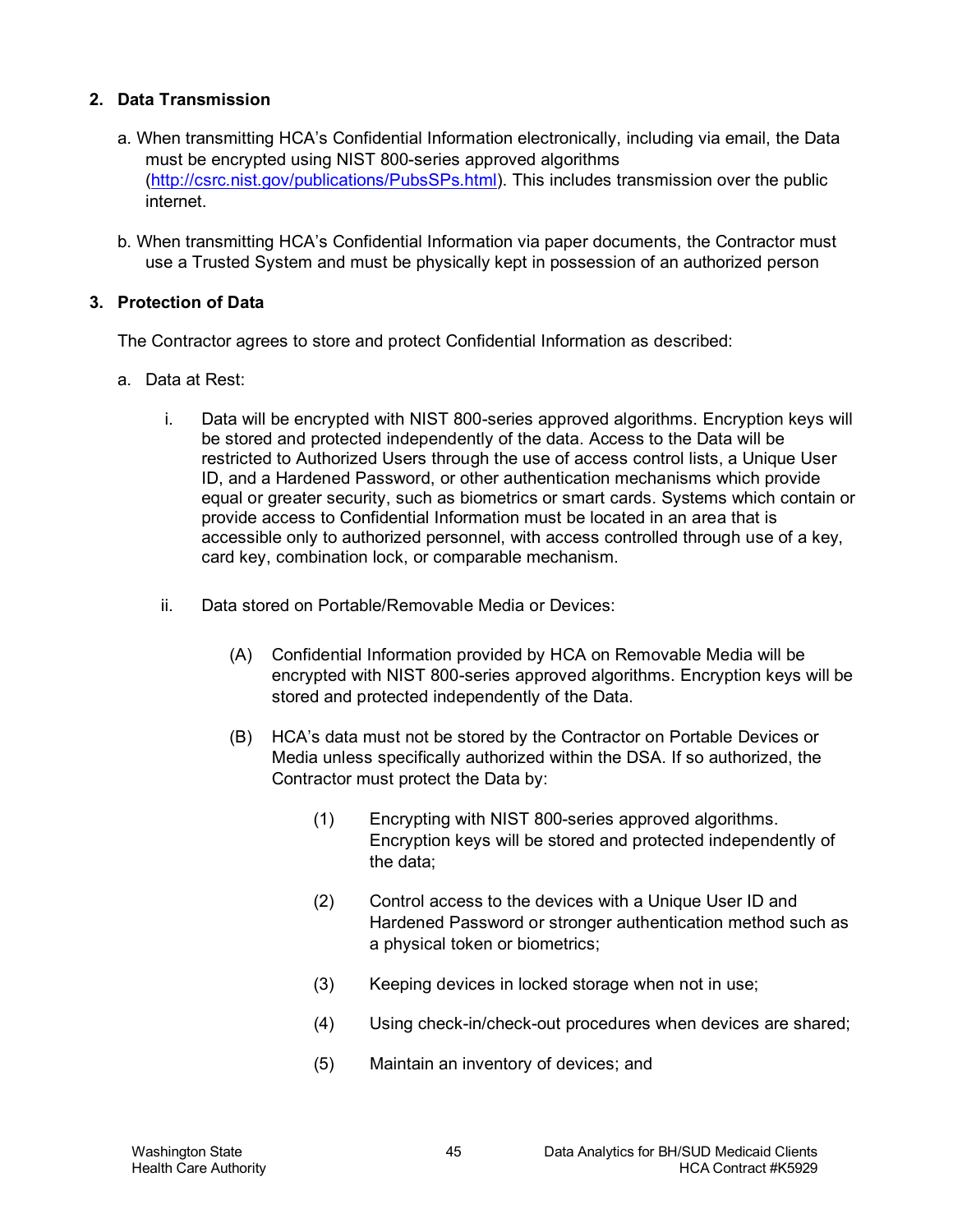- (6) Ensure that when being transported outside of a Secured Area, all devices with Data are under the physical control of an Authorized User.
- b. **Paper documents.** Any paper records containing Confidential Information must be protected by storing the records in a Secured Area that is accessible only to authorized personnel. When not in use, such records must be stored in a locked container, such as a file cabinet, locking drawer, or safe, to which only authorized persons have access.

## **4. Data Segregation**

HCA's Data received under this DSA must be segregated or otherwise distinguishable from non-HCA Data. This is to ensure that when no longer needed by the Contractor, all of HCA's Data can be identified for return or destruction. It also aids in determining whether HCA's Data has or may have been compromised in the event of a security breach.

- a. HCA's Data must be kept in one of the following ways:
	- i. on media (e.g. hard disk, optical disc, tape, etc.) which will contain only HCA Data; or
	- ii. in a logical container on electronic media, such as a partition or folder dedicated to HCA's Data; or
	- iii. in a database that will contain only HCA Data; or
	- iv. within a database and will be distinguishable from non-HCA Data by the value of a specific field or fields within database records; or
	- v. when stored as physical paper documents, physically segregated from non-HCA Data in a drawer, folder, or other container.
- b. When it is not feasible or practical to segregate HCA's Data from non-HCA data, then both HCA's Data and the non-HCA data with which it is commingled must be protected as described in this Attachment.
- c. Contractor must designate and be able to identify all computing equipment on which they store, process and maintain HCA Data. No Data at any time may be processed on or transferred to any portable storage medium. Laptop/tablet computing devices are not considered portable storage medium devices for purposes of this DSA provided it is installed with end-point encryption.

## <span id="page-45-0"></span>**5. Data Disposition**

Consistent with Chapter 40.14 RCW, Contractor shall erase, destroy, and render unrecoverable all HCA Confidential Data and certify in writing that these actions have been completed within thirty (30) days of the disposition requirement or termination of this DSA, whichever is earlier. At a minimum, media sanitization is to be performed according to the standards enumerated by NIST SP 800-88r1 Guidelines for Media Sanitization.

a. For HCA's Confidential Information stored on network disks, deleting unneeded Data is sufficient as long as the disks remain in a Secured Area and otherwise meet the requirements listed in Section [3,](#page-44-0) above. Destruction of the Data as outlined in this section of this Attachment may be deferred until the disks are retired, replaced, or otherwise taken out of the Secured Area.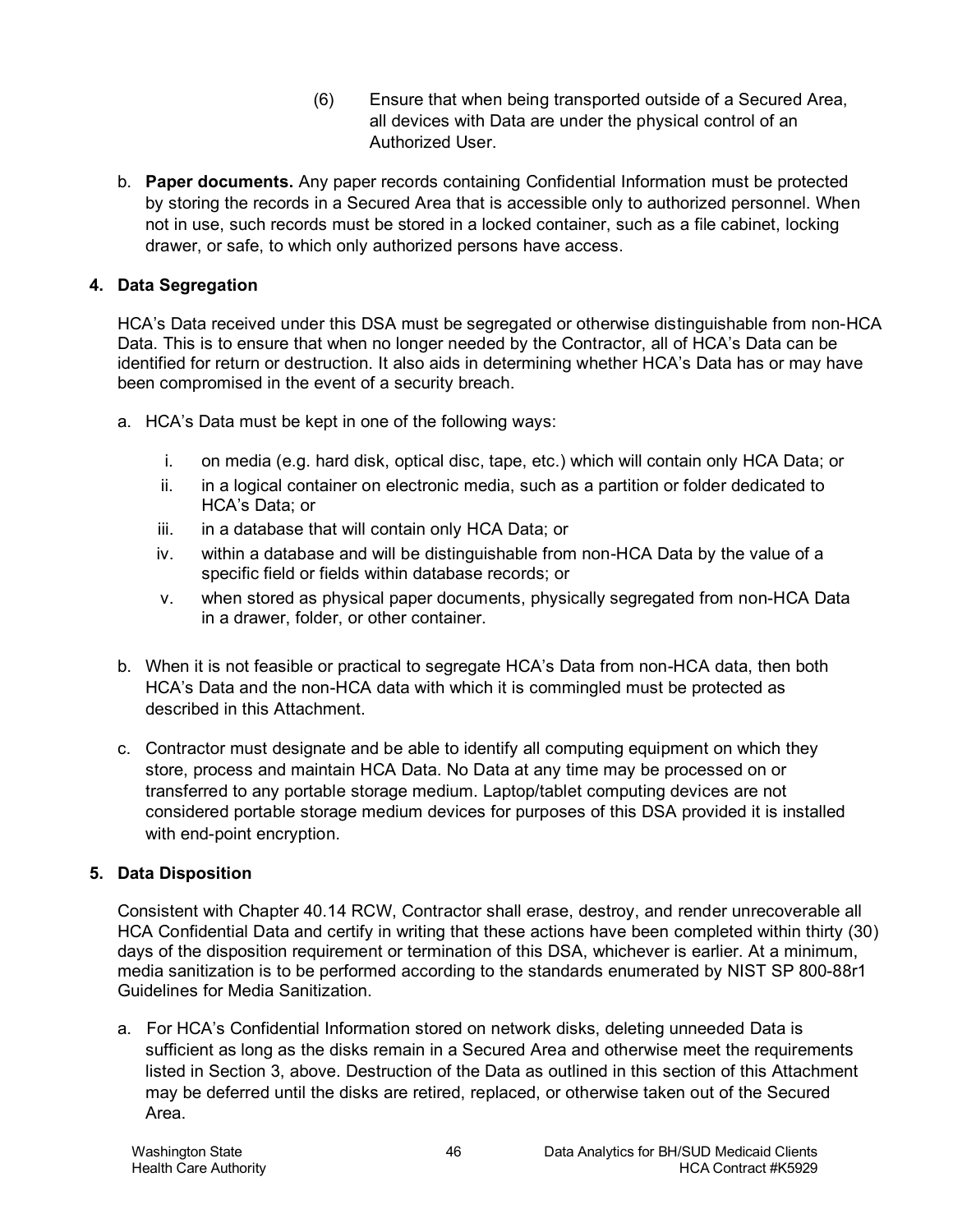#### **6. Network Security**

Contractor's network security must include the following:

- a. Network firewall provisioning;
- b. Intrusion detection;
- c. Quarterly vulnerability assessments; and
- d. Annual penetration tests.

#### **7. Application Security**

Contractor must maintain and support its software and subsequent upgrades, updates, patches, and bug fixes such that the software is, and remains secure from known vulnerabilities.

#### **8. Computer Security**

Contractor shall maintain computers that access Data by ensuring the operating system and software are updated and patched monthly, such that they remain secure from known vulnerabilities. Contractor computer device(s) must also be installed with an Anti-Malware solution and signatures updated no less than monthly.

#### **9. Offshoring**

Contractor must maintain all hardcopies containing Confidential Information only from locations in the United States.

Contractor may not directly or indirectly (including through Subcontractors) transport any Data, hardcopy or electronic, outside the United States unless it has advance written approval from HCA.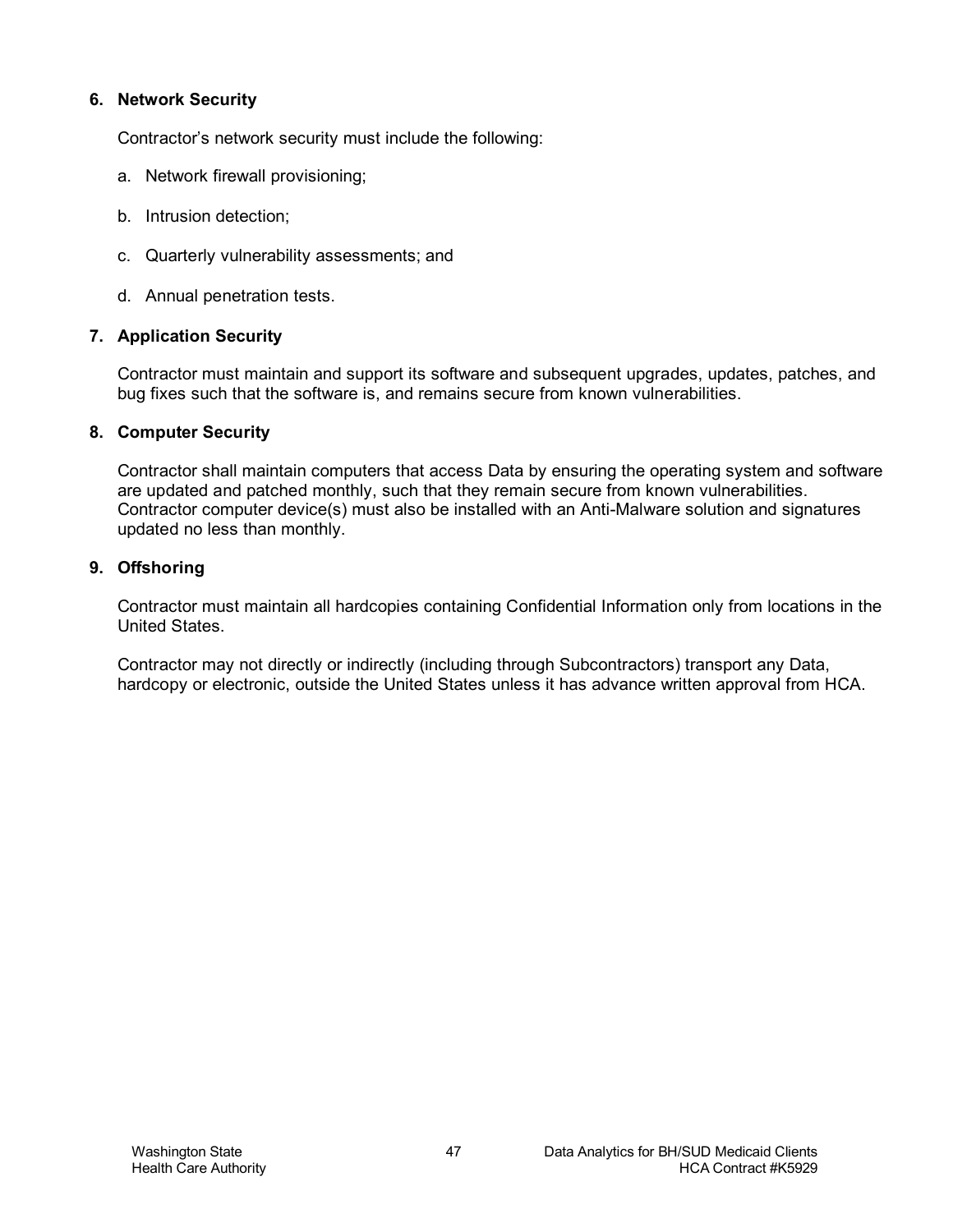## **Attachment 2: HCA Small Numbers Standard**

#### **1. Why do we need a Small Numbers Standard?**

It is the Washington State Health Care Authority's (HCA) legal and ethical responsibility to protect the privacy of its clients and members. However, HCA also supports open data and recognizes the ability of information to be used to further HCA's mission and vision. As HCA continues down the path of Data Governance maturity, establishing standards such as this is key in helping HCA analysts and management meet the needs of external data requestors while maintaining the trust of our clients and members and complying with agency, state and federal laws and policies.

Publishing data products that include small numbers creates two concerns. As a reported number gets smaller, the risk of re-identifying an HCA client or member increases. This is especially true when a combination of variables are included in the data product to arrive at the small number (e.g. location, race/ethnicity, age, or other demographic information).

Small numbers can also create questions around statistical relevance. When it comes to publicly posting data products on HCA's internet site, or sharing outside the agency, the need to know the exact value in a cell that is less than 11 must be questioned.

As the agency moves away from traditional, static reports to a dynamic reporting environment (e.g. Tableau visualizations), it is easier for external data consumers to arrive at small numbers. Further, those external consumers have an increasing amount of their own data that could be used to reidentify individuals. As a result, more rigor and a consistent approach needs to be in place to protect the privacy of HCA's clients and members. Until now, some HCA data teams have elected to follow small numbers guidelines established by the Department of Health, which include examples of suppression methods for working with small numbers. HCA is now establishing its own standard, but is planning to work with DOH and other agencies dealing with healthcare data to try and develop a consistent small numbers methodology at a statewide level.

#### **2. Scope**

HCA often uses Category 4 data to create summary data products for public consumption. This Standard is intended to define one of the requirements for a summary data product to be considered Category 1. Specifically, it is intended to define the level of suppression that must be applied to an aggregated data product derived from Category 4 data for the data product to qualify as Category 1. Category 1 products are data products that are shared external to the agency, in large part those products that are posted on HCA's Internet website ([www.hca.wa.gov](http://www.hca.wa.gov/)). The primary scope of this Standard is for those data products posted publicly (e.g. on the website), or, shared as public information.

The following are examples of when this Standard **does not** apply to data products are:

- a. Those shared directly with an external entity outside HCA, the Standard suppression of small numbers would not be required. However, you should notify the recipient that the data products contains sensitive information and should not be shared or published.
- b. Those exchanged under a data share agreement (DSA) that will not be posted or shared outside the Contractor.
- c. Those created for HCA-only internal use.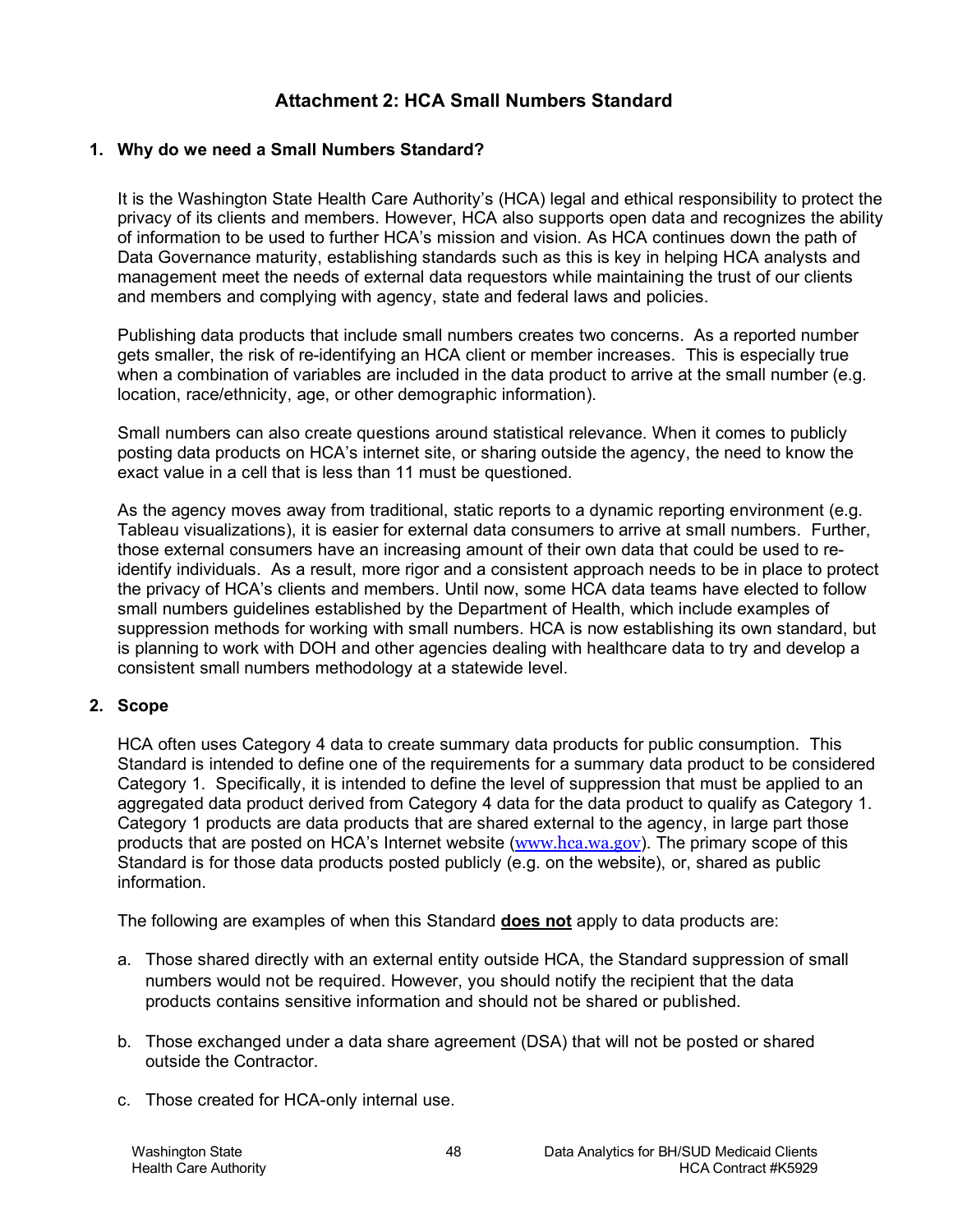This standard does not supersede any federal and state laws and regulation.

## **3. Approach**

In 2017, an impromptu workgroup was formed to tackle the issue of small numbers and determine what the general approach for handling data products that contain them would be. This initial effort was led by the agency's Analytics, Interoperability and Measurement (AIM) team who had an immediate need for guidance in handling and sharing of data products containing small numbers. The result of that work was a set of Interim Small Numbers Guidelines, which required suppression of cells containing values of less than 10. In addition, data products that contain small numbers are considered Category 2 under HCA's Data Classification Guidelines.

In spring 2018, a new cross-divisional and chartered Small Numbers Workgroup was formed to develop a formal agency standard. Representatives from each of the major HCA divisions that produce data and analytic products were selected. The charter, complete with membership, can be found here (available to internal HCA staff only). The Workgroup considered other state agency standards, and national standards and methods when forming this standard. The Workgroup also consulted business users and managers to determine the potential impact of implementing a small numbers suppression standard. All of this information was processed and used to form the HCA Small Numbers Standard.

## **4. State and National Small Numbers Standards Considered**

When developing these standards, HCA reviewed other organizations' small numbers standards at both a state and federal level. At the state level, DOH recently published a revised Small Numbers Standard, which emphasizes the need for suppression for both privacy concerns and statistical relevance. HCA also convened a meeting of other state agencies to discuss their approach and policies (if any) around Small Numbers. Feedback from that convening was also taken into consideration for this Standard as well.

Federal health organizations such as the Centers for Disease Control and Prevention (CDC) and the National Center for Health Statistics (NCHS) also maintain small numbers standards. HCA's federal oversight agency and funding partner, the Centers for Medicare and Medicaid Services (CMS) adopts suppression of any cell with a count of 10 or less.

## **5. WA Health Care Authority Small Numbers Standard**

Any HCA external publication of data products are to be compliant with both HIPAA and Washington State privacy laws. Data products are not to contain small numbers that could allow re-identification of individual beneficiaries. HCA analysts are to adhere to the following requirements when developing Category 1 data products for distribution and publication. Category 1 data is information that can be released to the public. These products do not need protection from unauthorized disclosure, but do need integrity and availability protection controls. Additionally, all contractors (state and private) that use HCA's data to produce derivative reports and data products are required to adhere to this standard as well. HCA's Contracts team will ensure that proper contractual references are included to this and all HCA Data Release and Publishing Standards. The requirements discussed herein are not intended for Category 2, Category 3, or Category 4 data products.

## **6. HCA's Small Number Standard:**

- a. There are no automatic exemptions from this standard
- b. (See Exception Request Process section below)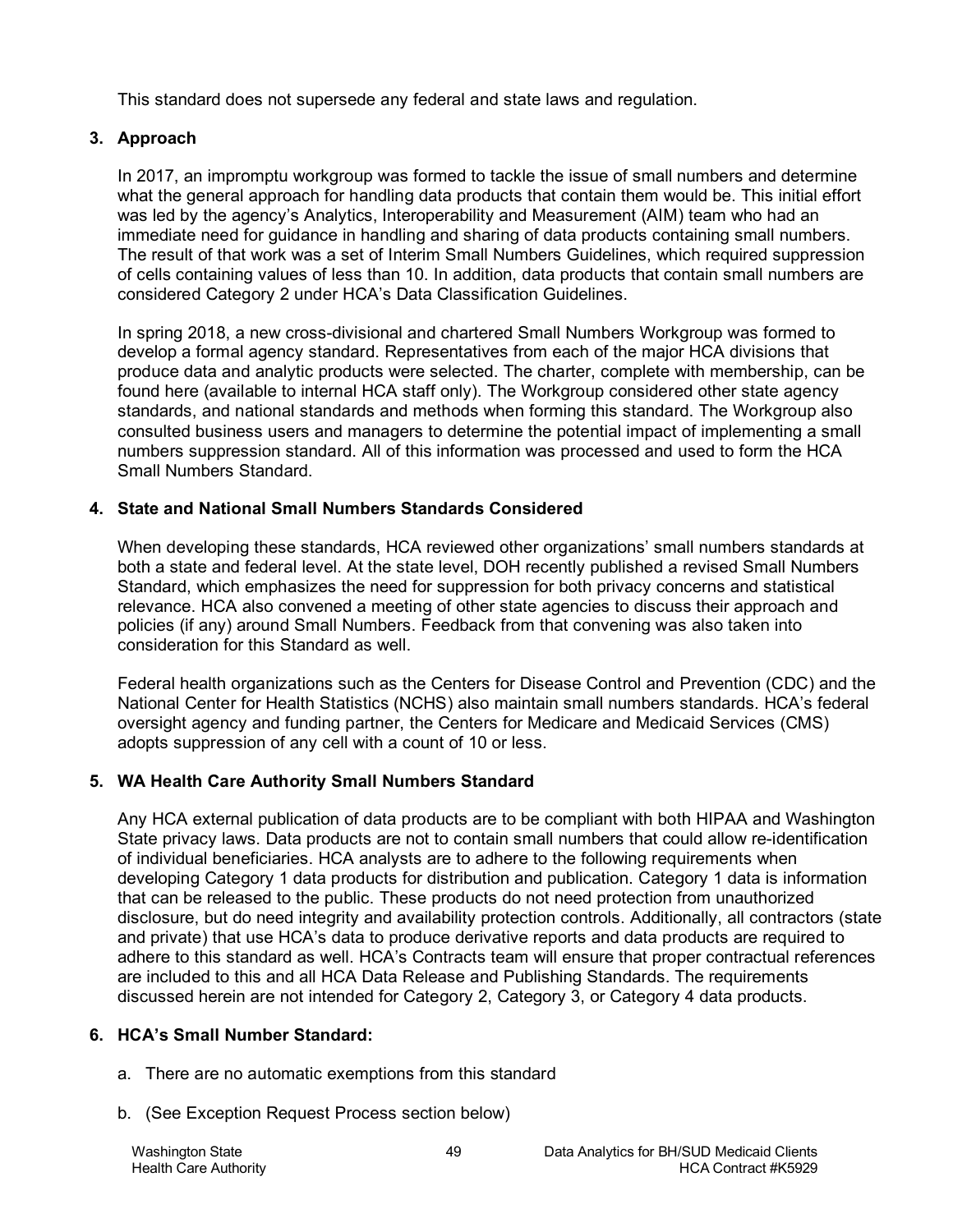- c. Standard applies for all geographical representations, including statewide.
- d. Exceptions to this standard will be considered on a case-by-case basis (see *Exception Request Process* section later in this document for more information).
- e. Ensure that no cells with  $0 \le n \le 11$  are reported  $(0 \le n \le 11$  suppressed)
- f. Apply a marginal threshold of 1 10 and cell threshold of 1 10 to all tabulations
- g.  $(0 < n < 11$  suppressed).
- h. To protect against secondary disclosure, suppress additional cells to ensure the primary suppressed small value cannot be recalculated.
- i. Suppression of percentages that can be used to recalculate a small number is also required.
- j. Use aggregation to prevent small numbers but allow reporting of data. Age ranges are a very good example of where aggregation can be used to avoid small numbers but avoid suppressing data (see example below).

#### **7. Small Numbers Examples**

a. Example (Before Applying Standard)

| <b>Client Gender</b> | County | Accountable Community of Health (ACH) | Statewide |
|----------------------|--------|---------------------------------------|-----------|
| Male                 |        |                                       | 14        |
| Female               | 11     | 15                                    | 26        |
| <b>TOTAL</b>         | 17     | 23                                    | 40        |

b. Example (After Applying Standard)

| <b>Client Gender</b> | County | ach     | Statewide |
|----------------------|--------|---------|-----------|
| Male                 | ---    | $- - -$ | 14        |
| Female               | 11     | 15      | 26        |
| TOTAL                | ---    | $- - -$ | 40        |

<sup>1</sup>In order to protect the privacy of individuals, cells in this data product that contain small numbers from 1 to 10 are not displayed.

The above examples show in order to comply with the standard, analysts must not only suppress directly those cells where n < 11, but also in this case secondary suppression is necessary of the county and ACH totals in order to avoid calculation of those cells that contained small numbers.

c. Example (Suppression with no aggregation)

| Age Range                                        | County | ach                                                               | Statewide |
|--------------------------------------------------|--------|-------------------------------------------------------------------|-----------|
| Washington State<br><b>Health Care Authority</b> | 50     | Data Analytics for BH/SUD Medicaid Clients<br>HCA Contract #K5929 |           |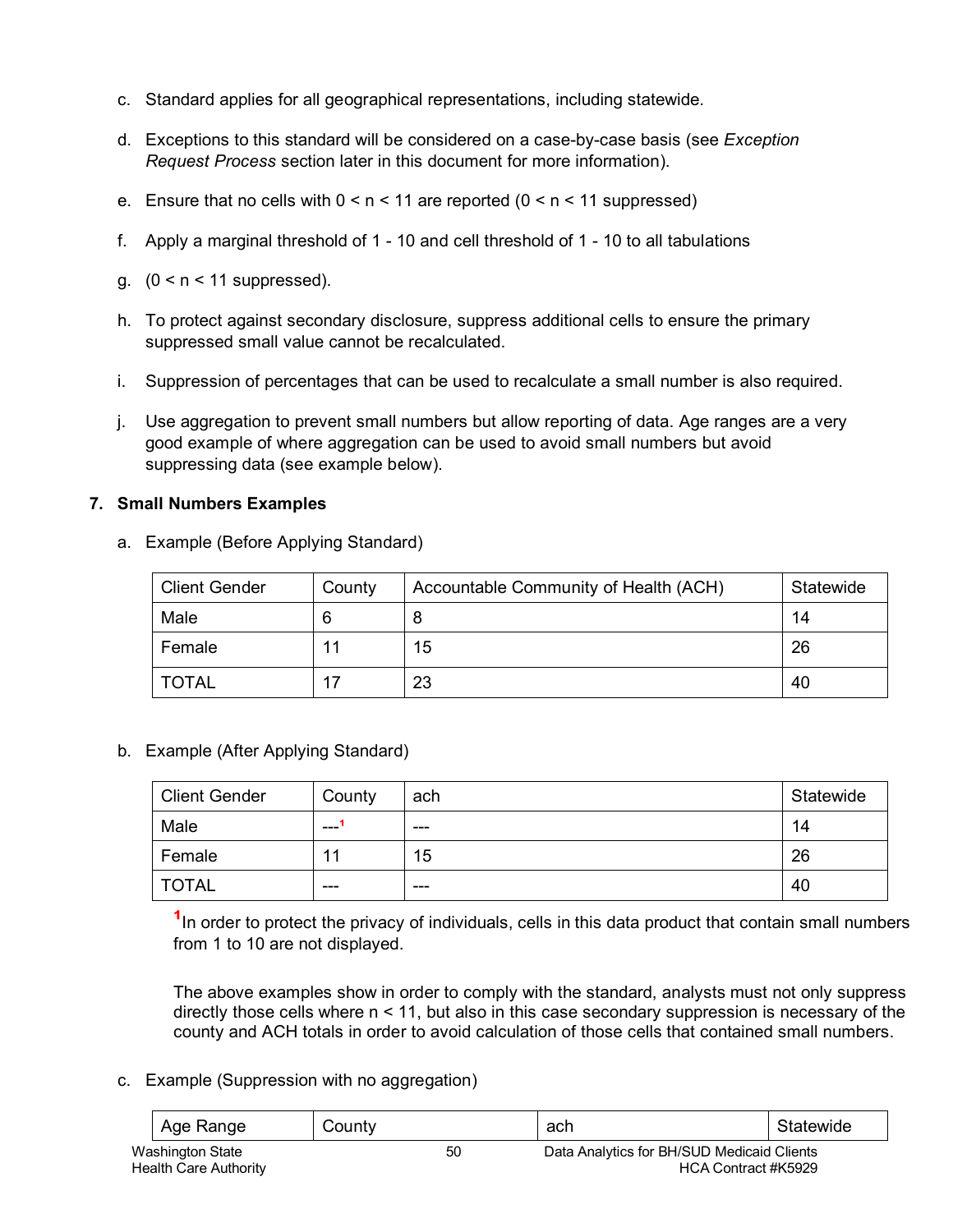| $0 - 3$      | 5 (would be suppressed)  | 8 (would be suppressed)  | 13 (would be<br>suppressed) |
|--------------|--------------------------|--------------------------|-----------------------------|
| 4-6          | 7 (would be suppressed)  | 18                       | 25 (would be<br>suppressed) |
|              | 15                       | 23                       | 38                          |
| $10 - 12$    | 24                       | 33                       | 57                          |
| <b>TOTAL</b> | 51 (would be suppressed) | 82 (would be suppressed) | 133                         |

d. Example (Using aggregation instead of suppression)

| Age Range    | County | ach | Statewide |
|--------------|--------|-----|-----------|
| $0-6$        | 12     | 26  | 38        |
| $7-9$        | 15     | 23  | 38        |
| $10 - 12$    | 24     | 33  | 57        |
| <b>TOTAL</b> | 51     | 82  | 133       |

The above examples provide guidance for using aggregation to avoid small number suppression and still provide analytic value to the end user. Aggregation is an excellent method to avoid presenting information with many holes and empty values.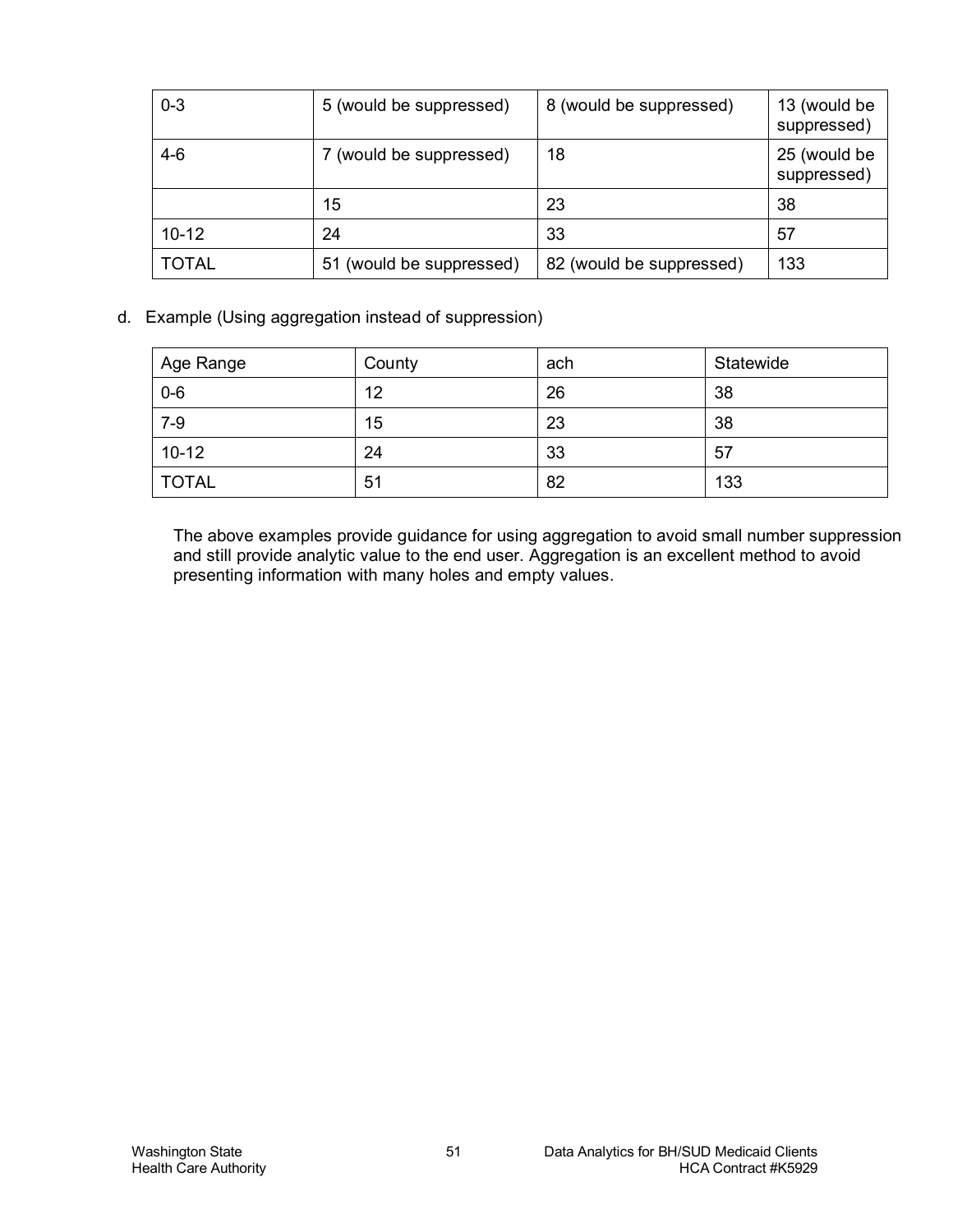## **Attachment 3: User Agreement on Non-Disclosure of Confidential Information**

## **(To Be Signed By Each Individual User with Access to Confidential HCA Data)**

Your organization has entered into a Data Share Agreement with the state of Washington Health Care Authority (HCA) that will allow you access to data and records that are deemed Confidential Information as defined below. Prior to accessing this Confidential Information you must sign this *User Agreement on Non-Disclosure of Confidential Information.*

#### **Confidential Information**

"Confidential Information" means information that is exempt from disclosure to the public or other unauthorized persons under Chapter 42.56 RCW or other federal or state laws. Confidential Information includes, but is not limited to, Protected Health Information and Personal Information. For purposes of the pertinent Data Share Agreement, Confidential Information means the same as "Data."

"Protected Health Information" means information that relates to: the provision of health care to an individual; the past, present, or future physical or mental health or condition of an individual; or the past, present or future payment for provision of health care to an individual and includes demographic information that identifies the individual or can be used to identify the individual.

"Personal Information" means information identifiable to any person, including, but not limited to, information that relates to a person's name, health, finances, education, business, use or receipt of governmental services or other activities, addresses, telephone numbers, social security numbers, driver license numbers, credit card numbers, any other identifying numbers, and any financial identifiers.

#### **Regulatory Requirements and Penalties**

State laws (including, but not limited to, RCW 74.04.060, RCW 74.34.095, and RCW 70.02.020) and federal regulations (including, but not limited to, HIPAA Privacy and Security Rules, 45 C.F.R. Part 160 and Part 164; Confidentiality of Alcohol and Drug Abuse Patient Records, 42 C.F.R., Part 2; and Safeguarding Information on Applicants and Beneficiaries, 42 C.F.R. Part 431, Subpart F) prohibit unauthorized access, use, or disclosure of Confidential Information. Violation of these laws may result in criminal or civil penalties or fines.

#### **User Assurance of Confidentiality**

In consideration for HCA granting me access to the Confidential Information that is the subject of this Agreement, I agree that I:

- 1. Will access, use, and disclose Confidential Information only in accordance with the terms of this Agreement and consistent with applicable statutes, regulations, and policies.
- 2. Have an authorized business requirement to access and use the Confidential Information.
- 3. Will not use or disclose any Confidential Information gained by reason of this Agreement for any commercial or personal purpose, or any other purpose that is not directly connected with this Agreement.
- 4. Will not use my access to look up or view information about family members, friends, the relatives or friends of other employees, or any persons who are not directly related to my assigned job duties.
- 5. Will not discuss Confidential Information in public spaces in a manner in which unauthorized individuals could overhear and will not discuss Confidential Information with unauthorized individuals, including spouses, domestic partners, family members, or friends.
- 6. Will protect all Confidential Information against unauthorized use, access, disclosure, or loss by employing reasonable security measures, including physically securing any computers, documents, or other media containing Confidential Information and viewing Confidential Information only on secure workstations in non-public areas.
- 7. Will not make copies of Confidential Information, or print system screens unless necessary to perform my assigned job duties and will not transfer any Confidential Information to a portable electronic device or medium, or remove Confidential Information on a portable device or medium from facility premises, unless the information is encrypted and I have obtained prior permission from my supervisor.
- 8. Will access, use or disclose only the "minimum necessary" Confidential Information required to perform my assigned job duties.
- 9. Will not distribute, transfer, or otherwise share any software with anyone.
- 10. Will forward any requests that I may receive to disclose Confidential Information to my supervisor for resolution and will immediately inform my supervisor of any actual or potential security breaches involving Confidential Information, or of any access to or use of Confidential Information by unauthorized users.
- 11. Understand at any time, HCA may audit, investigate, monitor, access, and disclose information about my use of the Confidential Information and that my intentional or unintentional violation of the terms of this Agreement may result in revocation of privileges to access the Confidential Information, disciplinary actions against me, or possible civil or criminal penalties or fines.
- 12. Understand that my assurance of confidentiality and these requirements will continue and do not cease at the time I terminate my relationship with my employer.

| <b>Signature</b>         |                |      |
|--------------------------|----------------|------|
| <b>Print User's Name</b> | User Signature | Date |
|                          |                |      |
|                          |                |      |